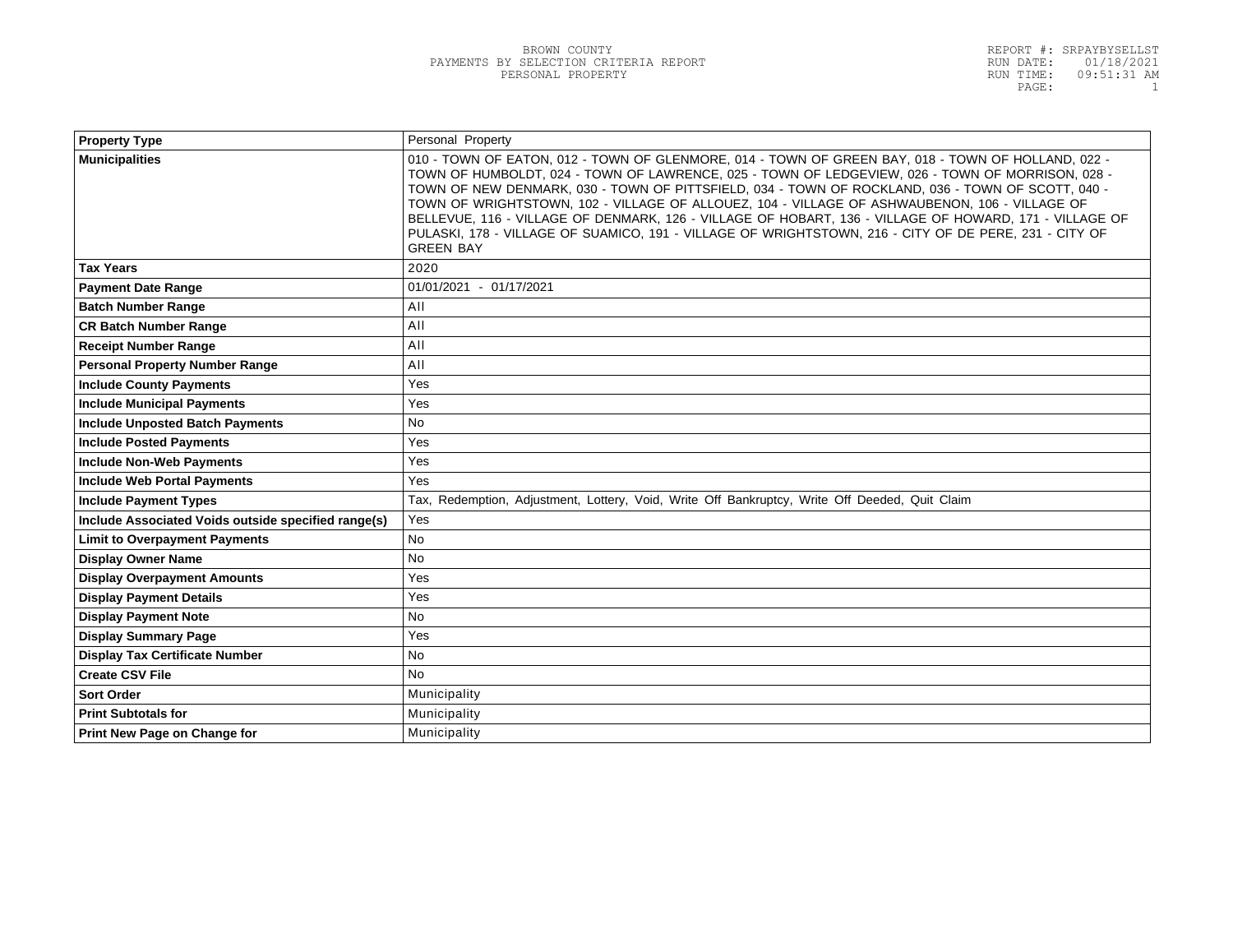|                 |            |         | $\mathbb T$                                                                                                 |          |                                 |       |                     |                     |                                    |  |
|-----------------|------------|---------|-------------------------------------------------------------------------------------------------------------|----------|---------------------------------|-------|---------------------|---------------------|------------------------------------|--|
| PROPERTY NUMBER | YEAR BATCH | RECEIPT | $\begin{tabular}{llll} \bf{DATE} & \tt S & \tt Y \end{tabular}$<br>$\mathbb R$ $\mathbb P$<br>$\,$ C $\,$ E | GENERAL  | SPEC ASMT<br>SP CHRG<br>DEL CHG | OCCUP | INT GEN<br>INT SPEC | PEN GEN<br>PEN SPEC | OTHER CHRG<br>TOTAL<br>OVERPAYMENT |  |
| 8676            | 2020       | 121869  | 01/04/2021 C T                                                                                              | 570.32   | 0.00<br>0.00<br>0.00            | 0.00  | 0.00<br>0.00        | 0.00<br>0.00        | 0.00<br>570.32<br>0.00             |  |
| 12831           | 2020       | 122042  | 01/04/2021 C T                                                                                              | 56.55    | 0.00<br>0.00<br>0.00            | 0.00  | 0.00<br>0.00        | 0.00<br>0.00        | 0.00<br>56.55<br>0.00              |  |
| 15331           | 2020       | 123307  | 01/05/2021 C T                                                                                              | 108.32   | 0.00<br>0.00<br>0.00            | 0.00  | 0.00<br>0.00        | 0.00<br>0.00        | 0.00<br>108.32<br>0.00             |  |
| 18148           | 2020       | 123688  | 01/05/2021 C T                                                                                              | 2,240.69 | 0.00<br>0.00<br>0.00            | 0.00  | 0.00<br>0.00        | 0.00<br>0.00        | 0.00<br>2,240.69<br>0.00           |  |
| 08046           | 2020       | 125516  | 01/06/2021 C T                                                                                              | 45.55    | 0.00<br>0.00<br>0.00            | 0.00  | 0.00<br>0.00        | 0.00<br>0.00        | 0.00<br>45.55<br>0.00              |  |
| 06490           | 2020       | 126727  | 01/08/2021 C T                                                                                              | 93.08    | 0.00<br>0.00<br>0.00            | 0.00  | 0.00<br>0.00        | 0.00<br>0.00        | 0.00<br>93.08<br>0.00              |  |
| 29530           | 2020       | 127313  | 01/11/2021 C T                                                                                              | 78.53    | 0.00<br>0.00<br>0.00            | 0.00  | 0.00<br>0.00        | 0.00<br>0.00        | 0.00<br>78.53<br>0.00              |  |
| 15330           | 2020       | 127699  | 01/11/2021 C T                                                                                              | 3.15     | 0.00<br>0.00<br>0.00            | 0.00  | 0.00<br>0.00        | 0.00<br>0.00        | 0.00<br>3.15<br>0.00               |  |
| 18435           | 2020       | 127821  | 01/11/2021 C T                                                                                              | 31.42    | 0.00<br>0.00<br>0.00            | 0.00  | 0.00<br>0.00        | 0.00<br>0.00        | 0.00<br>31.42<br>0.00              |  |
| 21152           | 2020       | 130540  | 01/14/2021 C T                                                                                              | 57.53    | 0.00<br>0.00<br>0.00            | 0.00  | 0.00<br>0.00        | 0.00<br>0.00        | 0.00<br>57.53<br>0.00              |  |
|                 |            |         | TOWN OF EATON TOTAL                                                                                         | 3,285.14 | 0.00<br>0.00<br>0.00            | 0.00  | 0.00<br>0.00        | 0.00<br>0.00        | 0.00<br>3,285.14<br>0.00           |  |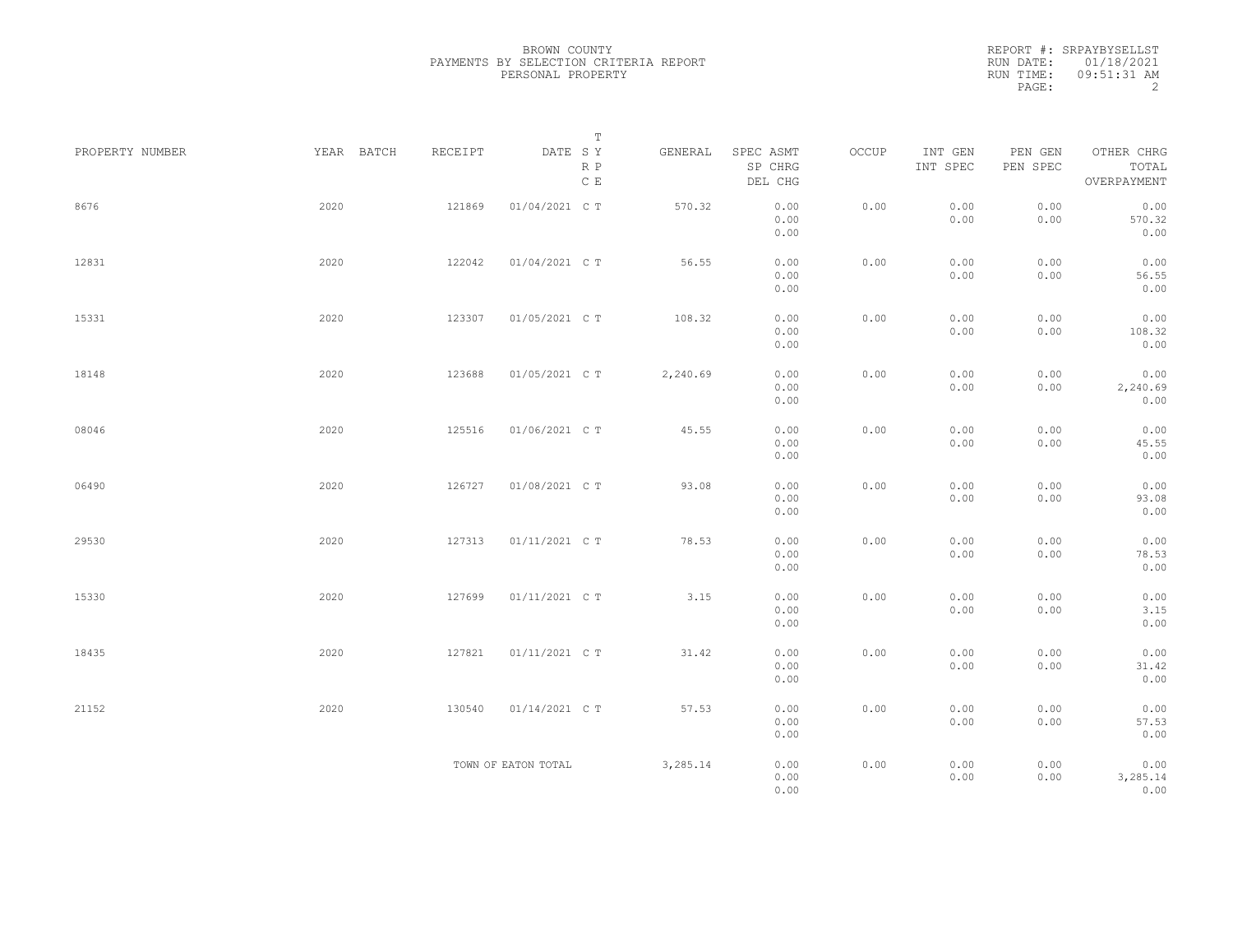|                 |               |         |                        | m   |         |           |       |          |            |             |  |
|-----------------|---------------|---------|------------------------|-----|---------|-----------|-------|----------|------------|-------------|--|
| PROPERTY NUMBER | YEAR<br>BATCH | RECEIPT | DATE SY                |     | GENERAL | SPEC ASMT | OCCUP | INT GEN  | PEN<br>GEN | OTHER CHRG  |  |
|                 |               |         |                        | R P |         | SP CHRG   |       | INT SPEC | PEN SPEC   | TOTAL       |  |
|                 |               |         |                        | C E |         | DEL CHG   |       |          |            | OVERPAYMENT |  |
| 07115           | 2020          | 123419  | 01/05/2021 C T         |     | 6.69    | 0.00      | 0.00  | 0.00     | 0.00       | 0.00        |  |
|                 |               |         |                        |     |         | 0.00      |       | 0.00     | 0.00       | 6.69        |  |
|                 |               |         |                        |     |         | 0.00      |       |          |            | 0.00        |  |
|                 |               |         | TOWN OF GLENMORE TOTAL |     | 6.69    | 0.00      | 0.00  | 0.00     | 0.00       | 0.00        |  |
|                 |               |         |                        |     |         | 0.00      |       | 0.00     | 0.00       | 6.69        |  |
|                 |               |         |                        |     |         | 0.00      |       |          |            | 0.00        |  |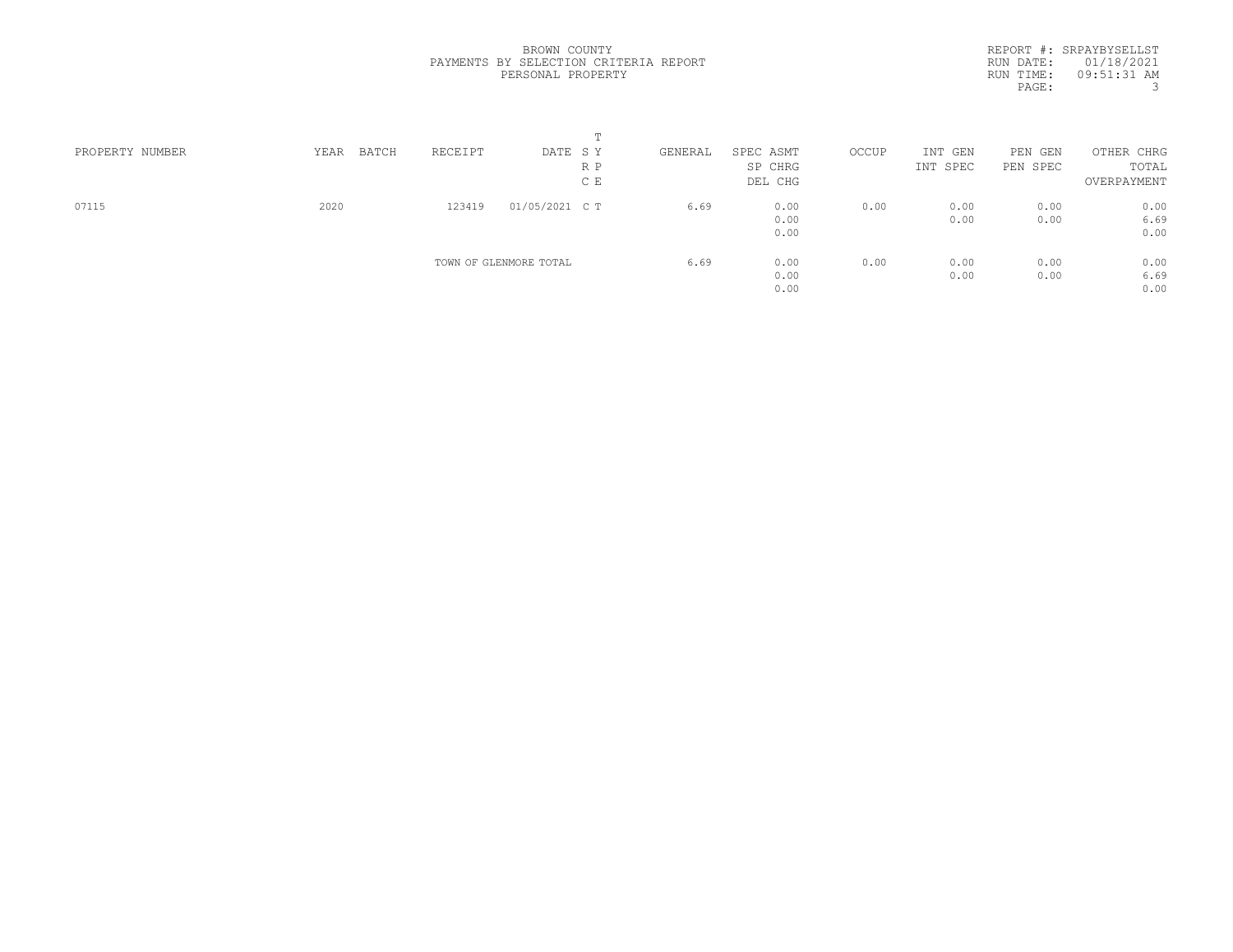|                 |            |         | $\mathbb T$                                                             |          |                      |       |                     |                     |                     |
|-----------------|------------|---------|-------------------------------------------------------------------------|----------|----------------------|-------|---------------------|---------------------|---------------------|
| PROPERTY NUMBER | YEAR BATCH | RECEIPT | $\begin{tabular}{lllll} \bf{DATE} & \tt S & \tt Y \end{tabular}$<br>R P | GENERAL  | SPEC ASMT<br>SP CHRG | OCCUP | INT GEN<br>INT SPEC | PEN GEN<br>PEN SPEC | OTHER CHRG<br>TOTAL |
|                 |            |         | C E                                                                     |          | DEL CHG              |       |                     |                     | OVERPAYMENT         |
| 07238           | 2020       | 121884  | 01/04/2021 C T                                                          | 327.67   | 0.00                 | 0.00  | 0.00                | 0.00                | 0.00                |
|                 |            |         |                                                                         |          | 0.00                 |       | 0.00                | 0.00                | 327.67              |
|                 |            |         |                                                                         |          | 0.00                 |       |                     |                     | 0.00                |
| 13353           | 2020       | 126623  | 01/08/2021 C T                                                          | 14.90    | 0.00                 | 0.00  | 0.00                | 0.00                | 0.00                |
|                 |            |         |                                                                         |          | 0.00                 |       | 0.00                | 0.00                | 14.90               |
|                 |            |         |                                                                         |          | 0.00                 |       |                     |                     | 0.00                |
| 26500           | 2020       | 127385  | 01/11/2021 C T                                                          | 31.71    | 0.00                 | 0.00  | 0.00                | 0.00                | 0.00                |
|                 |            |         |                                                                         |          | 0.00                 |       | 0.00                | 0.00                | 31.71               |
|                 |            |         |                                                                         |          | 0.00                 |       |                     |                     | 0.00                |
| 27705           | 2020       | 128313  | 01/12/2021 C T                                                          | 22.66    | 0.00                 | 0.00  | 0.00                | 0.00                | 0.00                |
|                 |            |         |                                                                         |          | 0.00                 |       | 0.00                | 0.00                | 22.66               |
|                 |            |         |                                                                         |          | 0.00                 |       |                     |                     | 0.00                |
|                 |            |         |                                                                         |          |                      |       |                     |                     |                     |
| 07257           | 2020       | 129936  | 01/13/2021 C T                                                          | 190.25   | 0.00<br>0.00         | 0.00  | 0.00<br>0.00        | 0.00<br>0.00        | 0.00<br>190.25      |
|                 |            |         |                                                                         |          | 0.00                 |       |                     |                     | 0.00                |
|                 |            |         |                                                                         |          |                      |       |                     |                     |                     |
| 29801           | 2020       | 130295  | 01/14/2021 C T                                                          | 12.08    | 0.00                 | 0.00  | 0.00                | 0.00                | 0.00                |
|                 |            |         |                                                                         |          | 0.00                 |       | 0.00                | 0.00                | 12.08               |
|                 |            |         |                                                                         |          | 0.00                 |       |                     |                     | 0.00                |
| 13214           | 2020       | 130362  | 01/14/2021 C T                                                          | 1,271.46 | 0.00                 | 0.00  | 0.00                | 0.00                | 0.00                |
|                 |            |         |                                                                         |          | 0.00                 |       | 0.00                | 0.00                | 1,271.46            |
|                 |            |         |                                                                         |          | 0.00                 |       |                     |                     | 0.00                |
|                 |            |         | TOWN OF GREEN BAY TOTAL                                                 | 1,870.73 | 0.00                 | 0.00  | 0.00                | 0.00                | 0.00                |
|                 |            |         |                                                                         |          | 0.00                 |       | 0.00                | 0.00                | 1,870.73            |
|                 |            |         |                                                                         |          | 0.00                 |       |                     |                     | 0.00                |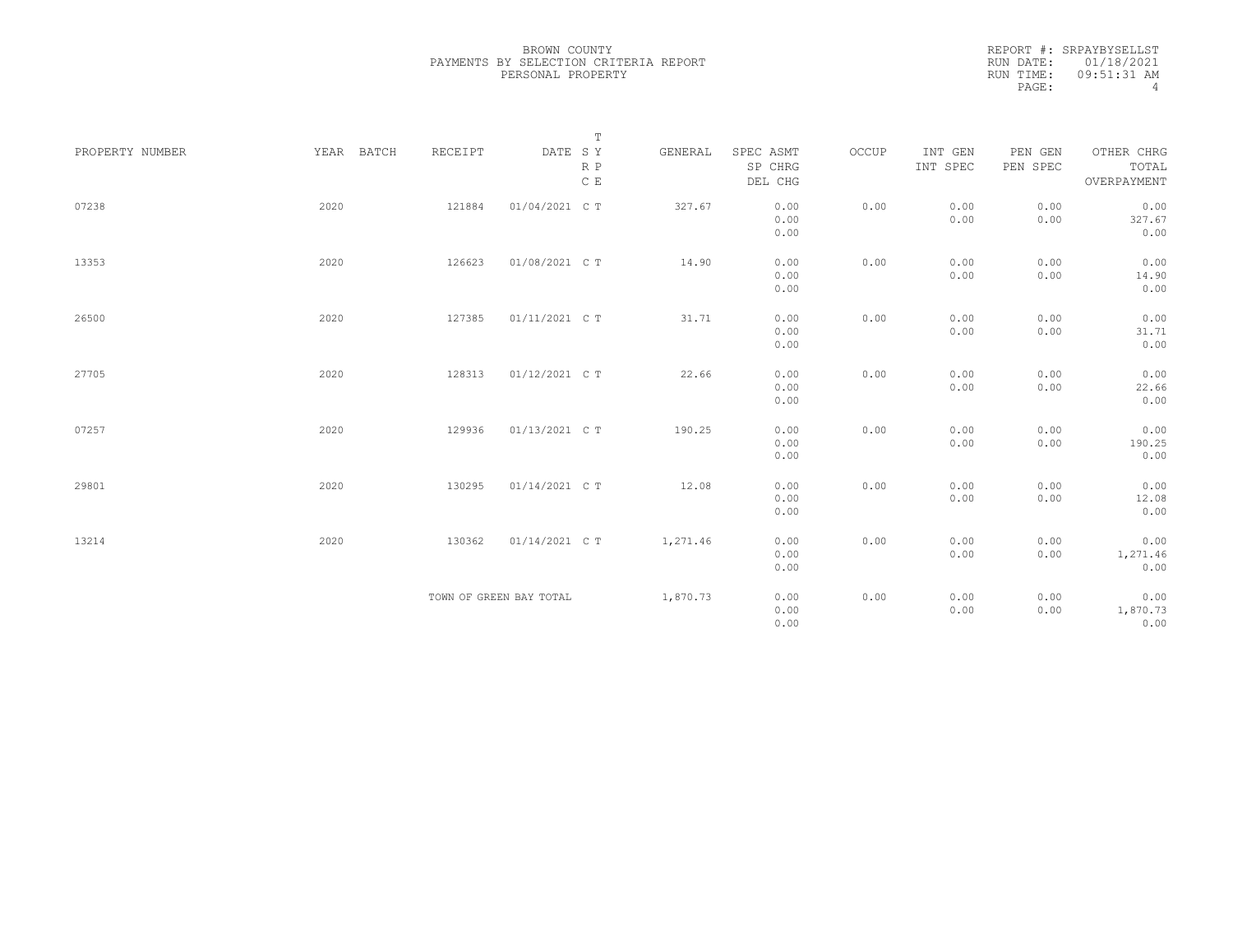|                 |               |         | m                     |         |           |       |          |            |             |  |
|-----------------|---------------|---------|-----------------------|---------|-----------|-------|----------|------------|-------------|--|
| PROPERTY NUMBER | BATCH<br>YEAR | RECEIPT | DATE SY               | GENERAL | SPEC ASMT | OCCUP | INT GEN  | PEN<br>GEN | OTHER CHRG  |  |
|                 |               |         | R P                   |         | SP CHRG   |       | INT SPEC | PEN SPEC   | TOTAL       |  |
|                 |               |         | C E                   |         | DEL CHG   |       |          |            | OVERPAYMENT |  |
| 13574           | 2020          | 129345  | 01/13/2021 C T        | 46.90   | 0.00      | 0.00  | 0.00     | 0.00       | 0.00        |  |
|                 |               |         |                       |         | 0.00      |       | 0.00     | 0.00       | 46.90       |  |
|                 |               |         |                       |         | 0.00      |       |          |            | 0.00        |  |
|                 |               |         | TOWN OF HOLLAND TOTAL | 46.90   | 0.00      | 0.00  | 0.00     | 0.00       | 0.00        |  |
|                 |               |         |                       |         | 0.00      |       | 0.00     | 0.00       | 46.90       |  |
|                 |               |         |                       |         | 0.00      |       |          |            | 0.00        |  |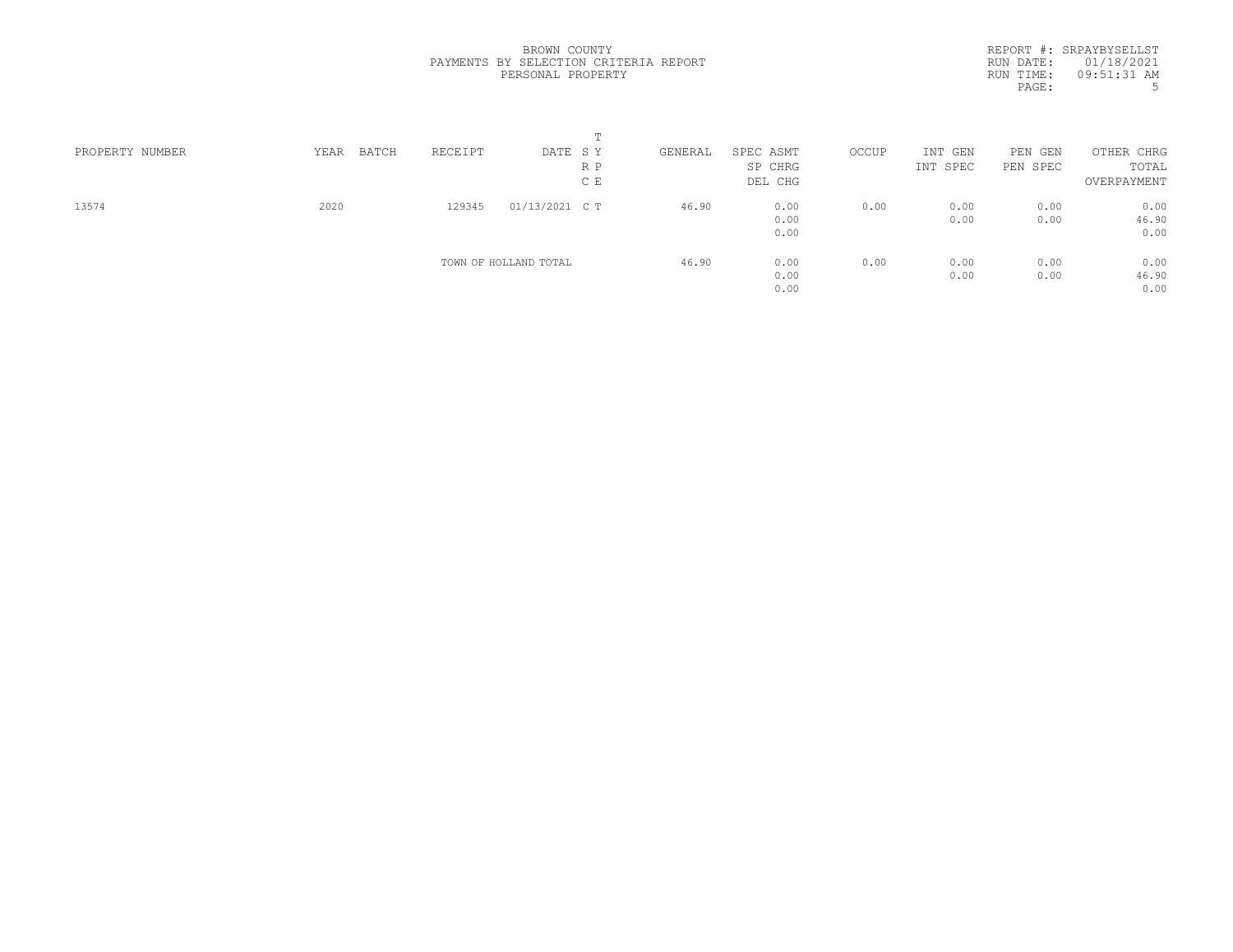|                 |      |       |         |                        | $\mathbb T$   |         |           |       |          |          |             |  |
|-----------------|------|-------|---------|------------------------|---------------|---------|-----------|-------|----------|----------|-------------|--|
| PROPERTY NUMBER | YEAR | BATCH | RECEIPT | DATE SY                |               | GENERAL | SPEC ASMT | OCCUP | INT GEN  | PEN GEN  | OTHER CHRG  |  |
|                 |      |       |         |                        | R P           |         | SP CHRG   |       | INT SPEC | PEN SPEC | TOTAL       |  |
|                 |      |       |         |                        | $\mathbb C$ E |         | DEL CHG   |       |          |          | OVERPAYMENT |  |
| 18438           | 2020 |       | 128394  | 01/12/2021 C T         |               | 64.14   | 0.00      | 0.00  | 0.00     | 0.00     | 0.00        |  |
|                 |      |       |         |                        |               |         | 0.00      |       | 0.00     | 0.00     | 64.14       |  |
|                 |      |       |         |                        |               |         | 0.00      |       |          |          | 0.00        |  |
| 05679           | 2020 |       | 130211  | 01/14/2021 C T         |               | 223.73  | 0.00      | 0.00  | 0.00     | 0.00     | 0.00        |  |
|                 |      |       |         |                        |               |         | 0.00      |       | 0.00     | 0.00     | 223.73      |  |
|                 |      |       |         |                        |               |         | 0.00      |       |          |          | 0.00        |  |
|                 |      |       |         |                        |               |         |           |       |          |          |             |  |
| 05684           | 2020 |       | 130467  | 01/14/2021 C T         |               | 29.83   | 0.00      | 0.00  | 0.00     | 0.00     | 0.00        |  |
|                 |      |       |         |                        |               |         | 0.00      |       | 0.00     | 0.00     | 29.83       |  |
|                 |      |       |         |                        |               |         | 0.00      |       |          |          | 0.00        |  |
| 14514           | 2020 |       | 130772  | 01/14/2021 C T         |               | 2.71    | 0.00      | 0.00  | 0.00     | 0.00     | 0.00        |  |
|                 |      |       |         |                        |               |         | 0.00      |       | 0.00     | 0.00     | 2.71        |  |
|                 |      |       |         |                        |               |         | 0.00      |       |          |          | 0.00        |  |
|                 |      |       |         |                        |               |         |           |       |          |          |             |  |
|                 |      |       |         | TOWN OF HUMBOLDT TOTAL |               | 320.41  | 0.00      | 0.00  | 0.00     | 0.00     | 0.00        |  |
|                 |      |       |         |                        |               |         | 0.00      |       | 0.00     | 0.00     | 320.41      |  |
|                 |      |       |         |                        |               |         | 0.00      |       |          |          | 0.00        |  |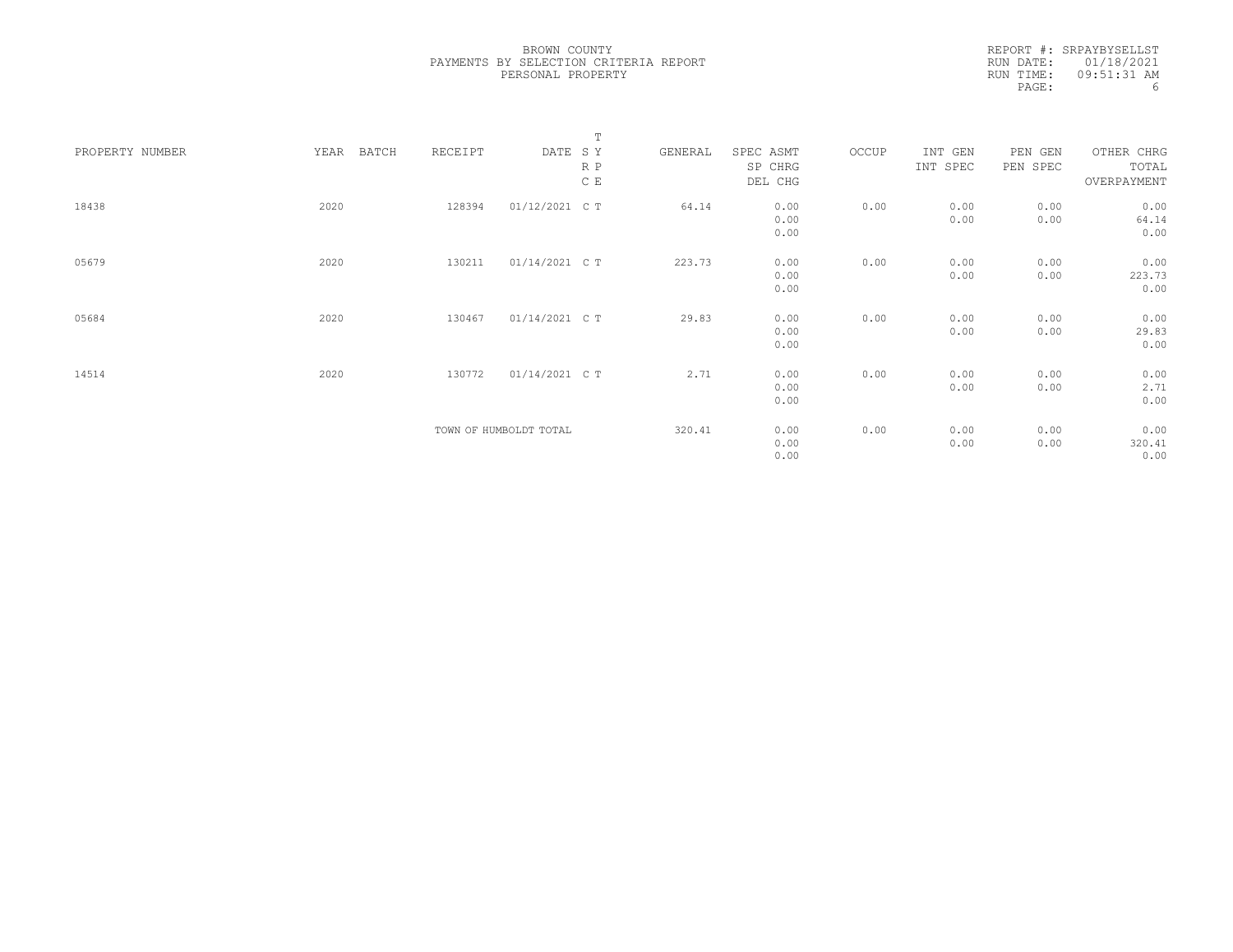|                 |            |         | Т                               |           |                                 |       |                     |                     |                                    |  |
|-----------------|------------|---------|---------------------------------|-----------|---------------------------------|-------|---------------------|---------------------|------------------------------------|--|
| PROPERTY NUMBER | YEAR BATCH | RECEIPT | DATE SY<br>R P<br>$\,$ C $\,$ E | GENERAL   | SPEC ASMT<br>SP CHRG<br>DEL CHG | OCCUP | INT GEN<br>INT SPEC | PEN GEN<br>PEN SPEC | OTHER CHRG<br>TOTAL<br>OVERPAYMENT |  |
| 23684           | 2020       | 122435  | 01/05/2021 C T                  | 22.89     | 0.00<br>0.00<br>0.00            | 0.00  | 0.00<br>0.00        | 0.00<br>0.00        | 0.00<br>22.89<br>0.00              |  |
| 14794           | 2020       | 125933  | 01/07/2021 C T                  | 8,788.86  | 0.00<br>0.00<br>0.00            | 0.00  | 0.00<br>0.00        | 0.00<br>0.00        | 0.00<br>8,788.86<br>0.00           |  |
| 21889           | 2020       | 125934  | 01/07/2021 C T                  | 234.71    | 0.00<br>0.00<br>0.00            | 0.00  | 0.00<br>0.00        | 0.00<br>0.00        | 0.00<br>234.71<br>0.00             |  |
| 20443           | 2020       | 126189  | 01/07/2021 C T                  | 28.63     | 0.00<br>0.00<br>0.00            | 0.00  | 0.00<br>0.00        | 0.00<br>0.00        | 0.00<br>28.63<br>0.00              |  |
| 25063           | 2020       | 127015  | 01/08/2021 C T                  | 572.45    | 0.00<br>0.00<br>0.00            | 0.00  | 0.00<br>0.00        | 0.00<br>0.00        | 0.00<br>572.45<br>0.00             |  |
| 26482           | 2020       | 128311  | 01/12/2021 C T                  | 36.26     | 0.00<br>0.00<br>0.00            | 0.00  | 0.00<br>0.00        | 0.00<br>0.00        | 0.00<br>36.26<br>0.00              |  |
| 25071           | 2020       | 128319  | 01/12/2021 C T                  | 9.05      | 0.00<br>0.00<br>0.00            | 0.00  | 0.00<br>0.00        | 0.00<br>0.00        | 0.00<br>9.05<br>0.00               |  |
| 26395           | 2020       | 128533  | 01/12/2021 C T                  | 6, 176.64 | 0.00<br>0.00<br>0.00            | 0.00  | 0.00<br>0.00        | 0.00<br>0.00        | 0.00<br>6,176.64<br>0.00           |  |
| 23050           | 2020       | 128560  | 01/12/2021 C T                  | 80.14     | 0.00<br>0.00<br>0.00            | 0.00  | 0.00<br>0.00        | 0.00<br>0.00        | 0.00<br>80.14<br>0.00              |  |
| 21885           | 2020       | 129200  | 01/13/2021 C T                  | 286.22    | 0.00<br>0.00<br>0.00            | 0.00  | 0.00<br>0.00        | 0.00<br>0.00        | 0.00<br>286.22<br>0.00             |  |
| 23676           | 2020       | 129363  | 01/13/2021 C T                  | 1.91      | 0.00<br>0.00<br>0.00            | 0.00  | 0.00<br>0.00        | 0.00<br>0.00        | 0.00<br>1.91<br>0.00               |  |
| 21291           | 2020       | 129621  | 01/13/2021 C T                  | 188.90    | 0.00<br>0.00<br>0.00            | 0.00  | 0.00<br>0.00        | 0.00<br>0.00        | 0.00<br>188.90<br>0.00             |  |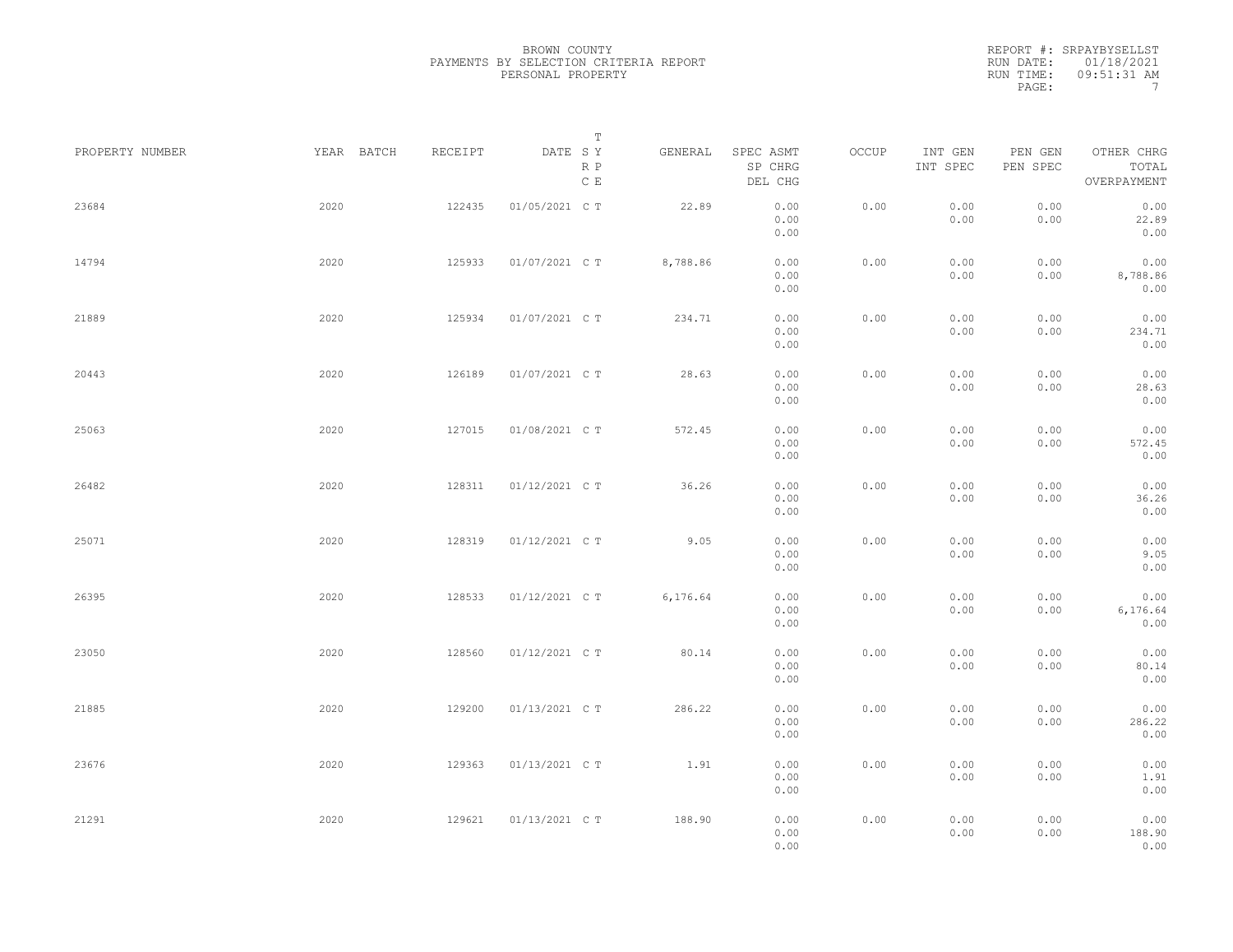|                 |            |                   | $\mathbb T$                         |           |                                 |       |                     |                     |                                    |
|-----------------|------------|-------------------|-------------------------------------|-----------|---------------------------------|-------|---------------------|---------------------|------------------------------------|
| PROPERTY NUMBER | YEAR BATCH | RECEIPT           | DATE SY<br>$R$ $P$<br>$\,$ C $\,$ E | GENERAL   | SPEC ASMT<br>SP CHRG<br>DEL CHG | OCCUP | INT GEN<br>INT SPEC | PEN GEN<br>PEN SPEC | OTHER CHRG<br>TOTAL<br>OVERPAYMENT |
| 23676           | 2020       | Voids #<br>129363 | 01/13/2021 C V                      | $-1.91$   | 0.00<br>0.00<br>0.00            | 0.00  | 0.00<br>0.00        | 0.00<br>0.00        | 0.00<br>$-1.91$<br>0.00            |
| 23676           | 2020       | 129639            | 01/13/2021 C T                      | 1.91      | 0.00<br>0.00<br>0.00            | 0.00  | 0.00<br>0.00        | 0.00<br>0.00        | 0.00<br>1.91<br>0.00               |
| 23195           | 2020       | 129795            | 01/13/2021 C T                      | 1,684.90  | 0.00<br>0.00<br>0.00            | 0.00  | 0.00<br>0.00        | 0.00<br>0.00        | 0.00<br>1,684.90<br>0.00           |
| 27078           | 2020       | 130397            | 01/14/2021 C T                      | 1,110.53  | 0.00<br>0.00<br>0.00            | 0.00  | 0.00<br>0.00        | 0.00<br>0.00        | 0.00<br>1,110.53<br>0.00           |
| 23697           | 2020       | 130454            | 01/14/2021 C T                      | 475.13    | 0.00<br>0.00<br>0.00            | 0.00  | 0.00<br>0.00        | 0.00<br>0.00        | 0.00<br>475.13<br>0.00             |
| 22467           | 2020       | 130542            | 01/14/2021 C T                      | 2,167.64  | 0.00<br>0.00<br>0.00            | 0.00  | 0.00<br>0.00        | 0.00<br>0.00        | 0.00<br>2,167.64<br>0.00           |
| 25066           | 2020       | 130957            | 01/15/2021 C T                      | 242.34    | 0.00<br>0.00<br>0.00            | 0.00  | 0.00<br>0.00        | 0.00<br>0.00        | 0.00<br>242.34<br>0.00             |
| 26408           | 2020       | 131147            | 01/15/2021 C T                      | 433.15    | 0.00<br>0.00<br>0.00            | 0.00  | 0.00<br>0.00        | 0.00<br>0.00        | 0.00<br>433.15<br>0.00             |
| 26403           | 2020       | 131150            | 01/15/2021 C T                      | 25.34     | 0.00<br>0.00<br>0.00            | 0.00  | 0.00<br>0.00        | 0.00<br>0.00        | 0.00<br>25.34<br>0.00              |
|                 |            |                   | TOWN OF LAWRENCE TOTAL              | 22,565.69 | 0.00<br>0.00<br>0.00            | 0.00  | 0.00<br>0.00        | 0.00<br>0.00        | 0.00<br>22,565.69<br>0.00          |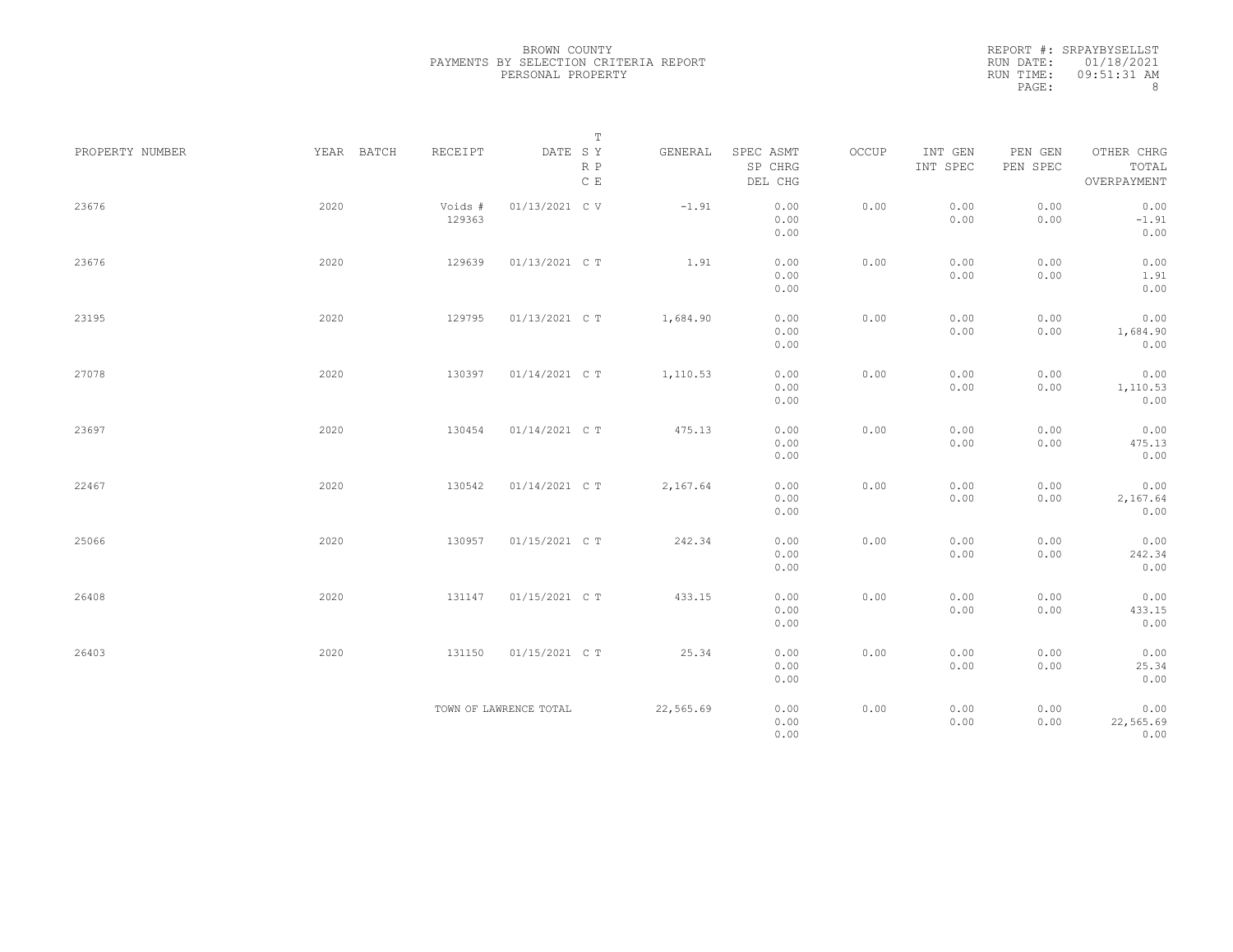|                 |             |         | $\mathbb T$                     |          |                                 |       |                     |                     |                                    |  |
|-----------------|-------------|---------|---------------------------------|----------|---------------------------------|-------|---------------------|---------------------|------------------------------------|--|
| PROPERTY NUMBER | YEAR BATCH  | RECEIPT | DATE SY<br>R P<br>$\mathbb C$ E | GENERAL  | SPEC ASMT<br>SP CHRG<br>DEL CHG | OCCUP | INT GEN<br>INT SPEC | PEN GEN<br>PEN SPEC | OTHER CHRG<br>TOTAL<br>OVERPAYMENT |  |
| 23010           | 2020        | 122015  | 01/04/2021 C T                  | 314.73   | 0.00<br>0.00<br>0.00            | 0.00  | 0.00<br>0.00        | 0.00<br>0.00        | 0.00<br>314.73<br>0.00             |  |
| 10036           | 2020        | 122025  | 01/04/2021 C T                  | 47.52    | 0.00<br>0.00<br>0.00            | 0.00  | 0.00<br>0.00        | 0.00<br>0.00        | 0.00<br>47.52<br>0.00              |  |
| 10046           | 2020        | 123067  | 01/05/2021 C T                  | 725.96   | 0.00<br>0.00<br>0.00            | 0.00  | 0.00<br>0.00        | 0.00<br>0.00        | 0.00<br>725.96<br>0.00             |  |
| 19800           | 2020        | 126277  | 01/07/2021 C T                  | 54.93    | 0.00<br>0.00<br>0.00            | 0.00  | 0.00<br>0.00        | 0.00<br>0.00        | 0.00<br>54.93<br>0.00              |  |
| 11252           | 2020        | 127509  | 01/11/2021 C T                  | 11.88    | 0.00<br>0.00<br>0.00            | 0.00  | 0.00<br>0.00        | 0.00<br>0.00        | 0.00<br>11.88<br>0.00              |  |
| 26603           | 2020        | 127613  | 01/11/2021 C T                  | 40.08    | 0.00<br>0.00<br>0.00            | 0.00  | 0.00<br>0.00        | 0.00<br>0.00        | 0.00<br>40.08<br>0.00              |  |
| 24359           | 2020        | 127650  | 01/11/2021 C T                  | 190.02   | 0.00<br>0.00<br>0.00            | 0.00  | 0.00<br>0.00        | 0.00<br>0.00        | 0.00<br>190.02<br>0.00             |  |
| 23567           | 2020 210111 | 8732    | 01/11/2021 C T                  | 3,568.93 | 0.00<br>0.00<br>0.00            | 0.00  | 0.00<br>0.00        | 0.00<br>0.00        | 0.00<br>3,568.93<br>0.00           |  |
| 27688           | 2020        | 128312  | 01/12/2021 C T                  | 77.19    | 0.00<br>0.00<br>0.00            | 0.00  | 0.00<br>0.00        | 0.00<br>0.00        | 0.00<br>77.19<br>0.00              |  |
| 26696           | 2020        | 128423  | 01/12/2021 C T                  | 99.48    | 0.00<br>0.00<br>0.00            | 0.00  | 0.00<br>0.00        | 0.00<br>0.00        | 0.00<br>99.48<br>0.00              |  |
| 26940           | 2020        | 128630  | 01/12/2021 C T                  | 74.23    | 0.00<br>0.00<br>0.00            | 0.00  | 0.00<br>0.00        | 0.00<br>0.00        | 0.00<br>74.23<br>0.00              |  |
| 10045           | 2020        | 128797  | 01/12/2021 C T                  | 29.70    | 0.00<br>0.00<br>0.00            | 0.00  | 0.00<br>0.00        | 0.00<br>0.00        | 0.00<br>29.70<br>0.00              |  |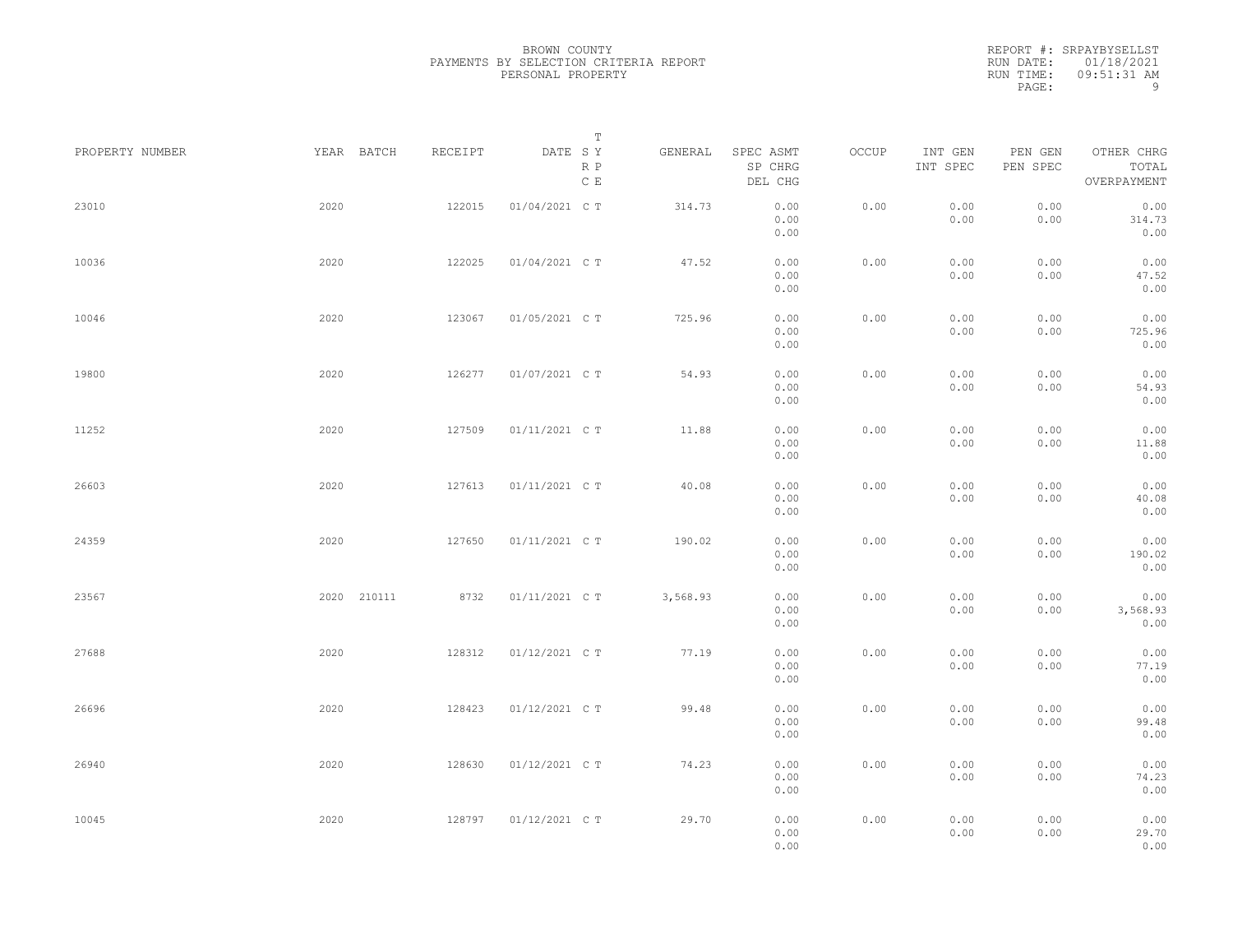|                 |             |                   | $\mathbb T$               |          |                                 |       |                     |                     |                                    |
|-----------------|-------------|-------------------|---------------------------|----------|---------------------------------|-------|---------------------|---------------------|------------------------------------|
| PROPERTY NUMBER | YEAR BATCH  | RECEIPT           | DATE SY<br>$R$ $P$<br>C E | GENERAL  | SPEC ASMT<br>SP CHRG<br>DEL CHG | OCCUP | INT GEN<br>INT SPEC | PEN GEN<br>PEN SPEC | OTHER CHRG<br>TOTAL<br>OVERPAYMENT |
| 14695           | 2020        | 129096            | 01/13/2021 C T            | 323.63   | 0.00<br>0.00<br>0.00            | 0.00  | 0.00<br>0.00        | 0.00<br>0.00        | 0.00<br>323.63<br>0.00             |
| 13602           | 2020        | 129259            | 01/13/2021 C T            | 519.77   | 0.00<br>0.00<br>0.00            | 0.00  | 0.00<br>0.00        | 0.00<br>0.00        | 0.00<br>519.77<br>0.00             |
| 23659           | 2020        | 129357            | 01/13/2021 C T            | 11.88    | 0.00<br>0.00<br>0.00            | 0.00  | 0.00<br>0.00        | 0.00<br>0.00        | 0.00<br>11.88<br>0.00              |
| 23659           | 2020        | Voids #<br>129357 | 01/13/2021 C V            | $-11.88$ | 0.00<br>0.00<br>0.00            | 0.00  | 0.00<br>0.00        | 0.00<br>0.00        | 0.00<br>$-11.88$<br>0.00           |
| 23659           | 2020        | 129633            | 01/13/2021 C T            | 11.88    | 0.00<br>0.00<br>0.00            | 0.00  | 0.00<br>0.00        | 0.00<br>0.00        | 0.00<br>11.88<br>0.00              |
| 24434           | 2020        | 129674            | 01/13/2021 C T            | 14.84    | 0.00<br>0.00<br>0.00            | 0.00  | 0.00<br>0.00        | 0.00<br>0.00        | 0.00<br>14.84<br>0.00              |
| 13730           | 2020        | 130307            | 01/14/2021 C T            | 2.97     | 0.00<br>0.00<br>0.00            | 0.00  | 0.00<br>0.00        | 0.00<br>0.00        | 0.00<br>2.97<br>0.00               |
| 24389           | 2020 210115 | 8857              | 01/15/2021 C T            | 212.30   | 0.00<br>0.00<br>0.00            | 0.00  | 0.00<br>0.00        | 0.00<br>0.00        | 0.00<br>212.30<br>0.00             |
| 23662           | 2020        | 131149            | 01/15/2021 C T            | 406.78   | 0.00<br>0.00<br>0.00            | 0.00  | 0.00<br>0.00        | 0.00<br>0.00        | 0.00<br>406.78<br>0.00             |
|                 |             |                   | TOWN OF LEDGEVIEW TOTAL   | 6,726.82 | 0.00<br>0.00<br>0.00            | 0.00  | 0.00<br>0.00        | 0.00<br>0.00        | 0.00<br>6,726.82<br>0.00           |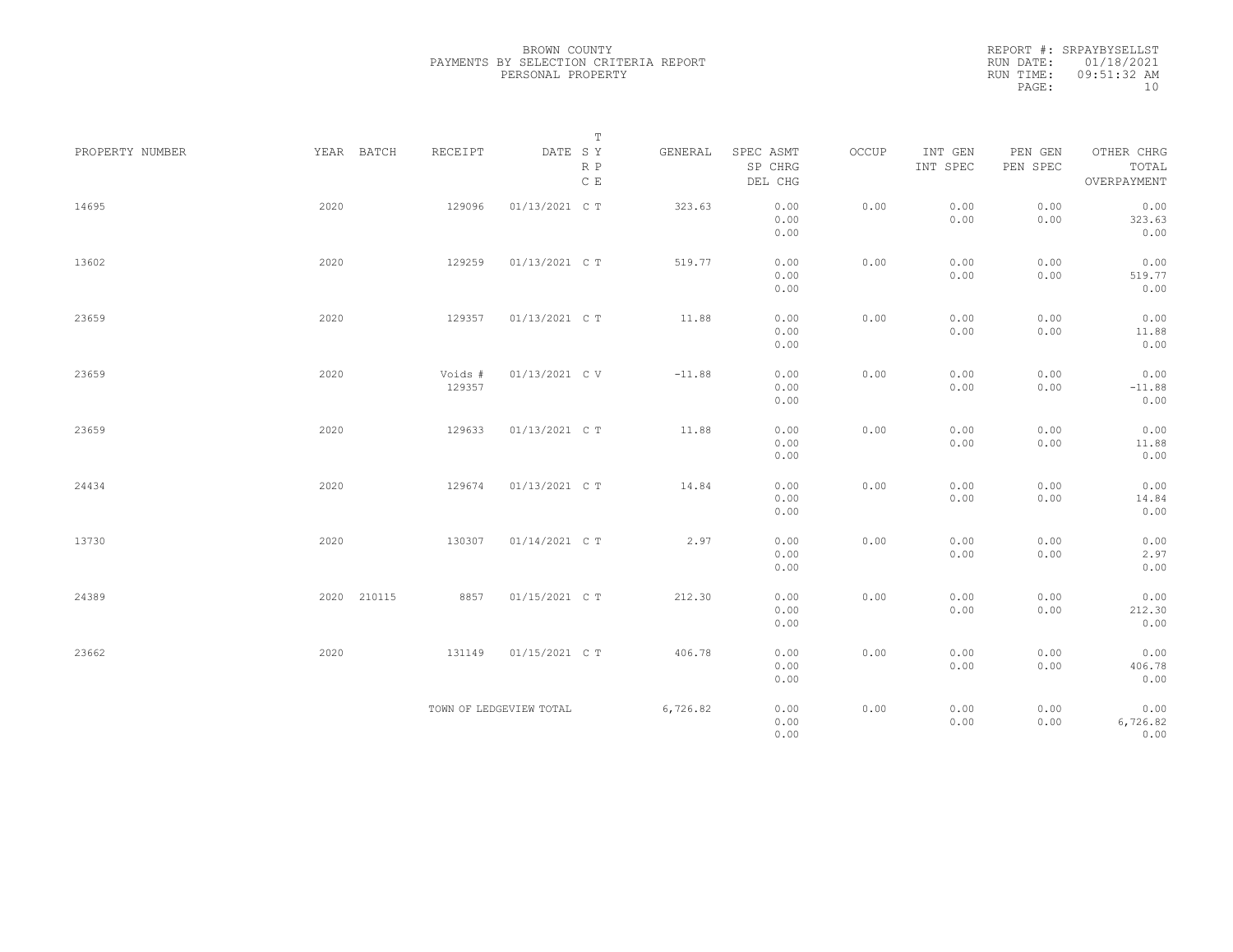|                 |            |         |                        | $\mathbb T$ |         |           |       |          |          |             |
|-----------------|------------|---------|------------------------|-------------|---------|-----------|-------|----------|----------|-------------|
| PROPERTY NUMBER | YEAR BATCH | RECEIPT | DATE SY                |             | GENERAL | SPEC ASMT | OCCUP | INT GEN  | PEN GEN  | OTHER CHRG  |
|                 |            |         |                        | R P         |         | SP CHRG   |       | INT SPEC | PEN SPEC | TOTAL       |
|                 |            |         |                        | C E         |         | DEL CHG   |       |          |          | OVERPAYMENT |
|                 |            |         |                        |             |         |           |       |          |          |             |
| 17921           | 2020       | 125548  | 01/06/2021 C T         |             | 54.60   | 0.00      | 0.00  | 0.00     | 0.00     | 0.00        |
|                 |            |         |                        |             |         | 0.00      |       | 0.00     | 0.00     | 54.60       |
|                 |            |         |                        |             |         | 0.00      |       |          |          | 0.00        |
|                 |            |         |                        |             |         |           |       |          |          |             |
| 15997           | 2020       | 125811  | 01/07/2021 C T         |             | 25.49   | 0.00      | 0.00  | 0.00     | 0.00     | 0.00        |
|                 |            |         |                        |             |         | 0.00      |       | 0.00     | 0.00     | 25.49       |
|                 |            |         |                        |             |         | 0.00      |       |          |          | 0.00        |
|                 |            |         |                        |             |         |           |       |          |          |             |
| 04116           | 2020       | 126168  | 01/07/2021 C T         |             | 551.52  | 0.00      | 0.00  | 0.00     | 0.00     | 0.00        |
|                 |            |         |                        |             |         | 0.00      |       | 0.00     | 0.00     | 551.52      |
|                 |            |         |                        |             |         | 0.00      |       |          |          | 0.00        |
|                 |            |         |                        |             |         |           |       |          |          |             |
| 17920           | 2020       | 126591  | 01/08/2021 C T         |             | 10.92   | 0.00      | 0.00  | 0.00     | 0.00     | 0.00        |
|                 |            |         |                        |             |         | 0.00      |       | 0.00     | 0.00     | 10.92       |
|                 |            |         |                        |             |         | 0.00      |       |          |          | 0.00        |
|                 |            |         |                        |             |         |           |       |          |          |             |
| 25750           | 2020       | 128902  | 01/12/2021 C T         |             | 146.47  | 0.00      | 0.00  | 0.00     | 0.00     | 0.00        |
|                 |            |         |                        |             |         | 0.00      |       | 0.00     | 0.00     | 146.47      |
|                 |            |         |                        |             |         | 0.00      |       |          |          | 0.00        |
|                 |            |         |                        |             |         |           |       |          |          |             |
|                 |            |         | TOWN OF MORRISON TOTAL |             | 789.00  | 0.00      | 0.00  | 0.00     | 0.00     | 0.00        |
|                 |            |         |                        |             |         | 0.00      |       | 0.00     | 0.00     | 789.00      |
|                 |            |         |                        |             |         | 0.00      |       |          |          | 0.00        |
|                 |            |         |                        |             |         |           |       |          |          |             |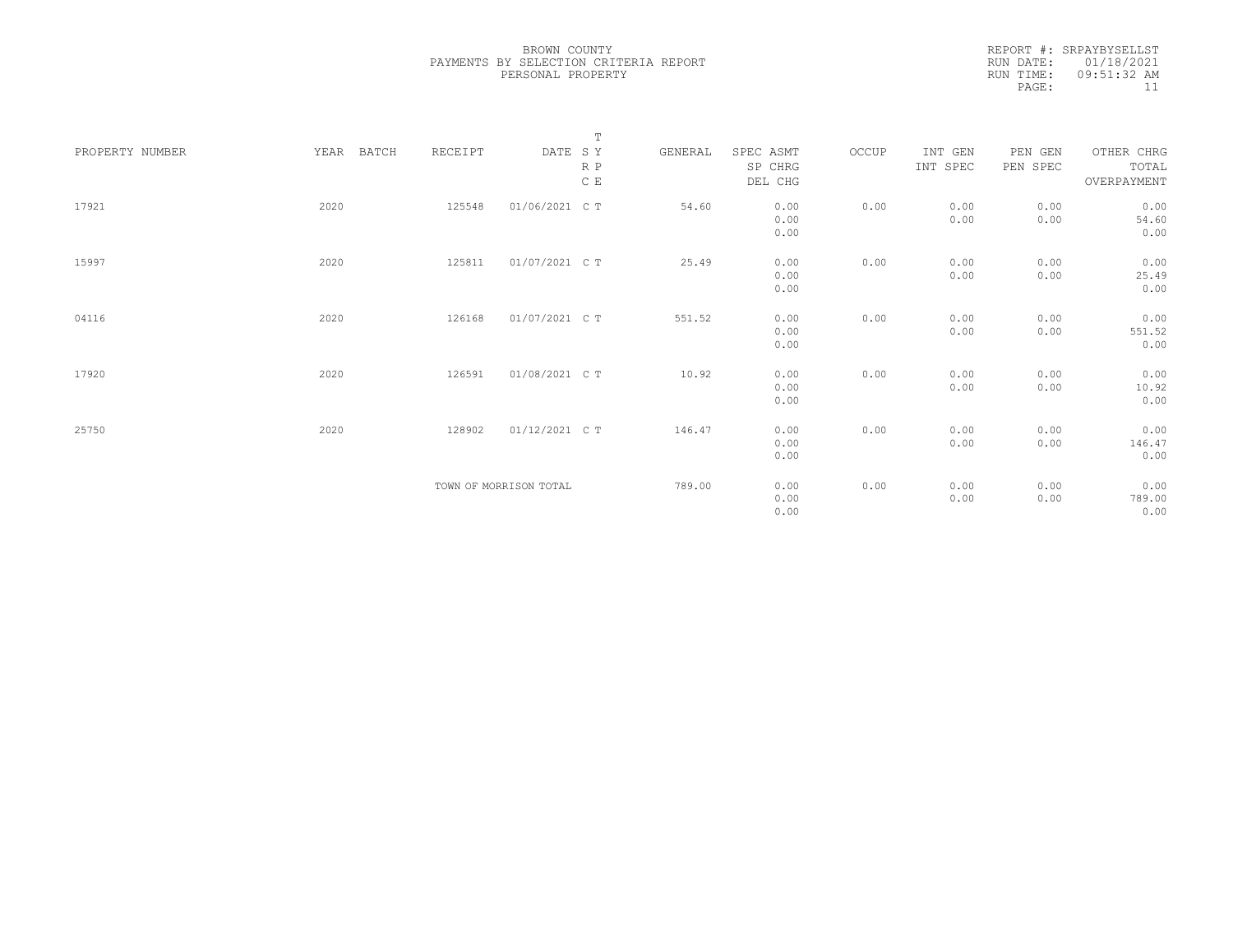|                 |      |       |                           |                | $\mathbb T$   |         |           |       |          |          |             |  |
|-----------------|------|-------|---------------------------|----------------|---------------|---------|-----------|-------|----------|----------|-------------|--|
| PROPERTY NUMBER | YEAR | BATCH | RECEIPT                   | DATE SY        |               | GENERAL | SPEC ASMT | OCCUP | INT GEN  | PEN GEN  | OTHER CHRG  |  |
|                 |      |       |                           |                | R P           |         | SP CHRG   |       | INT SPEC | PEN SPEC | TOTAL       |  |
|                 |      |       |                           |                | $\mathbb C$ E |         | DEL CHG   |       |          |          | OVERPAYMENT |  |
| 24310           | 2020 |       | 125839                    | 01/07/2021 C T |               | 11.88   | 0.00      | 0.00  | 0.00     | 0.00     | 0.00        |  |
|                 |      |       |                           |                |               |         | 0.00      |       | 0.00     | 0.00     | 11.88       |  |
|                 |      |       |                           |                |               |         | 0.00      |       |          |          | 0.00        |  |
| 25639           | 2020 |       | 129122                    | 01/13/2021 C T |               | 14.84   | 0.00      | 0.00  | 0.00     | 0.00     | 0.00        |  |
|                 |      |       |                           |                |               |         | 0.00      |       | 0.00     | 0.00     | 14.84       |  |
|                 |      |       |                           |                |               |         | 0.00      |       |          |          | 0.00        |  |
| 07266           | 2020 |       | 129170                    | 01/13/2021 C T |               | 242.00  | 0.00      | 0.00  | 0.00     | 0.00     | 0.00        |  |
|                 |      |       |                           |                |               |         | 0.00      |       | 0.00     | 0.00     | 242.00      |  |
|                 |      |       |                           |                |               |         | 0.00      |       |          |          | 0.00        |  |
| 08955           | 2020 |       | 129607                    | 01/13/2021 C T |               | 80.17   | 0.00      | 0.00  | 0.00     | 0.00     | 0.00        |  |
|                 |      |       |                           |                |               |         | 0.00      |       | 0.00     | 0.00     | 80.17       |  |
|                 |      |       |                           |                |               |         | 0.00      |       |          |          | 0.00        |  |
|                 |      |       |                           |                |               |         |           |       |          |          |             |  |
|                 |      |       | TOWN OF NEW DENMARK TOTAL |                |               | 348.89  | 0.00      | 0.00  | 0.00     | 0.00     | 0.00        |  |
|                 |      |       |                           |                |               |         | 0.00      |       | 0.00     | 0.00     | 348.89      |  |
|                 |      |       |                           |                |               |         | 0.00      |       |          |          | 0.00        |  |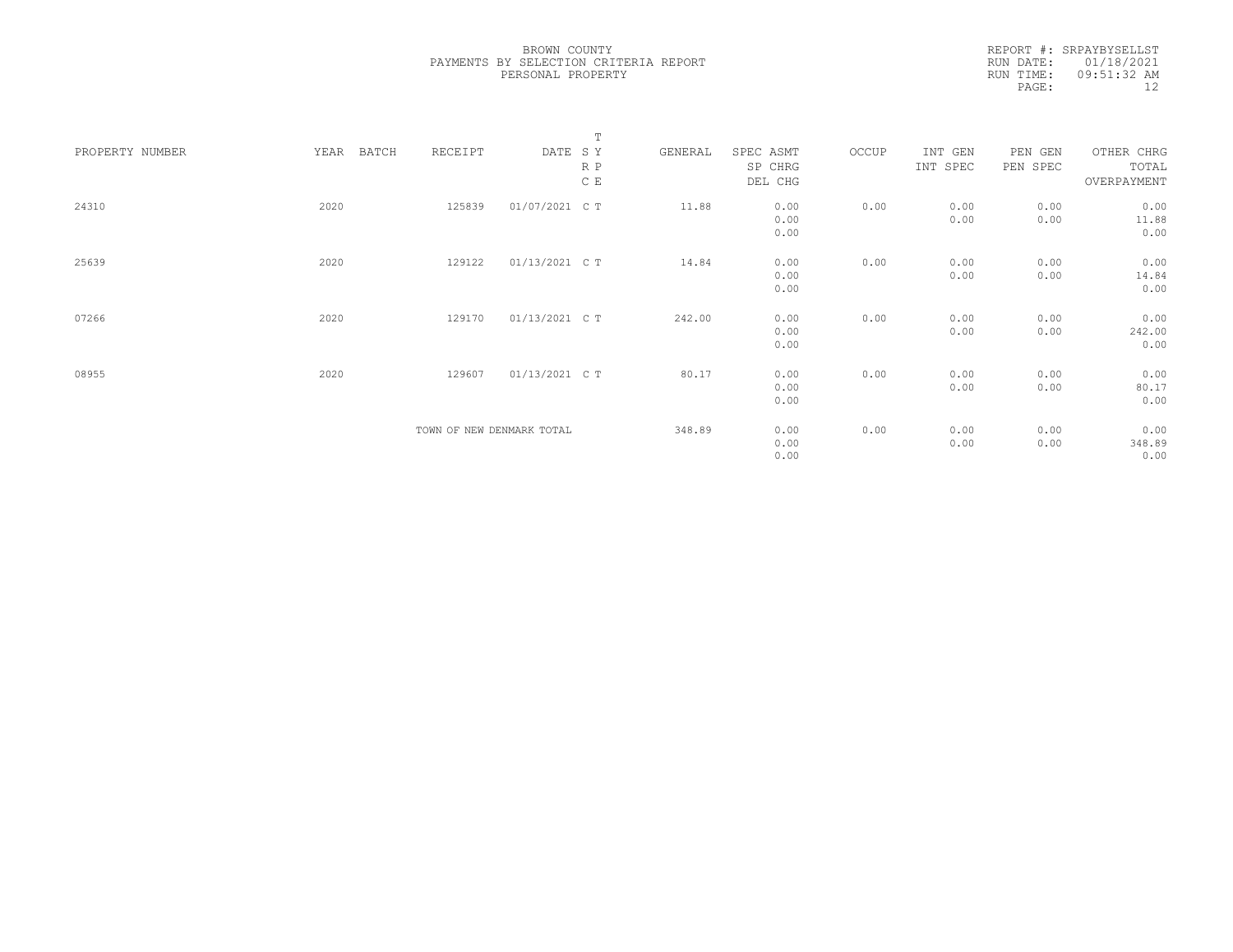|                 |            |         | $\mathbb T$              |         |                      |       |                     |                     |                     |
|-----------------|------------|---------|--------------------------|---------|----------------------|-------|---------------------|---------------------|---------------------|
| PROPERTY NUMBER | YEAR BATCH | RECEIPT | DATE SY<br>R P           | GENERAL | SPEC ASMT<br>SP CHRG | OCCUP | INT GEN<br>INT SPEC | PEN GEN<br>PEN SPEC | OTHER CHRG<br>TOTAL |
|                 |            |         | $\,$ C $\,$ E            |         | DEL CHG              |       |                     |                     | OVERPAYMENT         |
| 24329           | 2020       | 121696  | 01/04/2021 C T           | 8.15    | 0.00                 | 0.00  | 0.00                | 0.00                | 0.00                |
|                 |            |         |                          |         | 0.00                 |       | 0.00                | 0.00                | 8.15                |
|                 |            |         |                          |         | 0.00                 |       |                     |                     | 0.00                |
| 06443           | 2020       | 121964  | 01/04/2021 C T           | 134.49  | 0.00                 | 0.00  | 0.00                | 0.00                | 0.00                |
|                 |            |         |                          |         | 0.00                 |       | 0.00                | 0.00                | 134.49              |
|                 |            |         |                          |         | 0.00                 |       |                     |                     | 0.00                |
| 09704           | 2020       | 126774  | 01/08/2021 C T           | 13.59   | 0.00                 | 0.00  | 0.00                | 0.00                | 0.00                |
|                 |            |         |                          |         | 0.00                 |       | 0.00                | 0.00                | 13.59               |
|                 |            |         |                          |         | 0.00                 |       |                     |                     | 0.00                |
| 18413           | 2020       | 130175  | 01/14/2021 C T           | 157.60  | 0.00                 | 0.00  | 0.00                | 0.00                | 0.00                |
|                 |            |         |                          |         | 0.00                 |       | 0.00                | 0.00                | 157.60              |
|                 |            |         |                          |         | 0.00                 |       |                     |                     | 0.00                |
| 14200           | 2020       | 130536  | 01/14/2021 C T           | 129.06  | 0.00                 | 0.00  | 0.00                | 0.00                | 0.00                |
|                 |            |         |                          |         | 0.00                 |       | 0.00                | 0.00                | 129.06              |
|                 |            |         |                          |         | 0.00                 |       |                     |                     | 0.00                |
| 06398           | 2020       | 131237  | 01/15/2021 C T           | 244.53  | 0.00                 | 0.00  | 0.00                | 0.00                | 0.00                |
|                 |            |         |                          |         | 0.00                 |       | 0.00                | 0.00                | 244.53              |
|                 |            |         |                          |         | 0.00                 |       |                     |                     | 0.00                |
|                 |            |         | TOWN OF PITTSFIELD TOTAL | 687.42  | 0.00                 | 0.00  | 0.00                | 0.00                | 0.00                |
|                 |            |         |                          |         | 0.00                 |       | 0.00                | 0.00                | 687.42              |
|                 |            |         |                          |         | 0.00                 |       |                     |                     | 0.00                |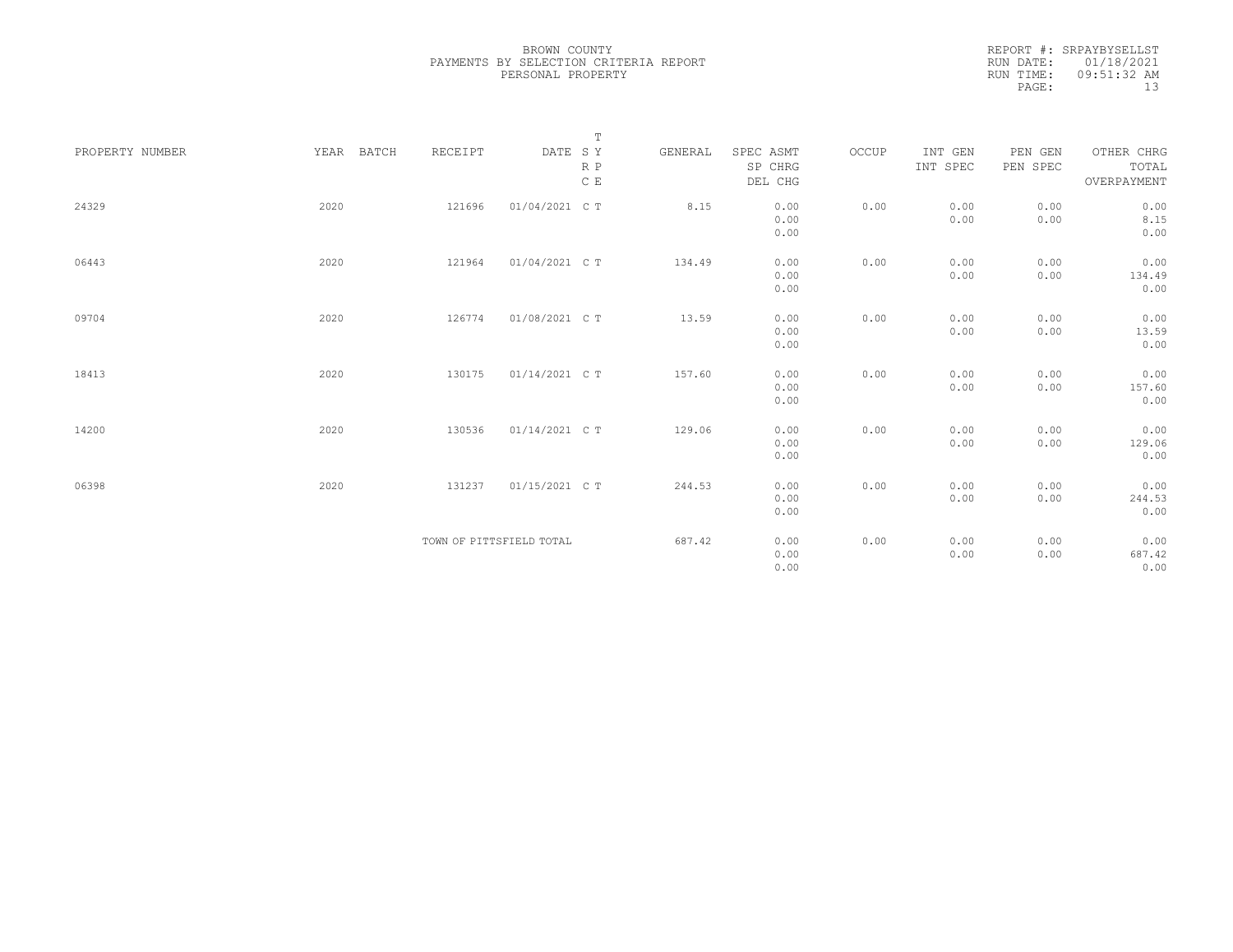|                 |               |         |                        | m   |         |           |       |          |            |             |  |
|-----------------|---------------|---------|------------------------|-----|---------|-----------|-------|----------|------------|-------------|--|
| PROPERTY NUMBER | YEAR<br>BATCH | RECEIPT | DATE SY                |     | GENERAL | SPEC ASMT | OCCUP | INT GEN  | PEN<br>GEN | OTHER CHRG  |  |
|                 |               |         |                        | R P |         | SP CHRG   |       | INT SPEC | PEN SPEC   | TOTAL       |  |
|                 |               |         |                        | C E |         | DEL CHG   |       |          |            | OVERPAYMENT |  |
| 04379           | 2020          | 130565  | 01/14/2021 C T         |     | 79.10   | 0.00      | 0.00  | 0.00     | 0.00       | 0.00        |  |
|                 |               |         |                        |     |         | 0.00      |       | 0.00     | 0.00       | 79.10       |  |
|                 |               |         |                        |     |         | 0.00      |       |          |            | 0.00        |  |
|                 |               |         | TOWN OF ROCKLAND TOTAL |     | 79.10   | 0.00      | 0.00  | 0.00     | 0.00       | 0.00        |  |
|                 |               |         |                        |     |         | 0.00      |       | 0.00     | 0.00       | 79.10       |  |
|                 |               |         |                        |     |         | 0.00      |       |          |            | 0.00        |  |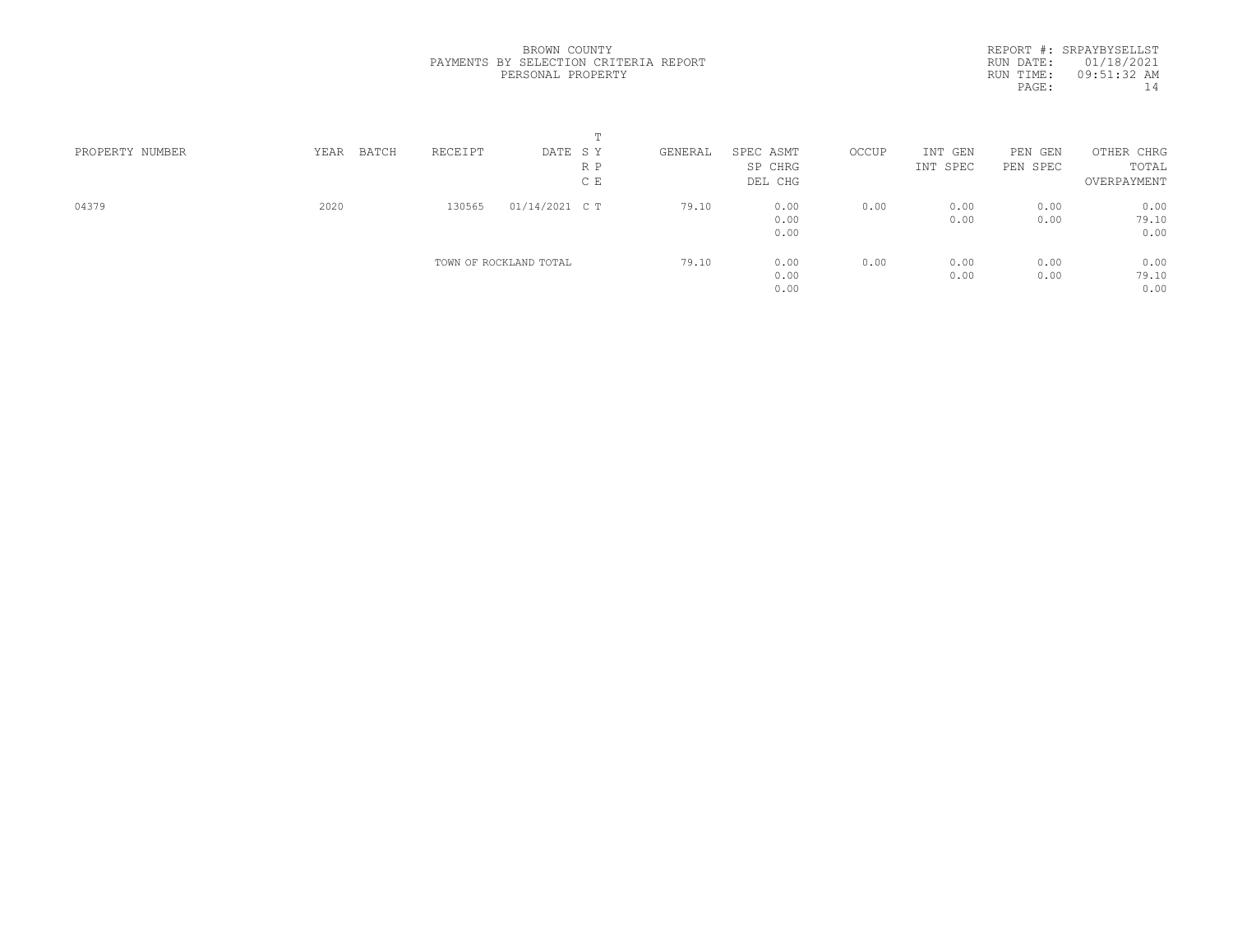|                 |            |                   | $\mathbb T$                     |          |                                 |       |                     |                     |                                    |
|-----------------|------------|-------------------|---------------------------------|----------|---------------------------------|-------|---------------------|---------------------|------------------------------------|
| PROPERTY NUMBER | YEAR BATCH | RECEIPT           | DATE SY<br>R P<br>$\,$ C $\,$ E | GENERAL  | SPEC ASMT<br>SP CHRG<br>DEL CHG | OCCUP | INT GEN<br>INT SPEC | PEN GEN<br>PEN SPEC | OTHER CHRG<br>TOTAL<br>OVERPAYMENT |
| 14779           | 2020       | 126979            | 01/08/2021 C T                  | 1,222.17 | 0.00<br>0.00<br>0.00            | 0.00  | 0.00<br>0.00        | 0.00<br>0.00        | 0.00<br>1,222.17<br>0.00           |
| 24964           | 2020       | 128557            | 01/12/2021 C T                  | 21.13    | 0.00<br>0.00<br>0.00            | 0.00  | 0.00<br>0.00        | 0.00<br>0.00        | 0.00<br>21.13<br>0.00              |
| 11209           | 2020       | 129256            | 01/13/2021 C T                  | 390.06   | 0.00<br>0.00<br>0.00            | 0.00  | 0.00<br>0.00        | 0.00<br>0.00        | 0.00<br>390.06<br>0.00             |
| 24324           | 2020       | 129364            | 01/13/2021 C T                  | 1.63     | 0.00<br>0.00<br>0.00            | 0.00  | 0.00<br>0.00        | 0.00<br>0.00        | 0.00<br>1.63<br>0.00               |
| 24324           | 2020       | Voids #<br>129364 | 01/13/2021 C V                  | $-1.63$  | 0.00<br>0.00<br>0.00            | 0.00  | 0.00<br>0.00        | 0.00<br>0.00        | 0.00<br>$-1.63$<br>0.00            |
| 24324           | 2020       | 129640            | 01/13/2021 C T                  | 1.63     | 0.00<br>0.00<br>0.00            | 0.00  | 0.00<br>0.00        | 0.00<br>0.00        | 0.00<br>1.63<br>0.00               |
| 22370           | 2020       | 130541            | 01/14/2021 C T                  | 27.63    | 0.00<br>0.00<br>0.00            | 0.00  | 0.00<br>0.00        | 0.00<br>0.00        | 0.00<br>27.63<br>0.00              |
| 23643           | 2020       | 131335            | 01/15/2021 C T                  | 7,268.02 | 0.00<br>0.00<br>0.00            | 0.00  | 0.00<br>0.00        | 0.00<br>0.00        | 0.00<br>7,268.02<br>0.00           |
|                 |            |                   | TOWN OF SCOTT TOTAL             | 8,930.64 | 0.00<br>0.00<br>0.00            | 0.00  | 0.00<br>0.00        | 0.00<br>0.00        | 0.00<br>8,930.64<br>0.00           |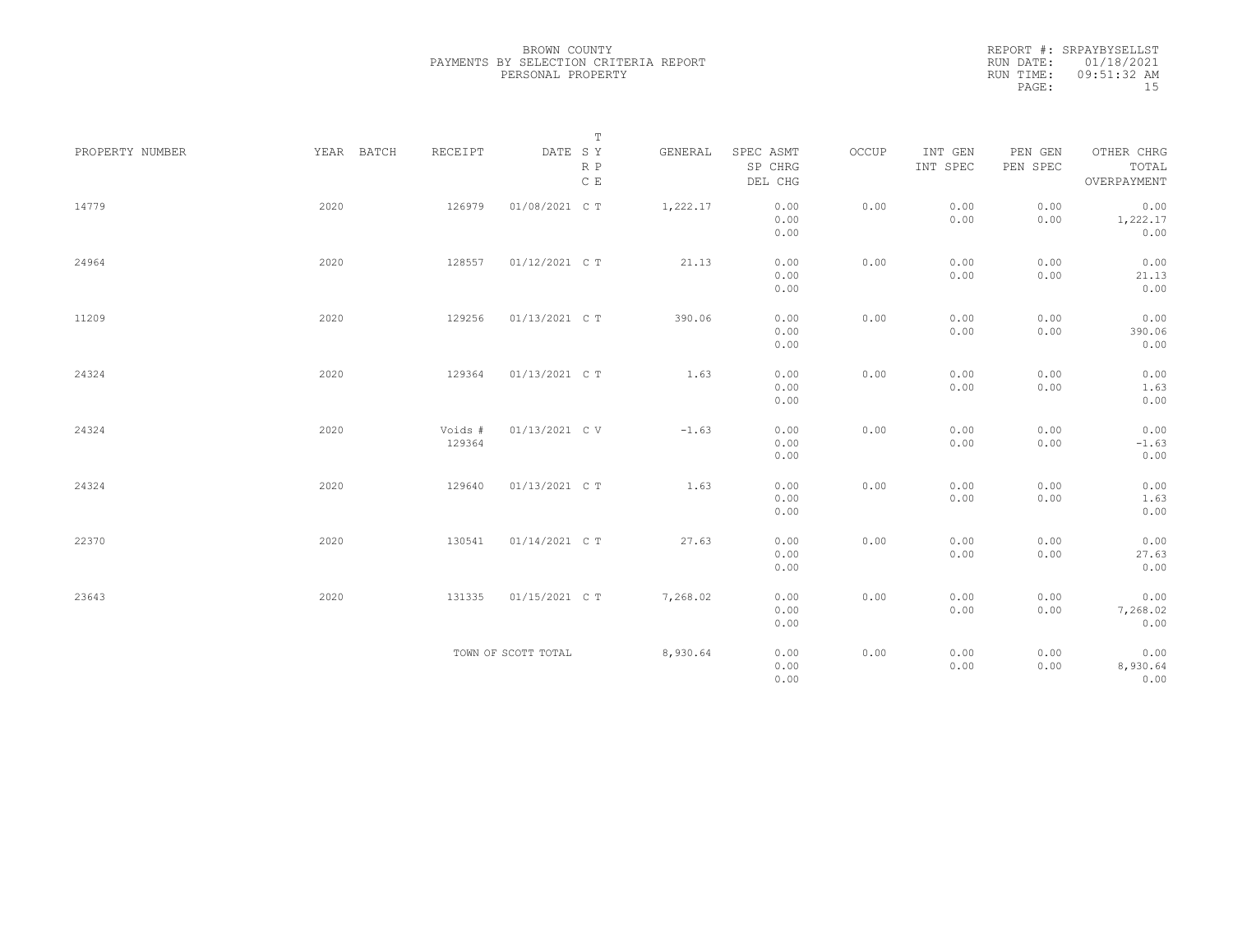|                 |      |       |                           |                | $\mathbb T$ |          |           |       |          |          |             |  |
|-----------------|------|-------|---------------------------|----------------|-------------|----------|-----------|-------|----------|----------|-------------|--|
| PROPERTY NUMBER | YEAR | BATCH | RECEIPT                   | DATE SY        |             | GENERAL  | SPEC ASMT | OCCUP | INT GEN  | PEN GEN  | OTHER CHRG  |  |
|                 |      |       |                           |                | R P         |          | SP CHRG   |       | INT SPEC | PEN SPEC | TOTAL       |  |
|                 |      |       |                           |                | C E         |          | DEL CHG   |       |          |          | OVERPAYMENT |  |
|                 |      |       |                           |                |             |          |           |       |          |          |             |  |
| 26388           | 2020 |       | 121613                    | 01/04/2021 C T |             | 12.61    | 0.00      | 0.00  | 0.00     | 0.00     | 0.00        |  |
|                 |      |       |                           |                |             |          | 0.00      |       | 0.00     | 0.00     | 12.61       |  |
|                 |      |       |                           |                |             |          | 0.00      |       |          |          | 0.00        |  |
|                 |      |       |                           |                |             |          |           |       |          |          |             |  |
| 24451           | 2020 |       | 125252                    | 01/06/2021 C T |             | 262.74   | 0.00      | 0.00  | 0.00     | 0.00     | 0.00        |  |
|                 |      |       |                           |                |             |          | 0.00      |       | 0.00     | 0.00     | 262.74      |  |
|                 |      |       |                           |                |             |          | 0.00      |       |          |          | 0.00        |  |
|                 |      |       |                           |                |             |          |           |       |          |          |             |  |
| 26471           | 2020 |       | 127766                    | 01/11/2021 C T |             | 25.23    | 0.00      | 0.00  | 0.00     | 0.00     | 0.00        |  |
|                 |      |       |                           |                |             |          | 0.00      |       | 0.00     | 0.00     | 25.23       |  |
|                 |      |       |                           |                |             |          | 0.00      |       |          |          | 0.00        |  |
|                 |      |       |                           |                |             |          |           |       |          |          |             |  |
| 24570           | 2020 |       | 128386                    | 01/12/2021 C T |             | 1,939.09 | 0.00      | 0.00  | 0.00     | 0.00     | 0.00        |  |
|                 |      |       |                           |                |             |          | 0.00      |       | 0.00     | 0.00     | 1,939.09    |  |
|                 |      |       |                           |                |             |          | 0.00      |       |          |          | 0.00        |  |
|                 |      |       | TOWN OF WRIGHTSTOWN TOTAL |                |             | 2,239.67 | 0.00      | 0.00  | 0.00     | 0.00     | 0.00        |  |
|                 |      |       |                           |                |             |          | 0.00      |       | 0.00     | 0.00     | 2,239.67    |  |
|                 |      |       |                           |                |             |          | 0.00      |       |          |          | 0.00        |  |
|                 |      |       |                           |                |             |          |           |       |          |          |             |  |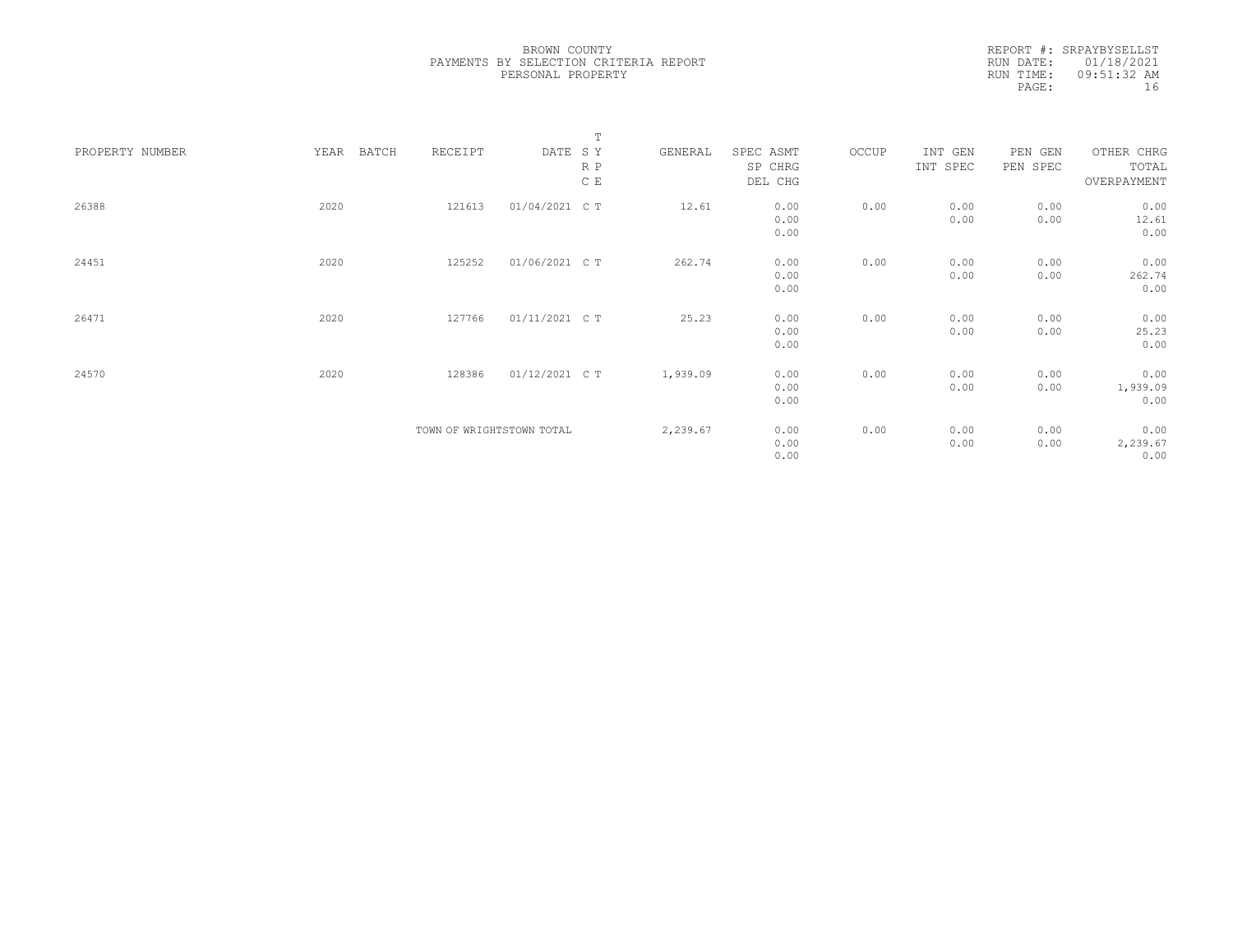| PROPERTY NUMBER |      | YEAR BATCH  | RECEIPT | DATE SY        | $\mathbb T$<br>R P | GENERAL  | SPEC ASMT<br>SP CHRG | OCCUP | INT GEN<br>INT SPEC | PEN GEN<br>PEN SPEC | OTHER CHRG<br>TOTAL      |  |
|-----------------|------|-------------|---------|----------------|--------------------|----------|----------------------|-------|---------------------|---------------------|--------------------------|--|
|                 |      |             |         |                | $\mathbb C$ E      |          | DEL CHG              |       |                     |                     | OVERPAYMENT              |  |
| 16022           | 2020 |             | 121789  | 01/04/2021 C T |                    | 9.15     | 0.00<br>0.00<br>0.00 | 0.00  | 0.00<br>0.00        | 0.00<br>0.00        | 0.00<br>9.15<br>0.00     |  |
| 26711           | 2020 |             | 121865  | 01/04/2021 C T |                    | 246.97   | 0.00<br>0.00<br>0.00 | 0.00  | 0.00<br>0.00        | 0.00<br>0.00        | 0.00<br>246.97<br>0.00   |  |
| 10076           | 2020 |             | 122010  | 01/04/2021 C T |                    | 16.00    | 0.00<br>0.00<br>0.00 | 0.00  | 0.00<br>0.00        | 0.00<br>0.00        | 0.00<br>16.00<br>0.00    |  |
| 22481           | 2020 |             | 122014  | 01/04/2021 C T |                    | 43.45    | 0.00<br>0.00<br>0.00 | 0.00  | 0.00<br>0.00        | 0.00<br>0.00        | 0.00<br>43.45<br>0.00    |  |
| 15049           | 2020 |             | 122273  | 01/04/2021 C T |                    | 509.96   | 0.00<br>0.00<br>0.00 | 0.00  | 0.00<br>0.00        | 0.00<br>0.00        | 0.00<br>509.96<br>0.00   |  |
| 24524           | 2020 |             | 122642  | 01/05/2021 C T |                    | 70.89    | 0.00<br>0.00<br>0.00 | 0.00  | 0.00<br>0.00        | 0.00<br>0.00        | 0.00<br>70.89<br>0.00    |  |
| 10085           | 2020 |             | 123068  | 01/05/2021 C T |                    | 150.93   | 0.00<br>0.00<br>0.00 | 0.00  | 0.00<br>0.00        | 0.00<br>0.00        | 0.00<br>150.93<br>0.00   |  |
| 24515           | 2020 |             | 123415  | 01/05/2021 C T |                    | 327.02   | 0.00<br>0.00<br>0.00 | 0.00  | 0.00<br>0.00        | 0.00<br>0.00        | 0.00<br>327.02<br>0.00   |  |
| 24516           | 2020 |             | 124262  | 01/06/2021 C T |                    | 1,415.52 | 0.00<br>0.00<br>0.00 | 0.00  | 0.00<br>0.00        | 0.00<br>0.00        | 0.00<br>1,415.52<br>0.00 |  |
| 25950           |      | 2020 210106 | 8577    | 01/06/2021 C T |                    | 38.87    | 0.00<br>0.00<br>0.00 | 0.00  | 0.00<br>0.00        | 0.00<br>0.00        | 0.00<br>38.87<br>0.00    |  |
| 15007           | 2020 |             | 125019  | 01/06/2021 C T |                    | 1,856.89 | 0.00<br>0.00<br>0.00 | 0.00  | 0.00<br>0.00        | 0.00<br>0.00        | 0.00<br>1,856.89<br>0.00 |  |
| 26491           | 2020 |             | 126590  | 01/08/2021 C T |                    | 320.15   | 0.00<br>0.00<br>0.00 | 0.00  | 0.00<br>0.00        | 0.00<br>0.00        | 0.00<br>320.15<br>0.00   |  |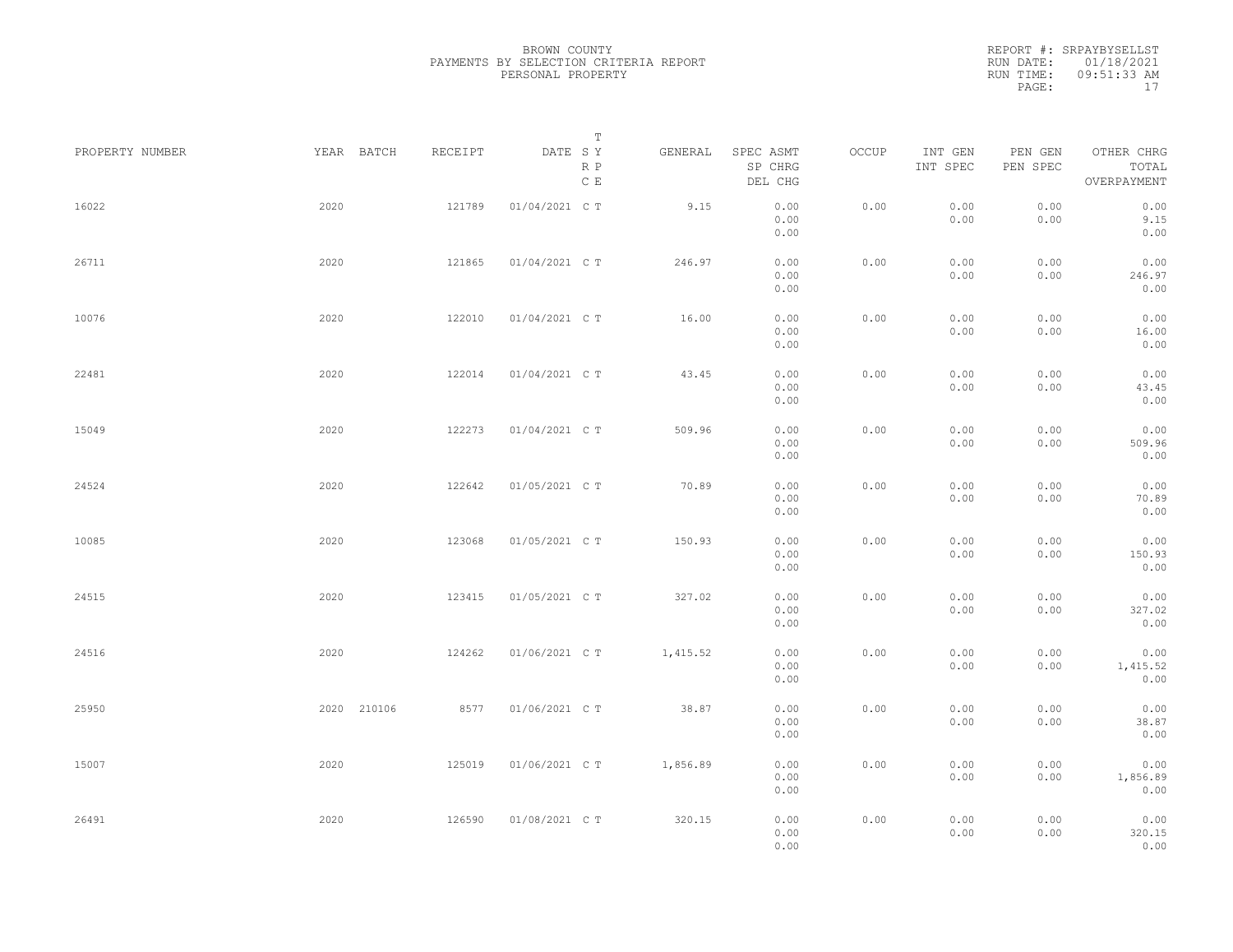|           | REPORT #: SRPAYBYSELLST |
|-----------|-------------------------|
|           | RUN DATE: 01/18/2021    |
| RUN TIME: | $09:51:33$ AM           |
| PAGE:     | 1 R                     |

|                 |            |                   | $\mathbb T$                     |          |                                 |       |                     |                     |                                    |  |
|-----------------|------------|-------------------|---------------------------------|----------|---------------------------------|-------|---------------------|---------------------|------------------------------------|--|
| PROPERTY NUMBER | YEAR BATCH | RECEIPT           | DATE SY<br>R P<br>$\mathbb C$ E | GENERAL  | SPEC ASMT<br>SP CHRG<br>DEL CHG | OCCUP | INT GEN<br>INT SPEC | PEN GEN<br>PEN SPEC | OTHER CHRG<br>TOTAL<br>OVERPAYMENT |  |
| 26599           | 2020       | 126832            | 01/08/2021 C T                  | 514.54   | 0.00<br>0.00<br>0.00            | 0.00  | 0.00<br>0.00        | 0.00<br>0.00        | 0.00<br>514.54<br>0.00             |  |
| 18831           | 2020       | 127321            | 01/11/2021 C T                  | 36.59    | 0.00<br>0.00<br>0.00            | 0.00  | 0.00<br>0.00        | 0.00<br>0.00        | 0.00<br>36.59<br>0.00              |  |
| 00039           | 2020       | 128477            | 01/12/2021 C T                  | 1,587.06 | 0.00<br>0.00<br>0.00            | 0.00  | 0.00<br>0.00        | 0.00<br>0.00        | 0.00<br>1,587.06<br>0.00           |  |
| 21934           | 2020       | 129125            | 01/13/2021 C T                  | 27.44    | 0.00<br>0.00<br>0.00            | 0.00  | 0.00<br>0.00        | 0.00<br>0.00        | 0.00<br>27.44<br>0.00              |  |
| 11200           | 2020       | 129206            | 01/13/2021 C T                  | 9.15     | 0.00<br>0.00<br>0.00            | 0.00  | 0.00<br>0.00        | 0.00<br>0.00        | 0.00<br>9.15<br>0.00               |  |
| 17063           | 2020       | 129358            | 01/13/2021 C T                  | 22.87    | 0.00<br>0.00<br>0.00            | 0.00  | 0.00<br>0.00        | 0.00<br>0.00        | 0.00<br>22.87<br>0.00              |  |
| 17063           | 2020       | Voids #<br>129358 | 01/13/2021 C V                  | $-22.87$ | 0.00<br>0.00<br>0.00            | 0.00  | 0.00<br>0.00        | 0.00<br>0.00        | 0.00<br>$-22.87$<br>0.00           |  |
| 17063           | 2020       | 129634            | 01/13/2021 C T                  | 22.87    | 0.00<br>0.00<br>0.00            | 0.00  | 0.00<br>0.00        | 0.00<br>0.00        | 0.00<br>22.87<br>0.00              |  |
| 22348           | 2020       | 129680            | 01/13/2021 C T                  | 43.45    | 0.00<br>0.00<br>0.00            | 0.00  | 0.00<br>0.00        | 0.00<br>0.00        | 0.00<br>43.45<br>0.00              |  |
| 26709           | 2020       | 129709            | 01/13/2021 C T                  | 45.74    | 0.00<br>0.00<br>0.00            | 0.00  | 0.00<br>0.00        | 0.00<br>0.00        | 0.00<br>45.74<br>0.00              |  |
| 17830           | 2020       | 129719            | 01/13/2021 C T                  | 66.32    | 0.00<br>0.00<br>0.00            | 0.00  | 0.00<br>0.00        | 0.00<br>0.00        | 0.00<br>66.32<br>0.00              |  |
| 27156           | 2020       | 129864            | 01/13/2021 C T                  | 22.87    | 0.00<br>0.00<br>0.00            | 0.00  | 0.00<br>0.00        | 0.00<br>0.00        | 0.00<br>22.87<br>0.00              |  |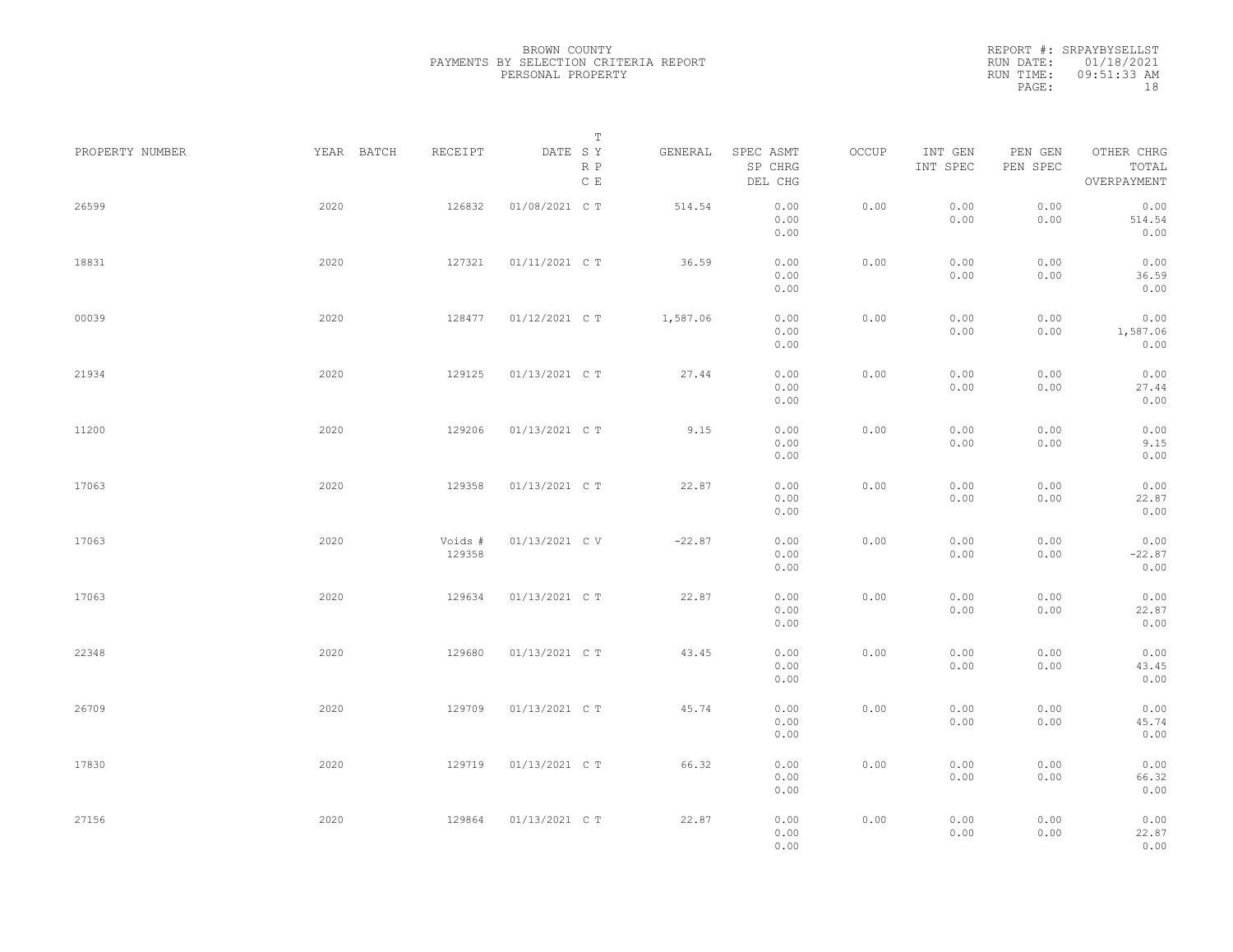|                 |            |         | $\mathbb T$                     |           |                                 |       |                     |                     |                                    |
|-----------------|------------|---------|---------------------------------|-----------|---------------------------------|-------|---------------------|---------------------|------------------------------------|
| PROPERTY NUMBER | YEAR BATCH | RECEIPT | DATE SY<br>R P<br>$\,$ C $\,$ E | GENERAL   | SPEC ASMT<br>SP CHRG<br>DEL CHG | OCCUP | INT GEN<br>INT SPEC | PEN GEN<br>PEN SPEC | OTHER CHRG<br>TOTAL<br>OVERPAYMENT |
| 18835           | 2020       | 130366  | 01/14/2021 C T                  | 2,707.59  | 0.00<br>0.00<br>0.00            | 0.00  | 0.00<br>0.00        | 0.00<br>0.00        | 0.00<br>2,707.59<br>0.00           |
| 21924           | 2020       | 130464  | 01/14/2021 C T                  | 493.96    | 0.00<br>0.00<br>0.00            | 0.00  | 0.00<br>0.00        | 0.00<br>0.00        | 0.00<br>493.96<br>0.00             |
| 23102           | 2020       | 130828  | 01/14/2021 C T                  | 107.48    | 0.00<br>0.00<br>0.00            | 0.00  | 0.00<br>0.00        | 0.00<br>0.00        | 0.00<br>107.48<br>0.00             |
| 22629           | 2020       | 130832  | 01/14/2021 C T                  | 4.57      | 0.00<br>0.00<br>0.00            | 0.00  | 0.00<br>0.00        | 0.00<br>0.00        | 0.00<br>4.57<br>0.00               |
| 04853           | 2020       | 131294  | 01/15/2021 C T                  | 32.02     | 0.00<br>0.00<br>0.00            | 0.00  | 0.00<br>0.00        | 0.00<br>0.00        | 0.00<br>32.02<br>0.00              |
| 14540           | 2020       | 131321  | 01/15/2021 C T                  | 2,643.56  | 0.00<br>0.00<br>0.00            | 0.00  | 0.00<br>0.00        | 0.00<br>0.00        | 0.00<br>2,643.56<br>0.00           |
| 24508           | 2020       | 131389  | 01/15/2021 C T                  | 91.48     | 0.00<br>0.00<br>0.00            | 0.00  | 0.00<br>0.00        | 0.00<br>0.00        | 0.00<br>91.48<br>0.00              |
| 17835           | 2020       | 131390  | 01/15/2021 C T                  | 175.00    | 0.00<br>0.00<br>0.00            | 0.00  | 0.00<br>0.00        | 0.00<br>0.00        | 0.00<br>175.00<br>0.00             |
|                 |            |         | VILLAGE OF ALLOUEZ TOTAL        | 13,637.49 | 0.00<br>0.00<br>0.00            | 0.00  | 0.00<br>0.00        | 0.00<br>0.00        | 0.00<br>13,637.49<br>0.00          |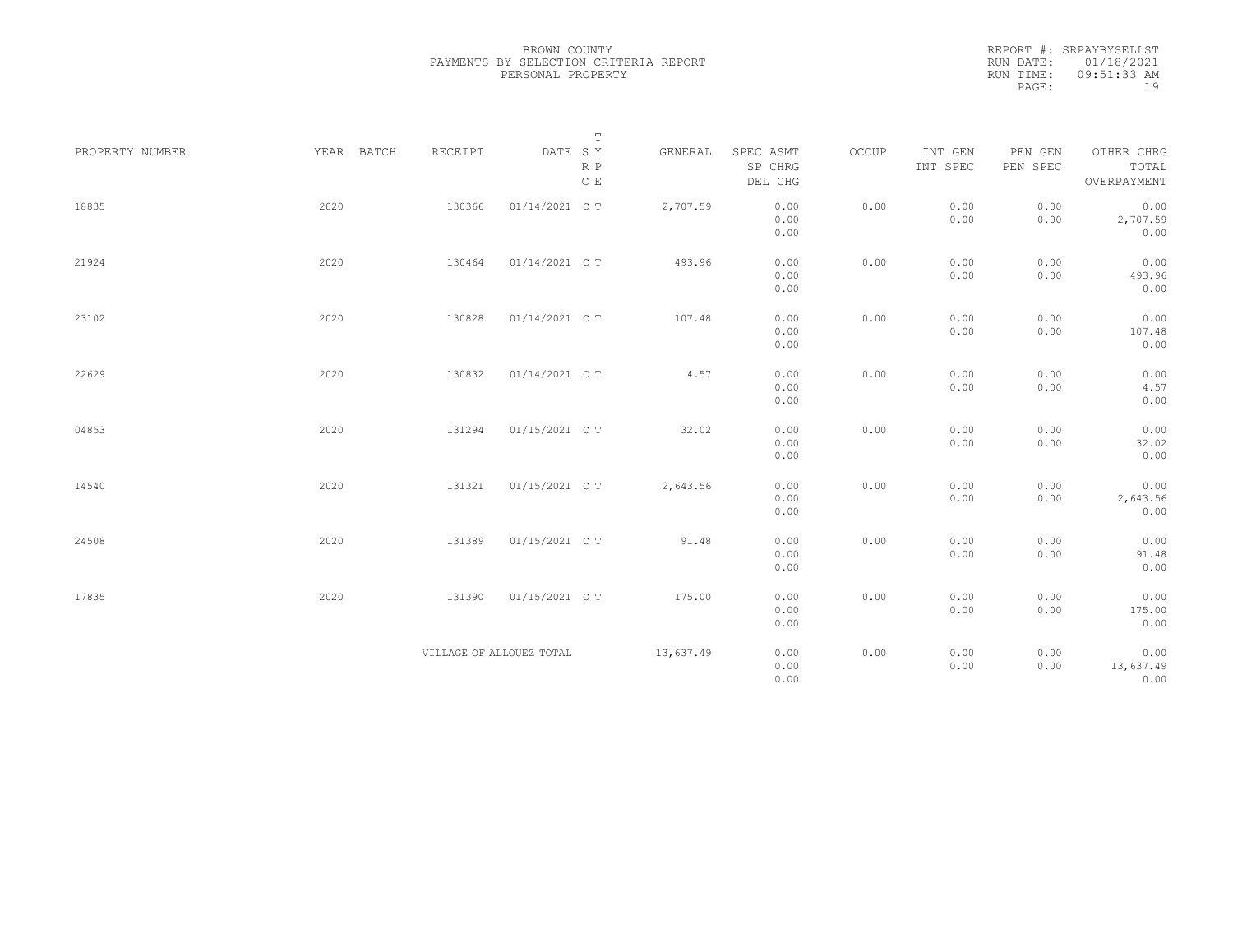| PROPERTY NUMBER |      | YEAR BATCH  | RECEIPT | DATE SY        | $\mathbb T$<br>R P | GENERAL  | SPEC ASMT<br>SP CHRG | OCCUP | INT GEN<br>INT SPEC | PEN GEN<br>PEN SPEC | OTHER CHRG<br>TOTAL      |  |
|-----------------|------|-------------|---------|----------------|--------------------|----------|----------------------|-------|---------------------|---------------------|--------------------------|--|
|                 |      |             |         |                | $\mathbb C$ E      |          | DEL CHG              |       |                     |                     | OVERPAYMENT              |  |
| 05117           |      | 2020 210102 | 8456    | 01/02/2021 C T |                    | 9.05     | 0.00<br>0.00<br>0.00 | 0.00  | 0.00<br>0.00        | 0.00<br>0.00        | 0.00<br>9.05<br>0.00     |  |
| 40016           | 2020 |             | 121612  | 01/04/2021 C T |                    | 590.15   | 0.00<br>0.00<br>0.00 | 0.00  | 0.00<br>0.00        | 0.00<br>0.00        | 0.00<br>590.15<br>0.00   |  |
| 22657           | 2020 |             | 121698  | 01/04/2021 C T |                    | 311.36   | 0.00<br>0.00<br>0.00 | 0.00  | 0.00<br>0.00        | 0.00<br>0.00        | 0.00<br>311.36<br>0.00   |  |
| 11478           | 2020 |             | 121702  | 01/04/2021 C T |                    | 200.88   | 0.00<br>0.00<br>0.00 | 0.00  | 0.00<br>0.00        | 0.00<br>0.00        | 0.00<br>200.88<br>0.00   |  |
| 18316           | 2020 |             | 121776  | 01/04/2021 C T |                    | 213.61   | 0.00<br>0.00<br>0.00 | 0.00  | 0.00<br>0.00        | 0.00<br>0.00        | 0.00<br>213.61<br>0.00   |  |
| 23246           | 2020 |             | 121851  | 01/04/2021 C T |                    | 479.72   | 0.00<br>0.00<br>0.00 | 0.00  | 0.00<br>0.00        | 0.00<br>0.00        | 0.00<br>479.72<br>0.00   |  |
| 24607           |      | 2020 210104 | 8511    | 01/04/2021 C T |                    | 264.30   | 0.00<br>0.00<br>0.00 | 0.00  | 0.00<br>0.00        | 0.00<br>0.00        | 0.00<br>264.30<br>0.00   |  |
| 23223           | 2020 |             | 121894  | 01/04/2021 C T |                    | 25.33    | 0.00<br>0.00<br>0.00 | 0.00  | 0.00<br>0.00        | 0.00<br>0.00        | 0.00<br>25.33<br>0.00    |  |
| 26617           | 2020 |             | 121897  | 01/04/2021 C T |                    | 9,232.23 | 0.00<br>0.00<br>0.00 | 0.00  | 0.00<br>0.00        | 0.00<br>0.00        | 0.00<br>9,232.23<br>0.00 |  |
| 27011           | 2020 |             | 121902  | 01/04/2021 C T |                    | 325.42   | 0.00<br>0.00<br>0.00 | 0.00  | 0.00<br>0.00        | 0.00<br>0.00        | 0.00<br>325.42<br>0.00   |  |
| 07755           | 2020 |             | 121973  | 01/04/2021 C T |                    | 566.60   | 0.00<br>0.00<br>0.00 | 0.00  | 0.00<br>0.00        | 0.00<br>0.00        | 0.00<br>566.60<br>0.00   |  |
| 25295           | 2020 |             | 121999  | 01/04/2021 C T |                    | 52.50    | 0.00<br>0.00<br>0.00 | 0.00  | 0.00<br>0.00        | 0.00<br>0.00        | 0.00<br>52.50<br>0.00    |  |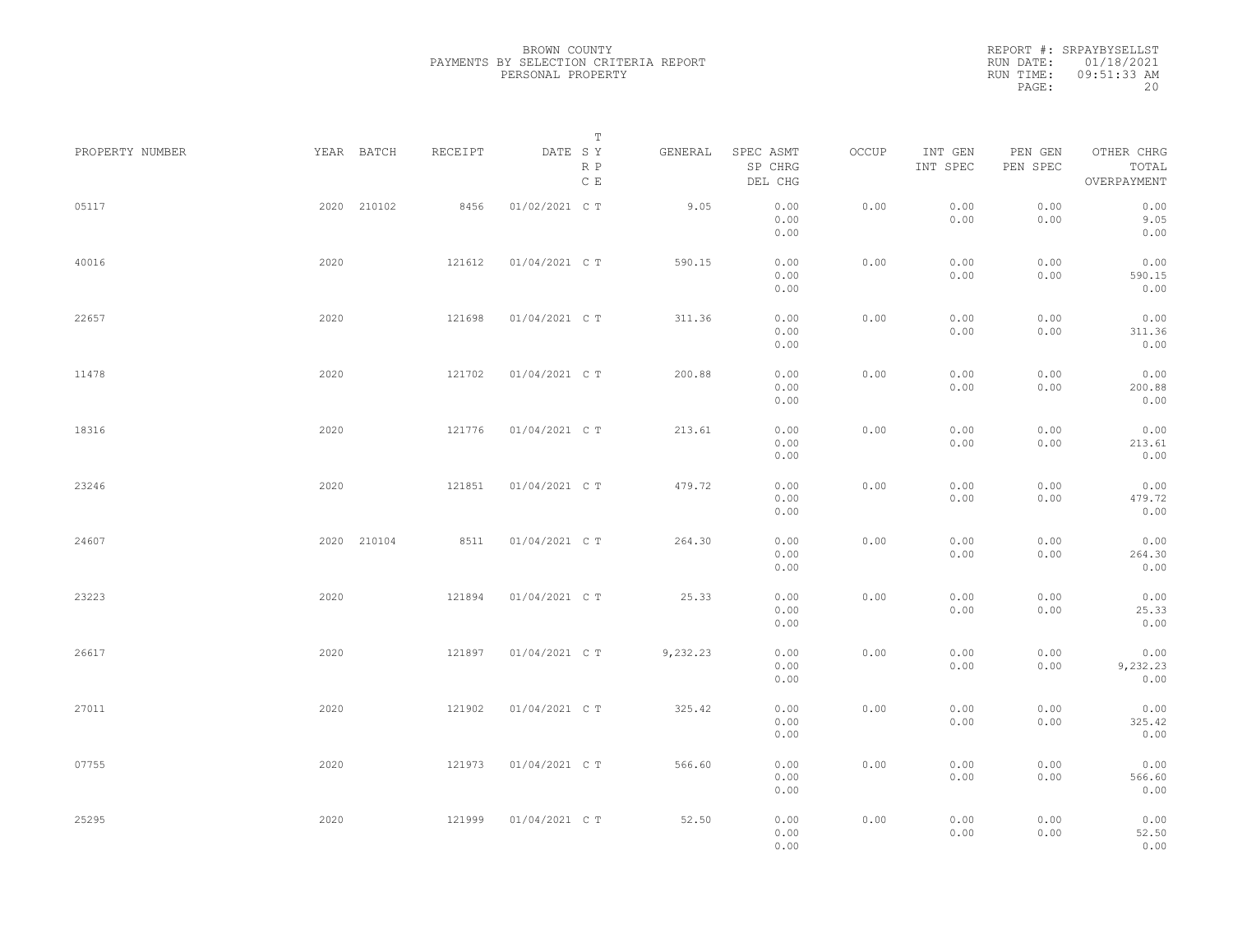| PROPERTY NUMBER |      | YEAR BATCH<br>RECEIPT |                | T<br>DATE SY<br>R P | GENERAL   | SPEC ASMT<br>SP CHRG | OCCUP | INT GEN<br>INT SPEC | PEN GEN<br>PEN SPEC | OTHER CHRG<br>TOTAL |  |
|-----------------|------|-----------------------|----------------|---------------------|-----------|----------------------|-------|---------------------|---------------------|---------------------|--|
|                 |      |                       |                | $\,$ C $\,$ E       |           | DEL CHG              |       |                     |                     | OVERPAYMENT         |  |
| 27630           | 2020 | 122008                | 01/04/2021 C T |                     | 95.95     | 0.00<br>0.00         | 0.00  | 0.00<br>0.00        | 0.00<br>0.00        | 0.00<br>95.95       |  |
|                 |      |                       |                |                     |           | 0.00                 |       |                     |                     | 0.00                |  |
| 06557           | 2020 | 122012                | 01/04/2021 C T |                     | 1,913.43  | 0.00                 | 0.00  | 0.00                | 0.00                | 0.00                |  |
|                 |      |                       |                |                     |           | 0.00                 |       | 0.00                | 0.00                | 1,913.43            |  |
|                 |      |                       |                |                     |           | 0.00                 |       |                     |                     | 0.00                |  |
| 25263           | 2020 | 122031                | 01/04/2021 C T |                     | 868.92    | 0.00                 | 0.00  | 0.00                | 0.00                | 0.00                |  |
|                 |      |                       |                |                     |           | 0.00<br>0.00         |       | 0.00                | 0.00                | 868.92<br>0.00      |  |
|                 |      |                       |                |                     |           |                      |       |                     |                     |                     |  |
| 09248           | 2020 | 122045                | 01/04/2021 C T |                     | 1,567.67  | 0.00                 | 0.00  | 0.00                | 0.00                | 0.00                |  |
|                 |      |                       |                |                     |           | 0.00<br>0.00         |       | 0.00                | 0.00                | 1,567.67<br>0.00    |  |
| 22012           | 2020 | 122126                | 01/04/2021 C T |                     | 515.91    | 0.00                 | 0.00  | 0.00                | 0.00                | 0.00                |  |
|                 |      |                       |                |                     |           | 0.00                 |       | 0.00                | 0.00                | 515.91              |  |
|                 |      |                       |                |                     |           | 0.00                 |       |                     |                     | 0.00                |  |
| 20059           | 2020 | 122156                | 01/04/2021 C T |                     | 284.20    | 0.00                 | 0.00  | 0.00                | 0.00                | 0.00                |  |
|                 |      |                       |                |                     |           | 0.00                 |       | 0.00                | 0.00                | 284.20              |  |
|                 |      |                       |                |                     |           | 0.00                 |       |                     |                     | 0.00                |  |
| 27546           | 2020 | 122158                | 01/04/2021 C T |                     | 110.43    | 0.00                 | 0.00  | 0.00                | 0.00                | 0.00                |  |
|                 |      |                       |                |                     |           | 0.00<br>0.00         |       | 0.00                | 0.00                | 110.43<br>0.00      |  |
|                 |      |                       |                |                     |           |                      |       |                     |                     |                     |  |
| 24091           | 2020 | 122175                | 01/04/2021 C T |                     | 1,891.71  | 0.00                 | 0.00  | 0.00                | 0.00                | 0.00                |  |
|                 |      |                       |                |                     |           | 0.00<br>0.00         |       | 0.00                | 0.00                | 1,891.71<br>0.00    |  |
|                 |      |                       |                |                     |           |                      |       |                     |                     |                     |  |
| 24012           | 2020 | 122177                | 01/04/2021 C T |                     | 18,813.67 | 0.00<br>0.00         | 0.00  | 0.00<br>0.00        | 0.00<br>0.00        | 0.00<br>18,813.67   |  |
|                 |      |                       |                |                     |           | 0.00                 |       |                     |                     | 0.00                |  |
| 21986           | 2020 | 122641                | 01/05/2021 C T |                     | 132.14    | 0.00                 | 0.00  | 0.00                | 0.00                | 0.00                |  |
|                 |      |                       |                |                     |           | 0.00                 |       | 0.00                | 0.00                | 132.14              |  |
|                 |      |                       |                |                     |           | 0.00                 |       |                     |                     | 0.00                |  |
| 08057           | 2020 | 122649                | 01/05/2021 C T |                     | 624.52    | 0.00                 | 0.00  | 0.00                | 0.00                | 0.00                |  |
|                 |      |                       |                |                     |           | 0.00                 |       | 0.00                | 0.00                | 624.52              |  |
|                 |      |                       |                |                     |           | 0.00                 |       |                     |                     | 0.00                |  |
| 15792           | 2020 | 122699                | 01/05/2021 C T |                     | 25.33     | 0.00                 | 0.00  | 0.00                | 0.00                | 0.00                |  |
|                 |      |                       |                |                     |           | 0.00<br>0.00         |       | 0.00                | 0.00                | 25.33<br>0.00       |  |
|                 |      |                       |                |                     |           |                      |       |                     |                     |                     |  |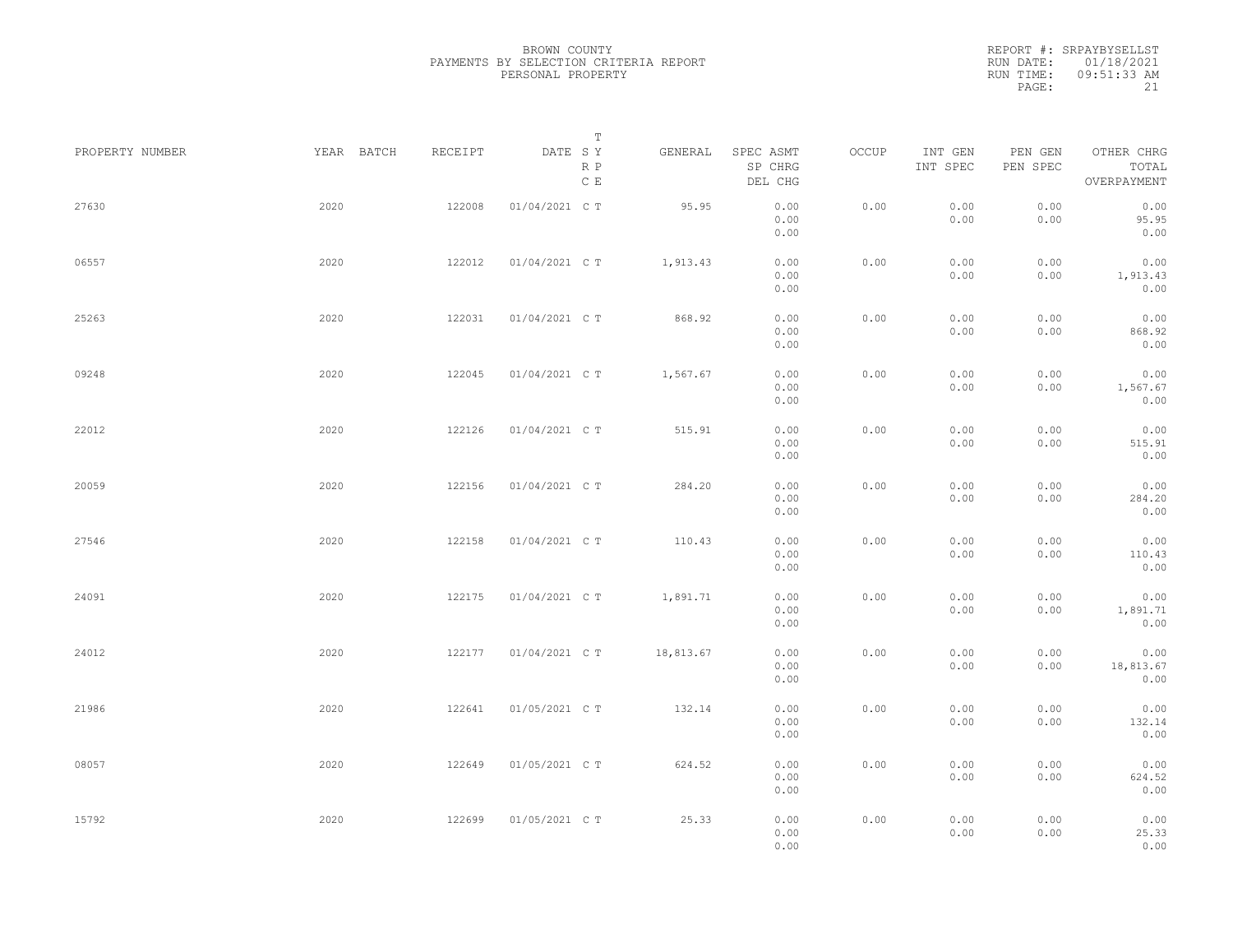| PROPERTY NUMBER | YEAR BATCH | RECEIPT | $\mathbb T$<br>DATE SY | GENERAL  | SPEC ASMT            | OCCUP | INT GEN      | PEN GEN      | OTHER CHRG               |  |
|-----------------|------------|---------|------------------------|----------|----------------------|-------|--------------|--------------|--------------------------|--|
|                 |            |         | R P<br>C E             |          | SP CHRG<br>DEL CHG   |       | INT SPEC     | PEN SPEC     | TOTAL<br>OVERPAYMENT     |  |
| 05781           | 2020       | 122703  | 01/05/2021 C T         | 552.12   | 0.00<br>0.00<br>0.00 | 0.00  | 0.00<br>0.00 | 0.00<br>0.00 | 0.00<br>552.12<br>0.00   |  |
| 22590           | 2020       | 122732  | 01/05/2021 C T         | 23.53    | 0.00<br>0.00<br>0.00 | 0.00  | 0.00<br>0.00 | 0.00<br>0.00 | 0.00<br>23.53<br>0.00    |  |
| 26024           | 2020       | 122734  | 01/05/2021 C T         | 217.24   | 0.00<br>0.00<br>0.00 | 0.00  | 0.00<br>0.00 | 0.00<br>0.00 | 0.00<br>217.24<br>0.00   |  |
| 27410           | 2020       | 122737  | 01/05/2021 C T         | 4,902.14 | 0.00<br>0.00<br>0.00 | 0.00  | 0.00<br>0.00 | 0.00<br>0.00 | 0.00<br>4,902.14<br>0.00 |  |
| 03012           | 2020       | 122741  | 01/05/2021 C T         | 177.39   | 0.00<br>0.00<br>0.00 | 0.00  | 0.00<br>0.00 | 0.00<br>0.00 | 0.00<br>177.39<br>0.00   |  |
| 25885           | 2020       | 122846  | 01/05/2021 C T         | 36.21    | 0.00<br>0.00<br>0.00 | 0.00  | 0.00<br>0.00 | 0.00<br>0.00 | 0.00<br>36.21<br>0.00    |  |
| 25857           | 2020       | 123025  | 01/05/2021 C T         | 798.32   | 0.00<br>0.00<br>0.00 | 0.00  | 0.00<br>0.00 | 0.00<br>0.00 | 0.00<br>798.32<br>0.00   |  |
| 27422           | 2020       | 123157  | 01/05/2021 C T         | 18.10    | 0.00<br>0.00<br>0.00 | 0.00  | 0.00<br>0.00 | 0.00<br>0.00 | 0.00<br>18.10<br>0.00    |  |
| 03603           | 2020       | 123231  | 01/05/2021 C T         | 476.10   | 0.00<br>0.00<br>0.00 | 0.00  | 0.00<br>0.00 | 0.00<br>0.00 | 0.00<br>476.10<br>0.00   |  |
| 26759           | 2020       | 123247  | 01/05/2021 C T         | 4,060.38 | 0.00<br>0.00<br>0.00 | 0.00  | 0.00<br>0.00 | 0.00<br>0.00 | 0.00<br>4,060.38<br>0.00 |  |
| 22043           | 2020       | 123253  | 01/05/2021 C T         | 161.11   | 0.00<br>0.00<br>0.00 | 0.00  | 0.00<br>0.00 | 0.00<br>0.00 | 0.00<br>161.11<br>0.00   |  |
| 24594           | 2020       | 123258  | 01/05/2021 C T         | 16.28    | 0.00<br>0.00<br>0.00 | 0.00  | 0.00<br>0.00 | 0.00<br>0.00 | 0.00<br>16.28<br>0.00    |  |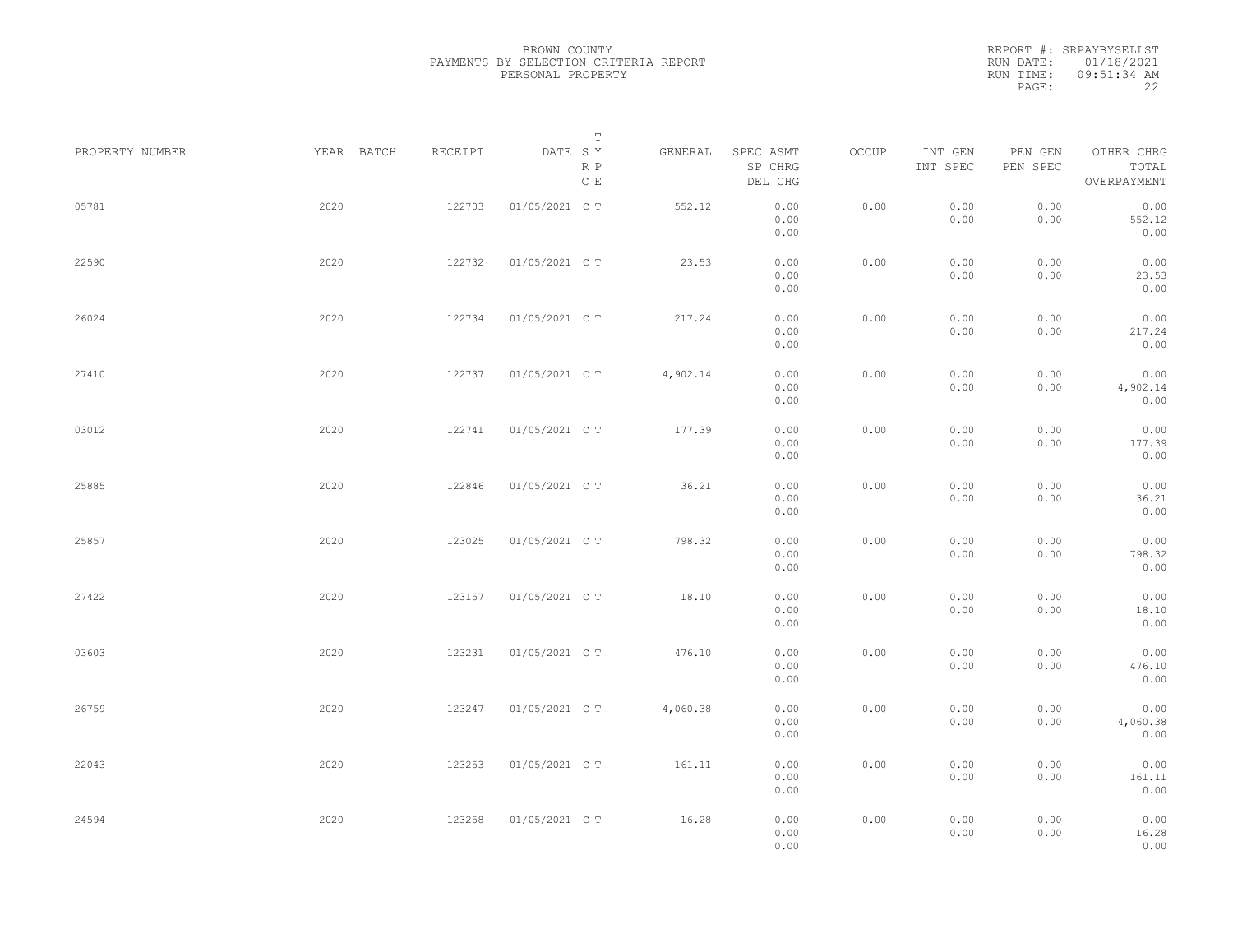| PROPERTY NUMBER |      | YEAR BATCH  | RECEIPT | DATE SY        | $\mathbb T$ | GENERAL   | SPEC ASMT            | OCCUP | INT GEN      | PEN GEN      | OTHER CHRG                |  |
|-----------------|------|-------------|---------|----------------|-------------|-----------|----------------------|-------|--------------|--------------|---------------------------|--|
|                 |      |             |         |                | R P<br>C E  |           | SP CHRG<br>DEL CHG   |       | INT SPEC     | PEN SPEC     | TOTAL<br>OVERPAYMENT      |  |
| 15851           | 2020 |             | 123668  | 01/05/2021 C T |             | 6,086.04  | 0.00<br>0.00<br>0.00 | 0.00  | 0.00<br>0.00 | 0.00<br>0.00 | 0.00<br>6,086.04<br>0.00  |  |
| 02910           | 2020 |             | 123886  | 01/06/2021 C T |             | 39.82     | 0.00<br>0.00<br>0.00 | 0.00  | 0.00<br>0.00 | 0.00<br>0.00 | 0.00<br>39.82<br>0.00     |  |
| 26050           | 2020 |             | 124261  | 01/06/2021 C T |             | 2,492.71  | 0.00<br>0.00<br>0.00 | 0.00  | 0.00<br>0.00 | 0.00<br>0.00 | 0.00<br>2,492.71<br>0.00  |  |
| 11261           | 2020 |             | 124263  | 01/06/2021 C T |             | 5,192.54  | 0.00<br>0.00<br>0.00 | 0.00  | 0.00<br>0.00 | 0.00<br>0.00 | 0.00<br>5,192.54<br>0.00  |  |
| 24631           | 2020 |             | 125254  | 01/06/2021 C T |             | 12,063.46 | 0.00<br>0.00<br>0.00 | 0.00  | 0.00<br>0.00 | 0.00<br>0.00 | 0.00<br>12,063.46<br>0.00 |  |
| 17552           | 2020 |             | 125312  | 01/06/2021 C T |             | 27.15     | 0.00<br>0.00<br>0.00 | 0.00  | 0.00<br>0.00 | 0.00<br>0.00 | 0.00<br>27.15<br>0.00     |  |
| 26665           | 2020 |             | 125331  | 01/06/2021 C T |             | 117.68    | 0.00<br>0.00<br>0.00 | 0.00  | 0.00<br>0.00 | 0.00<br>0.00 | 0.00<br>117.68<br>0.00    |  |
| 13014           | 2020 |             | 125425  | 01/06/2021 C T |             | 92.31     | 0.00<br>0.00<br>0.00 | 0.00  | 0.00<br>0.00 | 0.00<br>0.00 | 0.00<br>92.31<br>0.00     |  |
| 23303           | 2020 |             | 125703  | 01/07/2021 C T |             | 329.45    | 0.00<br>0.00<br>0.00 | 0.00  | 0.00<br>0.00 | 0.00<br>0.00 | 0.00<br>329.45<br>0.00    |  |
| 05840           | 2020 |             | 125747  | 01/07/2021 C T |             | 27.15     | 0.00<br>0.00<br>0.00 | 0.00  | 0.00<br>0.00 | 0.00<br>0.00 | 0.00<br>27.15<br>0.00     |  |
| 22529           | 2020 |             | 125782  | 01/07/2021 C T |             | 8,671.06  | 0.00<br>0.00<br>0.00 | 0.00  | 0.00<br>0.00 | 0.00<br>0.00 | 0.00<br>8,671.06<br>0.00  |  |
| 18309           |      | 2020 210107 | 8604    | 01/07/2021 C T |             | 1,594.82  | 0.00<br>0.00<br>0.00 | 0.00  | 0.00<br>0.00 | 0.00<br>0.00 | 0.00<br>1,594.82<br>0.00  |  |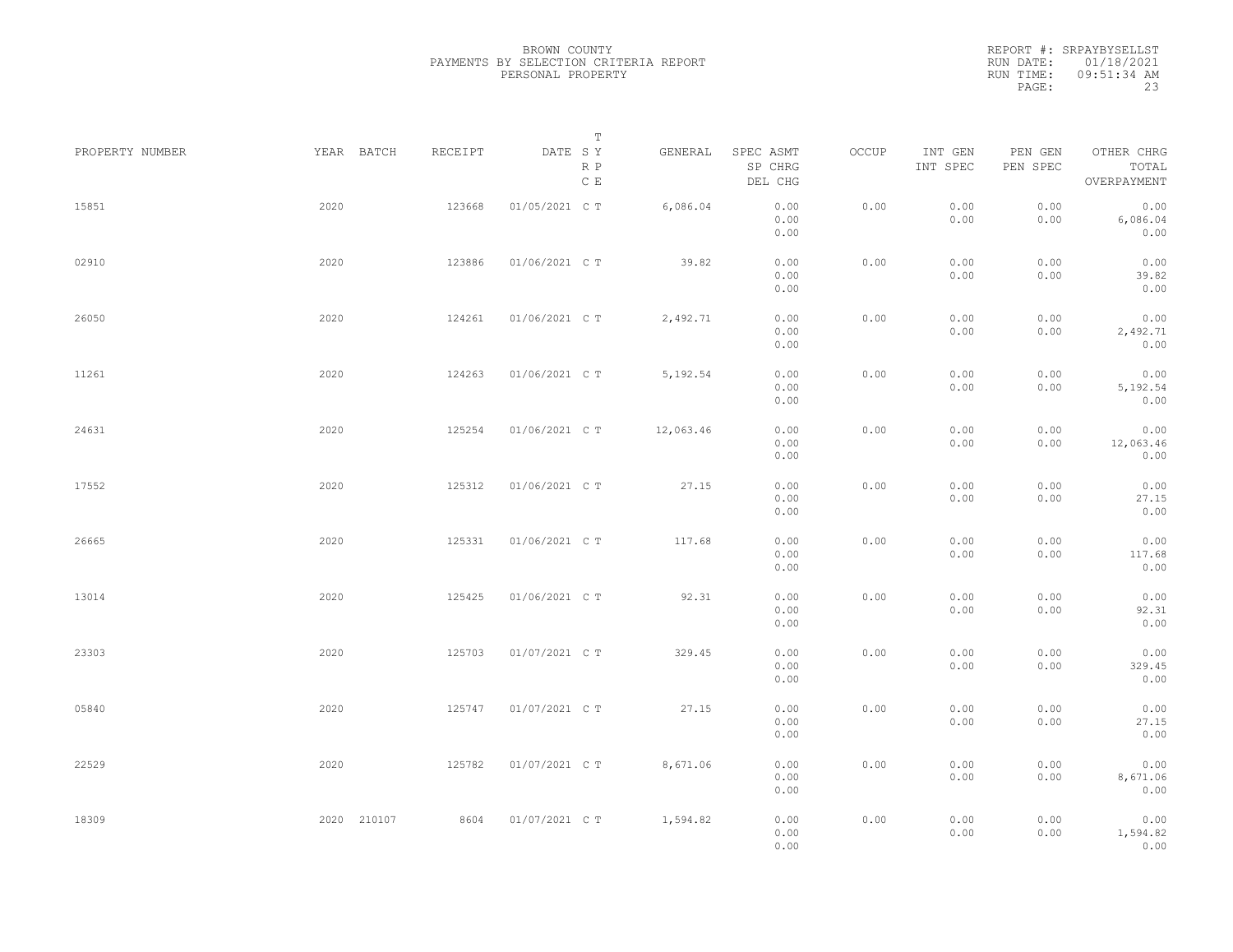|                 |            |         | Т                               |          |                                 |       |                     |                     |                                    |  |
|-----------------|------------|---------|---------------------------------|----------|---------------------------------|-------|---------------------|---------------------|------------------------------------|--|
| PROPERTY NUMBER | YEAR BATCH | RECEIPT | DATE SY<br>R P<br>$\,$ C $\,$ E | GENERAL  | SPEC ASMT<br>SP CHRG<br>DEL CHG | OCCUP | INT GEN<br>INT SPEC | PEN GEN<br>PEN SPEC | OTHER CHRG<br>TOTAL<br>OVERPAYMENT |  |
| 13817           | 2020       | 125844  | 01/07/2021 C T                  | 376.53   | 0.00<br>0.00<br>0.00            | 0.00  | 0.00<br>0.00        | 0.00<br>0.00        | 0.00<br>376.53<br>0.00             |  |
| 22537           | 2020       | 125911  | 01/07/2021 C T                  | 486.96   | 0.00<br>0.00<br>0.00            | 0.00  | 0.00<br>0.00        | 0.00<br>0.00        | 0.00<br>486.96<br>0.00             |  |
| 21615           | 2020       | 125925  | 01/07/2021 C T                  | 5.43     | 0.00<br>0.00<br>0.00            | 0.00  | 0.00<br>0.00        | 0.00<br>0.00        | 0.00<br>5.43<br>0.00               |  |
| 18454           | 2020       | 125943  | 01/07/2021 C T                  | 99.56    | 0.00<br>0.00<br>0.00            | 0.00  | 0.00<br>0.00        | 0.00<br>0.00        | 0.00<br>99.56<br>0.00              |  |
| 24636           | 2020       | 125952  | 01/07/2021 C T                  | 56.11    | 0.00<br>0.00<br>0.00            | 0.00  | 0.00<br>0.00        | 0.00<br>0.00        | 0.00<br>56.11<br>0.00              |  |
| 24026           | 2020       | 125989  | 01/07/2021 C T                  | 88.71    | 0.00<br>0.00<br>0.00            | 0.00  | 0.00<br>0.00        | 0.00<br>0.00        | 0.00<br>88.71<br>0.00              |  |
| 14764           | 2020       | 125990  | 01/07/2021 C T                  | 2,637.53 | 0.00<br>0.00<br>0.00            | 0.00  | 0.00<br>0.00        | 0.00<br>0.00        | 0.00<br>2,637.53<br>0.00           |  |
| 40099           | 2020       | 125992  | 01/07/2021 C T                  | 9.05     | 0.00<br>0.00<br>0.00            | 0.00  | 0.00<br>0.00        | 0.00<br>0.00        | 0.00<br>9.05<br>0.00               |  |
| 03587           | 2020       | 126007  | 01/07/2021 C T                  | 2,612.18 | 0.00<br>0.00<br>0.00            | 0.00  | 0.00<br>0.00        | 0.00<br>0.00        | 0.00<br>2,612.18<br>0.00           |  |
| 40022           | 2020       | 126141  | 01/07/2021 C T                  | 349.38   | 0.00<br>0.00<br>0.00            | 0.00  | 0.00<br>0.00        | 0.00<br>0.00        | 0.00<br>349.38<br>0.00             |  |
| 20589           | 2020       | 126156  | 01/07/2021 C T                  | 244.38   | 0.00<br>0.00<br>0.00            | 0.00  | 0.00<br>0.00        | 0.00<br>0.00        | 0.00<br>244.38<br>0.00             |  |
| 11371           | 2020       | 126179  | 01/07/2021 C T                  | 52.50    | 0.00<br>0.00<br>0.00            | 0.00  | 0.00<br>0.00        | 0.00<br>0.00        | 0.00<br>52.50<br>0.00              |  |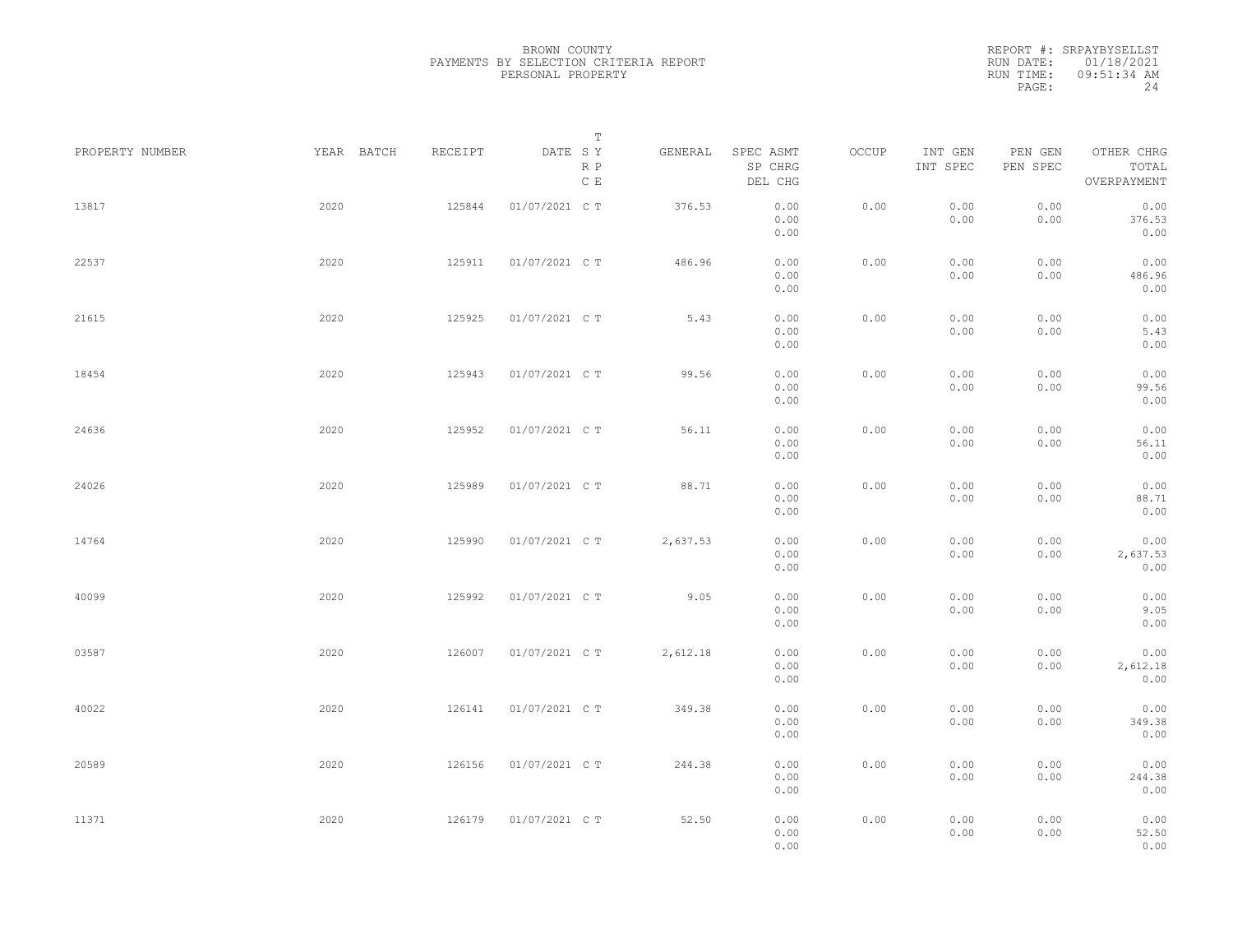| PROPERTY NUMBER | YEAR BATCH  | RECEIPT | Т<br>DATE SY<br>R P<br>$\,$ C $\,$ E | GENERAL  | SPEC ASMT<br>SP CHRG<br>DEL CHG | OCCUP | INT GEN<br>INT SPEC | PEN GEN<br>PEN SPEC | OTHER CHRG<br>TOTAL<br>OVERPAYMENT |  |
|-----------------|-------------|---------|--------------------------------------|----------|---------------------------------|-------|---------------------|---------------------|------------------------------------|--|
| 22581           | 2020        | 126379  | 01/07/2021 C T                       | 21.72    | 0.00<br>0.00<br>0.00            | 0.00  | 0.00<br>0.00        | 0.00<br>0.00        | 0.00<br>21.72<br>0.00              |  |
| 18310           | 2020        | 126445  | 01/08/2021 C T                       | 541.25   | 0.00<br>0.00<br>0.00            | 0.00  | 0.00<br>0.00        | 0.00<br>0.00        | 0.00<br>541.25<br>0.00             |  |
| 24672           | 2020        | 126447  | 01/08/2021 C T                       | 14.47    | 0.00<br>0.00<br>0.00            | 0.00  | 0.00<br>0.00        | 0.00<br>0.00        | 0.00<br>14.47<br>0.00              |  |
| 11438           | 2020        | 126464  | 01/08/2021 C T                       | 92.31    | 0.00<br>0.00<br>0.00            | 0.00  | 0.00<br>0.00        | 0.00<br>0.00        | 0.00<br>92.31<br>0.00              |  |
| 19813           | 2020        | 126498  | 01/08/2021 C T                       | 468.86   | 0.00<br>0.00<br>0.00            | 0.00  | 0.00<br>0.00        | 0.00<br>0.00        | 0.00<br>468.86<br>0.00             |  |
| 11370           | 2020        | 126542  | 01/08/2021 C T                       | 3,998.82 | 0.00<br>0.00<br>0.00            | 0.00  | 0.00<br>0.00        | 0.00<br>0.00        | 0.00<br>3,998.82<br>0.00           |  |
| 14833           | 2020        | 126546  | 01/08/2021 C T                       | 28.97    | 0.00<br>0.00<br>0.00            | 0.00  | 0.00<br>0.00        | 0.00<br>0.00        | 0.00<br>28.97<br>0.00              |  |
| 24688           | 2020        | 126550  | 01/08/2021 C T                       | 32.59    | 0.00<br>0.00<br>0.00            | 0.00  | 0.00<br>0.00        | 0.00<br>0.00        | 0.00<br>32.59<br>0.00              |  |
| 03123           | 2020        | 126631  | 01/08/2021 C T                       | 39.82    | 0.00<br>0.00<br>0.00            | 0.00  | 0.00<br>0.00        | 0.00<br>0.00        | 0.00<br>39.82<br>0.00              |  |
| 02908           | 2020        | 126684  | 01/08/2021 C T                       | 61.55    | 0.00<br>0.00<br>0.00            | 0.00  | 0.00<br>0.00        | 0.00<br>0.00        | 0.00<br>61.55<br>0.00              |  |
| 40028           | 2020 210108 | 8635    | 01/08/2021 C T                       | 749.45   | 0.00<br>0.00<br>0.00            | 0.00  | 0.00<br>0.00        | 0.00<br>0.00        | 0.00<br>749.45<br>0.00             |  |
| 26449           | 2020        | 126731  | 01/08/2021 C T                       | 1,194.76 | 0.00<br>0.00<br>0.00            | 0.00  | 0.00<br>0.00        | 0.00<br>0.00        | 0.00<br>1,194.76<br>0.00           |  |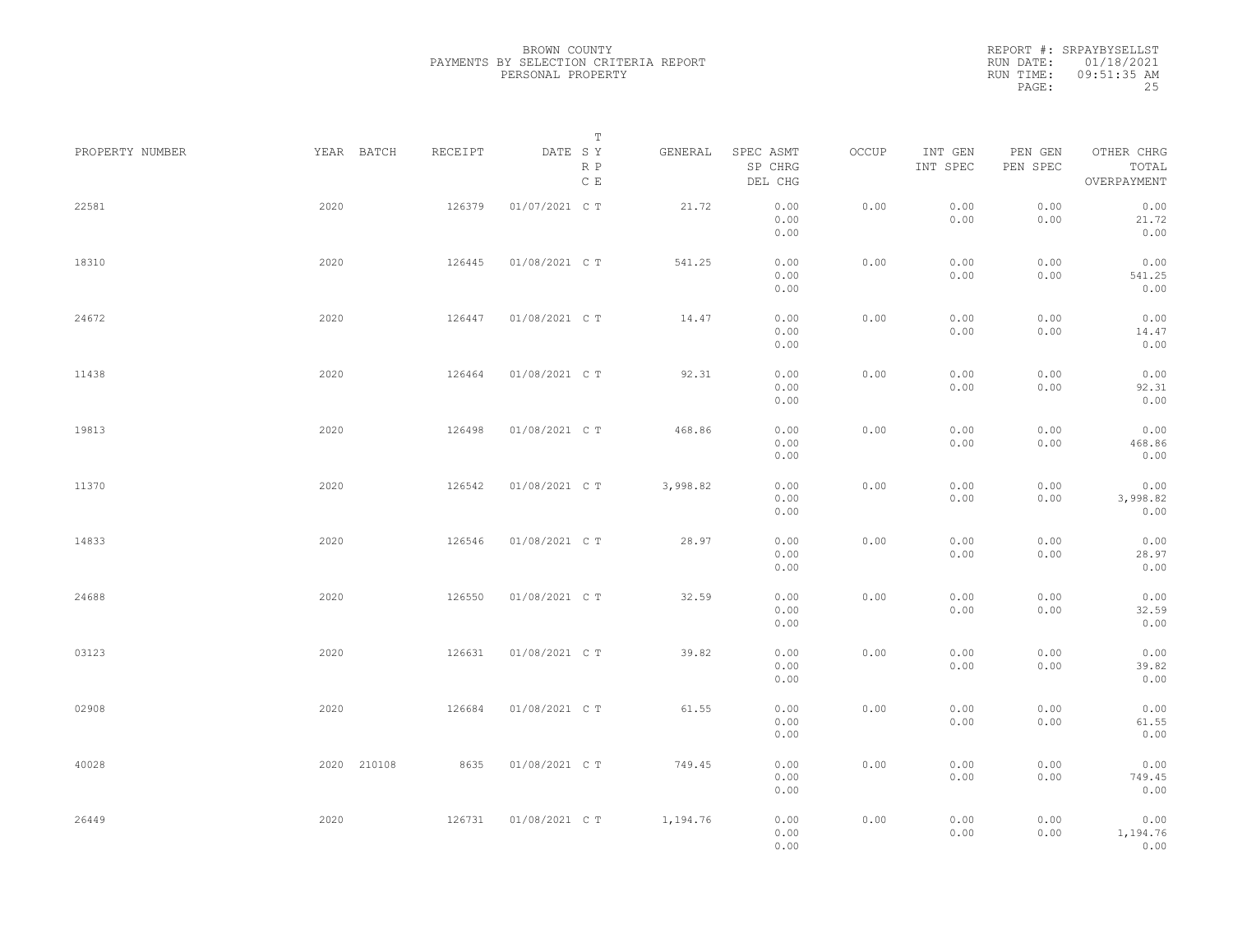| PROPERTY NUMBER | YEAR BATCH | RECEIPT | Т<br>DATE SY<br>R P<br>$\,$ C $\,$ E | GENERAL    | SPEC ASMT<br>SP CHRG<br>DEL CHG | OCCUP | INT GEN<br>INT SPEC | PEN GEN<br>PEN SPEC | OTHER CHRG<br>TOTAL<br>OVERPAYMENT |  |
|-----------------|------------|---------|--------------------------------------|------------|---------------------------------|-------|---------------------|---------------------|------------------------------------|--|
| 24717           | 2020       | 126804  | 01/08/2021 C T                       | 23.52      | 0.00<br>0.00<br>0.00            | 0.00  | 0.00<br>0.00        | 0.00<br>0.00        | 0.00<br>23.52<br>0.00              |  |
| 22029           | 2020       | 126833  | 01/08/2021 C T                       | 27.15      | 0.00<br>0.00<br>0.00            | 0.00  | 0.00<br>0.00        | 0.00<br>0.00        | 0.00<br>27.15<br>0.00              |  |
| 40034           | 2020       | 126907  | 01/08/2021 C T                       | 72.41      | 0.00<br>0.00<br>0.00            | 0.00  | 0.00<br>0.00        | 0.00<br>0.00        | 0.00<br>72.41<br>0.00              |  |
| 18330           | 2020       | 126911  | 01/08/2021 C T                       | 524.97     | 0.00<br>0.00<br>0.00            | 0.00  | 0.00<br>0.00        | 0.00<br>0.00        | 0.00<br>524.97<br>0.00             |  |
| 22060           | 2020       | 127066  | 01/08/2021 C T                       | 48.87      | 0.00<br>0.00<br>0.00            | 0.00  | 0.00<br>0.00        | 0.00<br>0.00        | 0.00<br>48.87<br>0.00              |  |
| 27446           | 2020       | 127083  | 01/08/2021 C T                       | 3,033.97   | 0.00<br>0.00<br>0.00            | 0.00  | 0.00<br>0.00        | 0.00<br>0.00        | 0.00<br>3,033.97<br>0.00           |  |
| 25869           | 2020       | 127324  | 01/11/2021 C T                       | 90.52      | 0.00<br>0.00<br>0.00            | 0.00  | 0.00<br>0.00        | 0.00<br>0.00        | 0.00<br>90.52<br>0.00              |  |
| 23185           | 2020       | 127461  | 01/11/2021 C T                       | 186.46     | 0.00<br>0.00<br>0.00            | 0.00  | 0.00<br>0.00        | 0.00<br>0.00        | 0.00<br>186.46<br>0.00             |  |
| 40075           | 2020       | 127463  | 01/11/2021 C T                       | 99.56      | 0.00<br>0.00<br>0.00            | 0.00  | 0.00<br>0.00        | 0.00<br>0.00        | 0.00<br>99.56<br>0.00              |  |
| 40094           | 2020       | 127467  | 01/11/2021 C T                       | 51, 310.73 | 0.00<br>0.00<br>0.00            | 0.00  | 0.00<br>0.00        | 0.00<br>0.00        | 0.00<br>51, 310.73<br>0.00         |  |
| 17467           | 2020       | 127469  | 01/11/2021 C T                       | 506.87     | 0.00<br>0.00<br>0.00            | 0.00  | 0.00<br>0.00        | 0.00<br>0.00        | 0.00<br>506.87<br>0.00             |  |
| 14762           | 2020       | 127542  | 01/11/2021 C T                       | 47.06      | 0.00<br>0.00<br>0.00            | 0.00  | 0.00<br>0.00        | 0.00<br>0.00        | 0.00<br>47.06<br>0.00              |  |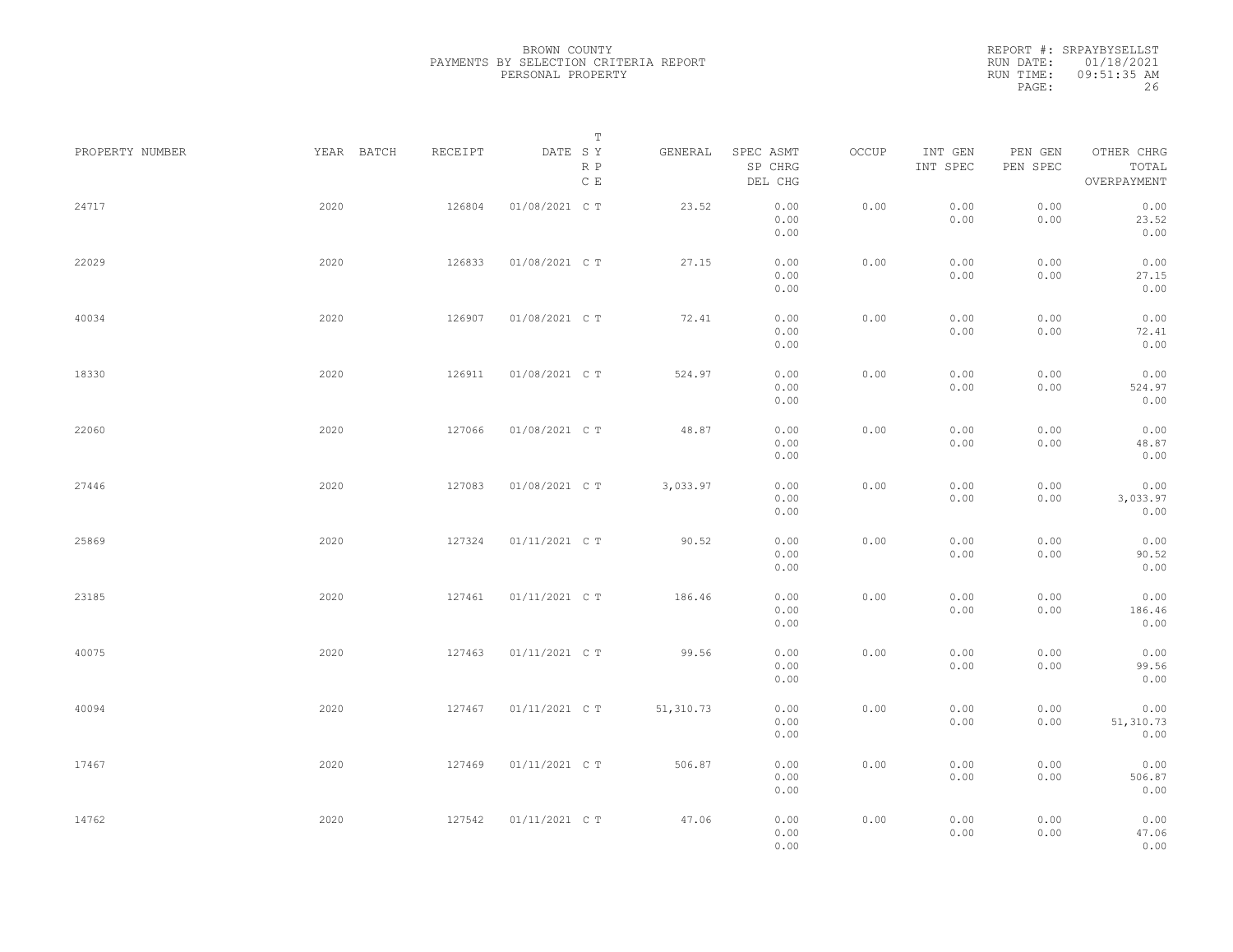|                 |             |         | Т                               |          |                                 |       |                     |                     |                                    |  |
|-----------------|-------------|---------|---------------------------------|----------|---------------------------------|-------|---------------------|---------------------|------------------------------------|--|
| PROPERTY NUMBER | YEAR BATCH  | RECEIPT | DATE SY<br>R P<br>$\,$ C $\,$ E | GENERAL  | SPEC ASMT<br>SP CHRG<br>DEL CHG | OCCUP | INT GEN<br>INT SPEC | PEN GEN<br>PEN SPEC | OTHER CHRG<br>TOTAL<br>OVERPAYMENT |  |
| 20849           | 2020        | 127638  | 01/11/2021 C T                  | 314.99   | 0.00<br>0.00<br>0.00            | 0.00  | 0.00<br>0.00        | 0.00<br>0.00        | 0.00<br>314.99<br>0.00             |  |
| 19737           | 2020        | 127706  | 01/11/2021 C T                  | 557.55   | 0.00<br>0.00<br>0.00            | 0.00  | 0.00<br>0.00        | 0.00<br>0.00        | 0.00<br>557.55<br>0.00             |  |
| 17593           | 2020        | 127836  | 01/11/2021 C T                  | 705.99   | 0.00<br>0.00<br>0.00            | 0.00  | 0.00<br>0.00        | 0.00<br>0.00        | 0.00<br>705.99<br>0.00             |  |
| 40010           | 2020 210111 | 8729    | 01/11/2021 C T                  | 61.55    | 0.00<br>0.00<br>0.00            | 0.00  | 0.00<br>0.00        | 0.00<br>0.00        | 0.00<br>61.55<br>0.00              |  |
| 09288           | 2020        | 127841  | 01/11/2021 C T                  | 649.88   | 0.00<br>0.00<br>0.00            | 0.00  | 0.00<br>0.00        | 0.00<br>0.00        | 0.00<br>649.88<br>0.00             |  |
| 12941           | 2020        | 128045  | 01/12/2021 C T                  | 1,913.43 | 0.00<br>0.00<br>0.00            | 0.00  | 0.00<br>0.00        | 0.00<br>0.00        | 0.00<br>1,913.43<br>0.00           |  |
| 25901           | 2020        | 128065  | 01/12/2021 C T                  | 1,676.29 | 0.00<br>0.00<br>0.00            | 0.00  | 0.00<br>0.00        | 0.00<br>0.00        | 0.00<br>1,676.29<br>0.00           |  |
| 14871           | 2020        | 128092  | 01/12/2021 C T                  | 10.86    | 0.00<br>0.00<br>0.00            | 0.00  | 0.00<br>0.00        | 0.00<br>0.00        | 0.00<br>10.86<br>0.00              |  |
| 14849           | 2020        | 128171  | 01/12/2021 C T                  | 738.57   | 0.00<br>0.00<br>0.00            | 0.00  | 0.00<br>0.00        | 0.00<br>0.00        | 0.00<br>738.57<br>0.00             |  |
| 26618           | 2020        | 128174  | 01/12/2021 C T                  | 4,286.65 | 0.00<br>0.00<br>0.00            | 0.00  | 0.00<br>0.00        | 0.00<br>0.00        | 0.00<br>4,286.65<br>0.00           |  |
| 40019           | 2020        | 128200  | 01/12/2021 C T                  | 1,031.84 | 0.00<br>0.00<br>0.00            | 0.00  | 0.00<br>0.00        | 0.00<br>0.00        | 0.00<br>1,031.84<br>0.00           |  |
| 10027           | 2020        | 128209  | 01/12/2021 C T                  | 5.43     | 0.00<br>0.00<br>0.00            | 0.00  | 0.00<br>0.00        | 0.00<br>0.00        | 0.00<br>5.43<br>0.00               |  |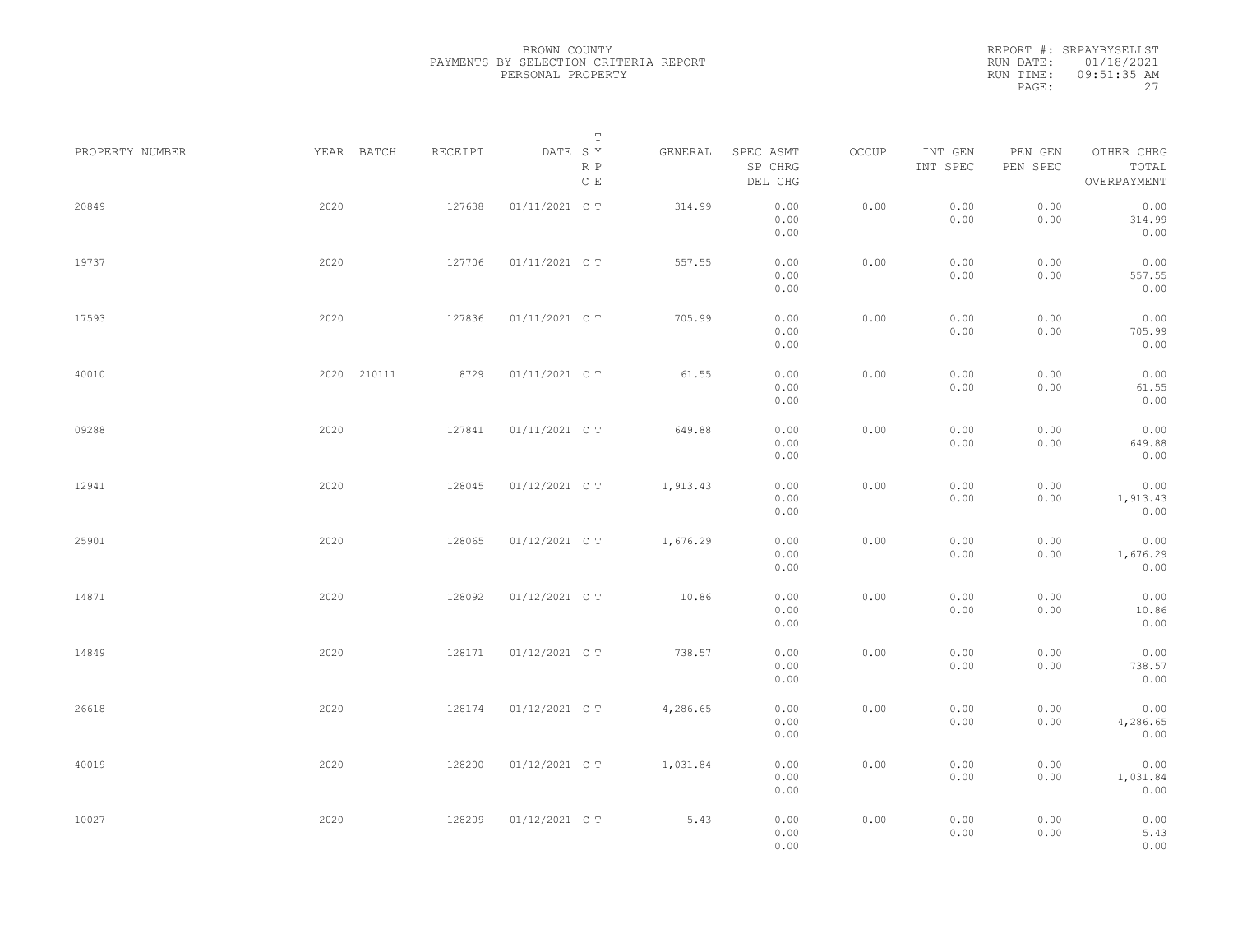|                 |            |         | Т                               |           |                                 |       |                     |                     |                                    |  |
|-----------------|------------|---------|---------------------------------|-----------|---------------------------------|-------|---------------------|---------------------|------------------------------------|--|
| PROPERTY NUMBER | YEAR BATCH | RECEIPT | DATE SY<br>R P<br>$\,$ C $\,$ E | GENERAL   | SPEC ASMT<br>SP CHRG<br>DEL CHG | OCCUP | INT GEN<br>INT SPEC | PEN GEN<br>PEN SPEC | OTHER CHRG<br>TOTAL<br>OVERPAYMENT |  |
| 25333           | 2020       | 128262  | 01/12/2021 C T                  | 13,136.94 | 0.00<br>0.00<br>0.00            | 0.00  | 0.00<br>0.00        | 0.00<br>0.00        | 0.00<br>13, 136.94<br>0.00         |  |
| 10268           | 2020       | 128264  | 01/12/2021 C T                  | 436.27    | 0.00<br>0.00<br>0.00            | 0.00  | 0.00<br>0.00        | 0.00<br>0.00        | 0.00<br>436.27<br>0.00             |  |
| 03316           | 2020       | 128273  | 01/12/2021 C T                  | 6,058.89  | 0.00<br>0.00<br>0.00            | 0.00  | 0.00<br>0.00        | 0.00<br>0.00        | 0.00<br>6,058.89<br>0.00           |  |
| 21493           | 2020       | 128292  | 01/12/2021 C T                  | 9.05      | 0.00<br>0.00<br>0.00            | 0.00  | 0.00<br>0.00        | 0.00<br>0.00        | 0.00<br>9.05<br>0.00               |  |
| 26022           | 2020       | 128302  | 01/12/2021 C T                  | 820.04    | 0.00<br>0.00<br>0.00            | 0.00  | 0.00<br>0.00        | 0.00<br>0.00        | 0.00<br>820.04<br>0.00             |  |
| 26402           | 2020       | 128310  | 01/12/2021 C T                  | 130.58    | 0.00<br>0.00<br>0.00            | 0.00  | 0.00<br>0.00        | 0.00<br>0.00        | 0.00<br>130.58<br>0.00             |  |
| 23331           | 2020       | 128317  | 01/12/2021 C T                  | 30.78     | 0.00<br>0.00<br>0.00            | 0.00  | 0.00<br>0.00        | 0.00<br>0.00        | 0.00<br>30.78<br>0.00              |  |
| 10603           | 2020       | 128325  | 01/12/2021 C T                  | 36,138.88 | 0.00<br>0.00<br>0.00            | 0.00  | 0.00<br>0.00        | 0.00<br>0.00        | 0.00<br>36,138.88<br>0.00          |  |
| 40073           | 2020       | 128327  | 01/12/2021 C T                  | 8,155.15  | 0.00<br>0.00<br>0.00            | 0.00  | 0.00<br>0.00        | 0.00<br>0.00        | 0.00<br>8,155.15<br>0.00           |  |
| 27585           | 2020       | 128330  | 01/12/2021 C T                  | 3,128.10  | 0.00<br>0.00<br>0.00            | 0.00  | 0.00<br>0.00        | 0.00<br>0.00        | 0.00<br>3,128.10<br>0.00           |  |
| 26001           | 2020       | 128383  | 01/12/2021 C T                  | 845.37    | 0.00<br>0.00<br>0.00            | 0.00  | 0.00<br>0.00        | 0.00<br>0.00        | 0.00<br>845.37<br>0.00             |  |
| 08166           | 2020       | 128384  | 01/12/2021 C T                  | 758.49    | 0.00<br>0.00<br>0.00            | 0.00  | 0.00<br>0.00        | 0.00<br>0.00        | 0.00<br>758.49<br>0.00             |  |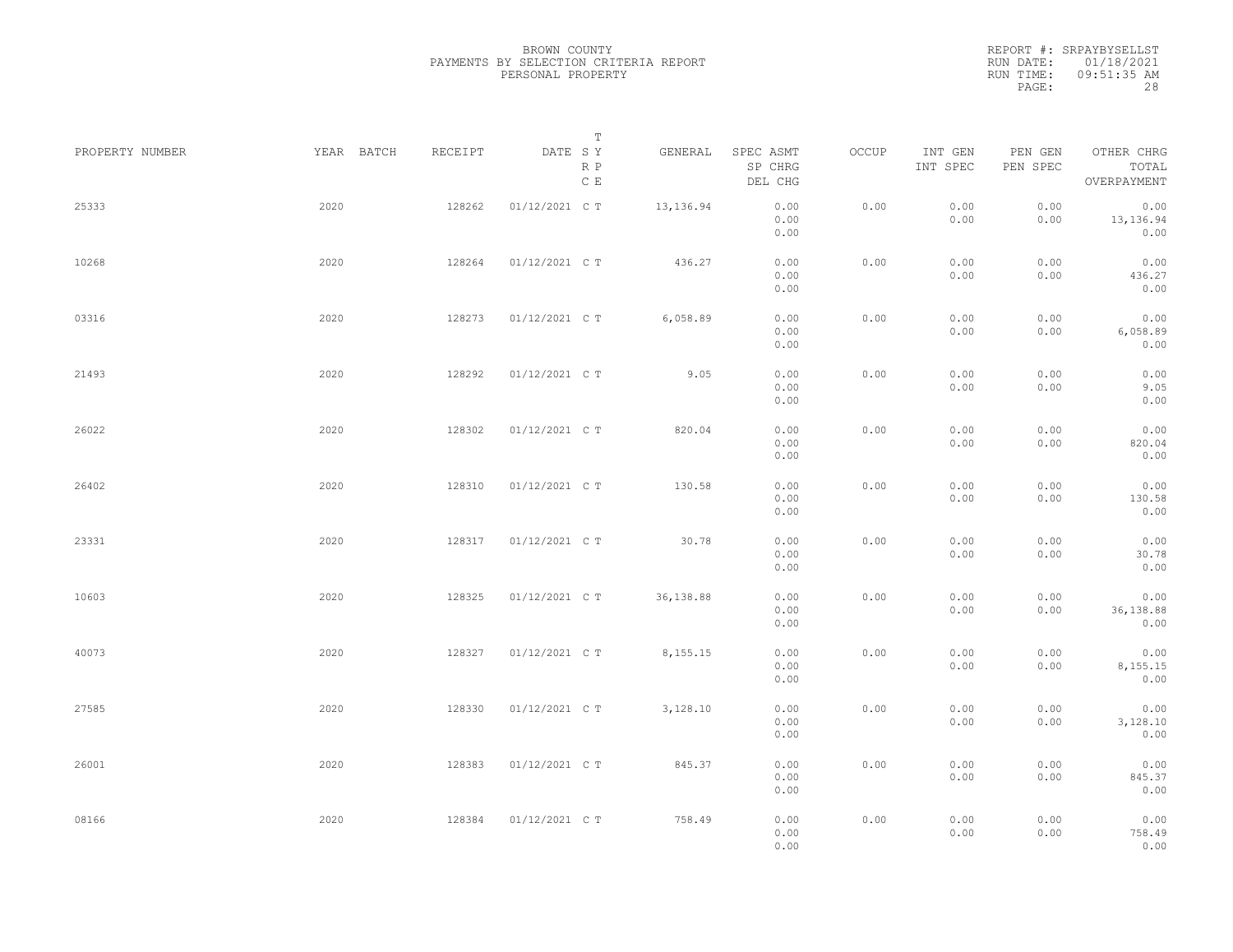|                 |            |         | Т                               |           |                                 |       |                     |                     |                                    |  |
|-----------------|------------|---------|---------------------------------|-----------|---------------------------------|-------|---------------------|---------------------|------------------------------------|--|
| PROPERTY NUMBER | YEAR BATCH | RECEIPT | DATE SY<br>R P<br>$\,$ C $\,$ E | GENERAL   | SPEC ASMT<br>SP CHRG<br>DEL CHG | OCCUP | INT GEN<br>INT SPEC | PEN GEN<br>PEN SPEC | OTHER CHRG<br>TOTAL<br>OVERPAYMENT |  |
| 24616           | 2020       | 128411  | 01/12/2021 C T                  | 1,938.77  | 0.00<br>0.00<br>0.00            | 0.00  | 0.00<br>0.00        | 0.00<br>0.00        | 0.00<br>1,938.77<br>0.00           |  |
| 14863           | 2020       | 128471  | 01/12/2021 C T                  | 65.18     | 0.00<br>0.00<br>0.00            | 0.00  | 0.00<br>0.00        | 0.00<br>0.00        | 0.00<br>65.18<br>0.00              |  |
| 25268           | 2020       | 128478  | 01/12/2021 C T                  | 298.68    | 0.00<br>0.00<br>0.00            | 0.00  | 0.00<br>0.00        | 0.00<br>0.00        | 0.00<br>298.68<br>0.00             |  |
| 10712           | 2020       | 128503  | 01/12/2021 C T                  | 48,512.71 | 0.00<br>0.00<br>0.00            | 0.00  | 0.00<br>0.00        | 0.00<br>0.00        | 0.00<br>48,512.71<br>0.00          |  |
| 10742           | 2020       | 128591  | 01/12/2021 C T                  | 27.15     | 0.00<br>0.00<br>0.00            | 0.00  | 0.00<br>0.00        | 0.00<br>0.00        | 0.00<br>27.15<br>0.00              |  |
| 40106           | 2020       | 128607  | 01/12/2021 C T                  | 86.89     | 0.00<br>0.00<br>0.00            | 0.00  | 0.00<br>0.00        | 0.00<br>0.00        | 0.00<br>86.89<br>0.00              |  |
| 26749           | 2020       | 128611  | 01/12/2021 C T                  | 21.72     | 0.00<br>0.00<br>0.00            | 0.00  | 0.00<br>0.00        | 0.00<br>0.00        | 0.00<br>21.72<br>0.00              |  |
| 08200           | 2020       | 128617  | 01/12/2021 C T                  | 1,182.09  | 0.00<br>0.00<br>0.00            | 0.00  | 0.00<br>0.00        | 0.00<br>0.00        | 0.00<br>1,182.09<br>0.00           |  |
| 11471           | 2020       | 128621  | 01/12/2021 C T                  | 952.19    | 0.00<br>0.00<br>0.00            | 0.00  | 0.00<br>0.00        | 0.00<br>0.00        | 0.00<br>952.19<br>0.00             |  |
| 20857           | 2020       | 128628  | 01/12/2021 C T                  | 136.59    | 0.00<br>0.00<br>0.00            | 0.00  | 0.00<br>0.00        | 0.00<br>0.00        | 0.00<br>136.59<br>0.00             |  |
| 04534           | 2020       | 128644  | 01/12/2021 C T                  | 832.71    | 0.00<br>0.00<br>0.00            | 0.00  | 0.00<br>0.00        | 0.00<br>0.00        | 0.00<br>832.71<br>0.00             |  |
| 26624           | 2020       | 128817  | 01/12/2021 C T                  | 765.74    | 0.00<br>0.00<br>0.00            | 0.00  | 0.00<br>0.00        | 0.00<br>0.00        | 0.00<br>765.74<br>0.00             |  |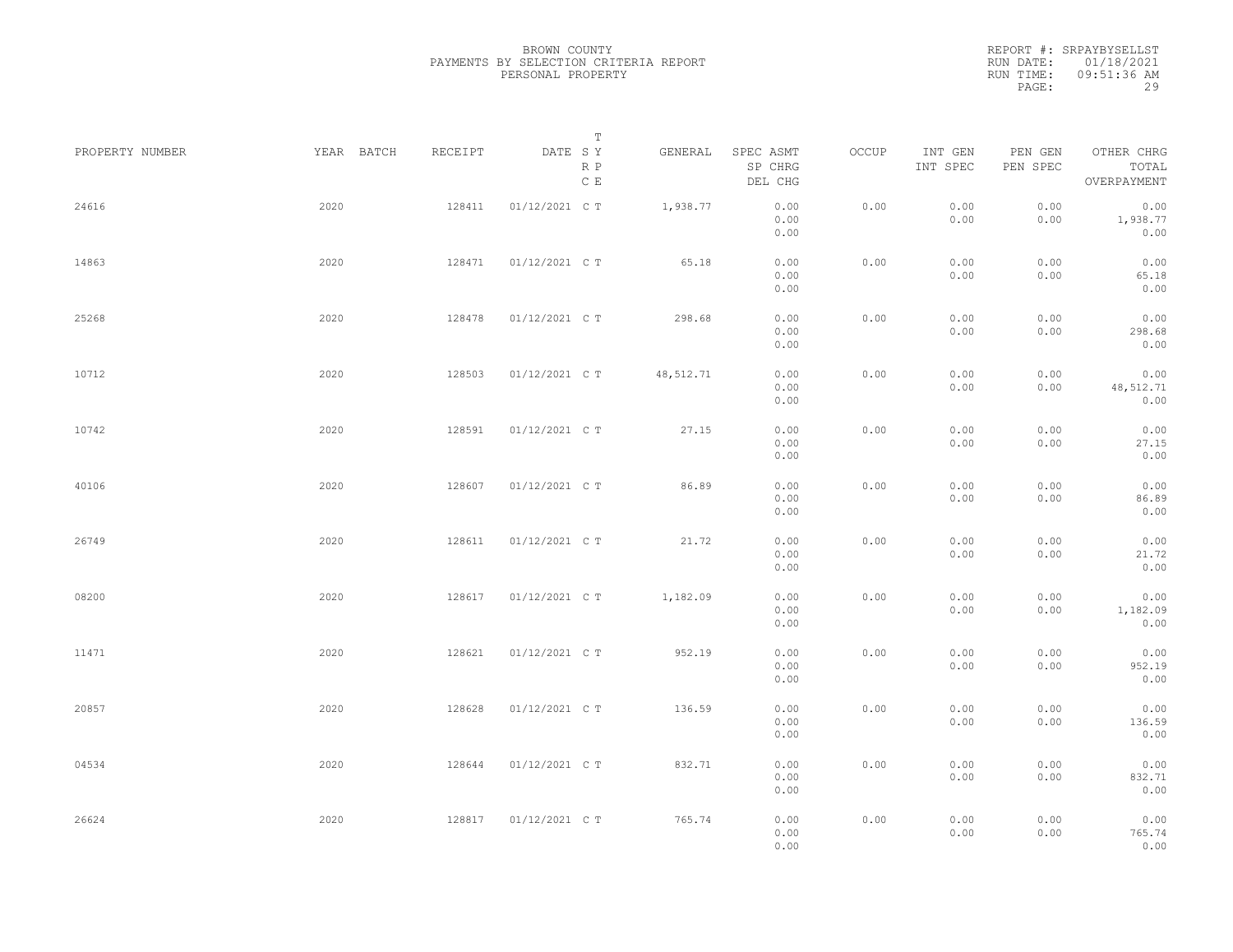|                 |            |         | Т                               |          |                                 |       |                     |                     |                                    |  |
|-----------------|------------|---------|---------------------------------|----------|---------------------------------|-------|---------------------|---------------------|------------------------------------|--|
| PROPERTY NUMBER | YEAR BATCH | RECEIPT | DATE SY<br>R P<br>$\,$ C $\,$ E | GENERAL  | SPEC ASMT<br>SP CHRG<br>DEL CHG | OCCUP | INT GEN<br>INT SPEC | PEN GEN<br>PEN SPEC | OTHER CHRG<br>TOTAL<br>OVERPAYMENT |  |
| 25305           | 2020       | 128825  | 01/12/2021 C T                  | 476.10   | 0.00<br>0.00<br>0.00            | 0.00  | 0.00<br>0.00        | 0.00<br>0.00        | 0.00<br>476.10<br>0.00             |  |
| 12207           | 2020       | 128833  | 01/12/2021 C T                  | 287.82   | 0.00<br>0.00<br>0.00            | 0.00  | 0.00<br>0.00        | 0.00<br>0.00        | 0.00<br>287.82<br>0.00             |  |
| 16472           | 2020       | 128878  | 01/12/2021 C T                  | 18.10    | 0.00<br>0.00<br>0.00            | 0.00  | 0.00<br>0.00        | 0.00<br>0.00        | 0.00<br>18.10<br>0.00              |  |
| 24060           | 2020       | 128885  | 01/12/2021 C T                  | 217.24   | 0.00<br>0.00<br>0.00            | 0.00  | 0.00<br>0.00        | 0.00<br>0.00        | 0.00<br>217.24<br>0.00             |  |
| 25250           | 2020       | 128886  | 01/12/2021 C T                  | 43.45    | 0.00<br>0.00<br>0.00            | 0.00  | 0.00<br>0.00        | 0.00<br>0.00        | 0.00<br>43.45<br>0.00              |  |
| 40067           | 2020       | 128913  | 01/12/2021 C T                  | 76.03    | 0.00<br>0.00<br>0.00            | 0.00  | 0.00<br>0.00        | 0.00<br>0.00        | 0.00<br>76.03<br>0.00              |  |
| 25897           | 2020       | 128922  | 01/12/2021 C T                  | 61.55    | 0.00<br>0.00<br>0.00            | 0.00  | 0.00<br>0.00        | 0.00<br>0.00        | 0.00<br>61.55<br>0.00              |  |
| 27417           | 2020       | 128923  | 01/12/2021 C T                  | 792.88   | 0.00<br>0.00<br>0.00            | 0.00  | 0.00<br>0.00        | 0.00<br>0.00        | 0.00<br>792.88<br>0.00             |  |
| 40030           | 2020       | 128925  | 01/12/2021 C T                  | 282.39   | 0.00<br>0.00<br>0.00            | 0.00  | 0.00<br>0.00        | 0.00<br>0.00        | 0.00<br>282.39<br>0.00             |  |
| 26052           | 2020       | 129157  | 01/13/2021 C T                  | 76.03    | 0.00<br>0.00<br>0.00            | 0.00  | 0.00<br>0.00        | 0.00<br>0.00        | 0.00<br>76.03<br>0.00              |  |
| 23324           | 2020       | 129160  | 01/13/2021 C T                  | 1,013.73 | 0.00<br>0.00<br>0.00            | 0.00  | 0.00<br>0.00        | 0.00<br>0.00        | 0.00<br>1,013.73<br>0.00           |  |
| 11490           | 2020       | 129192  | 01/13/2021 C T                  | 141.21   | 0.00<br>0.00<br>0.00            | 0.00  | 0.00<br>0.00        | 0.00<br>0.00        | 0.00<br>141.21<br>0.00             |  |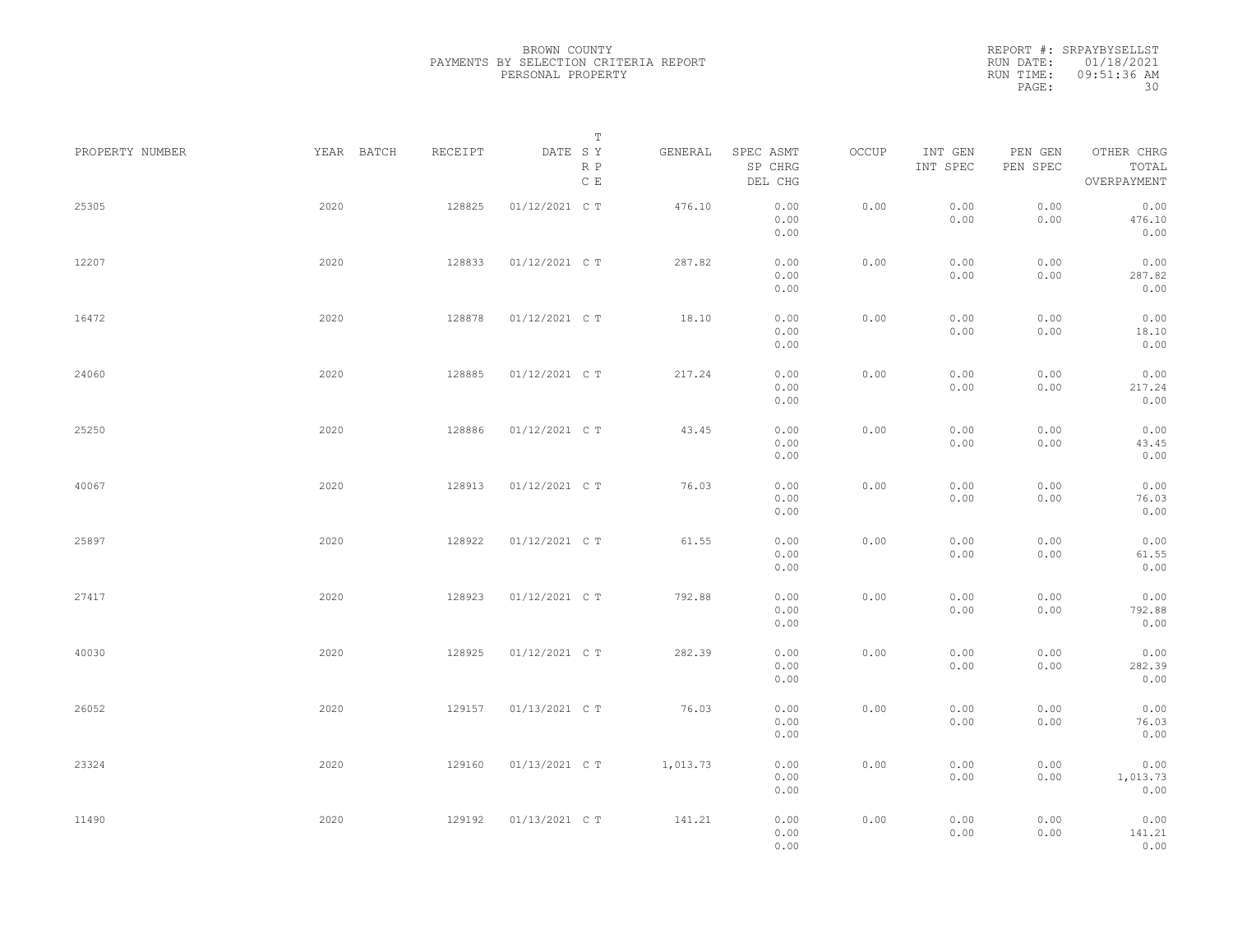| PROPERTY NUMBER |      | YEAR BATCH  | RECEIPT | DATE SY        | $\mathbb T$ | GENERAL  | SPEC ASMT            | OCCUP | INT GEN      | PEN GEN      | OTHER CHRG               |  |
|-----------------|------|-------------|---------|----------------|-------------|----------|----------------------|-------|--------------|--------------|--------------------------|--|
|                 |      |             |         |                | R P<br>C E  |          | SP CHRG<br>DEL CHG   |       | INT SPEC     | PEN SPEC     | TOTAL<br>OVERPAYMENT     |  |
| 25299           | 2020 |             | 129207  | 01/13/2021 C T |             | 70.59    | 0.00<br>0.00<br>0.00 | 0.00  | 0.00<br>0.00 | 0.00<br>0.00 | 0.00<br>70.59<br>0.00    |  |
| 23995           | 2020 |             | 129210  | 01/13/2021 C T |             | 1,576.73 | 0.00<br>0.00<br>0.00 | 0.00  | 0.00<br>0.00 | 0.00<br>0.00 | 0.00<br>1,576.73<br>0.00 |  |
| 11071           | 2020 |             | 129214  | 01/13/2021 C T |             | 604.62   | 0.00<br>0.00<br>0.00 | 0.00  | 0.00<br>0.00 | 0.00<br>0.00 | 0.00<br>604.62<br>0.00   |  |
| 18341           | 2020 |             | 129231  | 01/13/2021 C T |             | 646.25   | 0.00<br>0.00<br>0.00 | 0.00  | 0.00<br>0.00 | 0.00<br>0.00 | 0.00<br>646.25<br>0.00   |  |
| 26992           | 2020 |             | 129250  | 01/13/2021 C T |             | 2,583.21 | 0.00<br>0.00<br>0.00 | 0.00  | 0.00<br>0.00 | 0.00<br>0.00 | 0.00<br>2,583.21<br>0.00 |  |
| 02945           | 2020 |             | 129278  | 01/13/2021 C T |             | 48.87    | 0.00<br>0.00<br>0.00 | 0.00  | 0.00<br>0.00 | 0.00<br>0.00 | 0.00<br>48.87<br>0.00    |  |
| 14860           | 2020 |             | 129347  | 01/13/2021 C T |             | 492.38   | 0.00<br>0.00<br>0.00 | 0.00  | 0.00<br>0.00 | 0.00<br>0.00 | 0.00<br>492.38<br>0.00   |  |
| 40032           | 2020 |             | 129349  | 01/13/2021 C T |             | 220.85   | 0.00<br>0.00<br>0.00 | 0.00  | 0.00<br>0.00 | 0.00<br>0.00 | 0.00<br>220.85<br>0.00   |  |
| 25879           | 2020 |             | 129350  | 01/13/2021 C T |             | 171.97   | 0.00<br>0.00<br>0.00 | 0.00  | 0.00<br>0.00 | 0.00<br>0.00 | 0.00<br>171.97<br>0.00   |  |
| 40071           | 2020 |             | 129361  | 01/13/2021 C T |             | 77.52    | 0.00<br>0.00<br>0.00 | 0.00  | 0.00<br>0.00 | 0.00<br>0.00 | 0.00<br>77.52<br>0.00    |  |
| 12179           | 2020 |             | 129366  | 01/13/2021 C T |             | 21.72    | 0.00<br>0.00<br>0.00 | 0.00  | 0.00<br>0.00 | 0.00<br>0.00 | 0.00<br>21.72<br>0.00    |  |
| 40040           |      | 2020 210113 | 8781    | 01/13/2021 C T |             | 1,303.37 | 0.00<br>0.00<br>0.00 | 0.00  | 0.00<br>0.00 | 0.00<br>0.00 | 0.00<br>1,303.37<br>0.00 |  |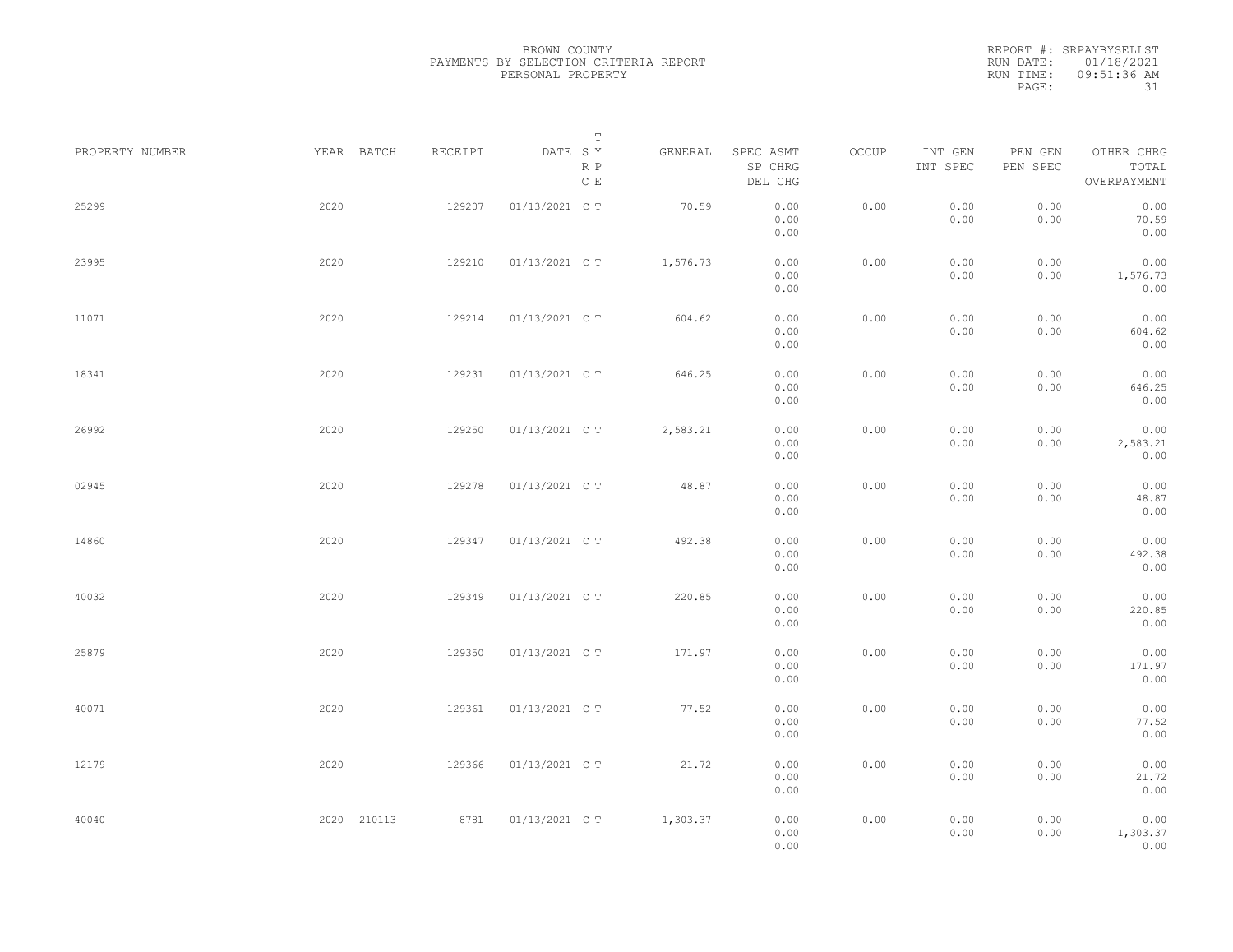| PROPERTY NUMBER | YEAR BATCH | RECEIPT           | $\mathbb T$<br>DATE SY | GENERAL  | SPEC ASMT            | OCCUP | INT GEN      | PEN GEN      | OTHER CHRG               |  |
|-----------------|------------|-------------------|------------------------|----------|----------------------|-------|--------------|--------------|--------------------------|--|
|                 |            |                   | R P<br>$\mathbb C$ E   |          | SP CHRG<br>DEL CHG   |       | INT SPEC     | PEN SPEC     | TOTAL<br>OVERPAYMENT     |  |
| 23283           | 2020       | 129617            | 01/13/2021 C T         | 7.25     | 0.00<br>0.00<br>0.00 | 0.00  | 0.00<br>0.00 | 0.00<br>0.00 | 0.00<br>7.25<br>0.00     |  |
| 40071           | 2020       | Voids #<br>129361 | 01/13/2021 C V         | $-77.52$ | 0.00<br>0.00<br>0.00 | 0.00  | 0.00<br>0.00 | 0.00<br>0.00 | 0.00<br>$-77.52$<br>0.00 |  |
| 40071           | 2020       | 129637            | 01/13/2021 C T         | 77.70    | 0.00<br>0.00<br>0.00 | 0.00  | 0.00<br>0.00 | 0.00<br>0.00 | 0.00<br>77.70<br>0.00    |  |
| 40056           | 2020       | 129643            | 01/13/2021 C T         | 34.40    | 0.00<br>0.00<br>0.00 | 0.00  | 0.00<br>0.00 | 0.00<br>0.00 | 0.00<br>34.40<br>0.00    |  |
| 22137           | 2020       | 129681            | 01/13/2021 C T         | 38.02    | 0.00<br>0.00<br>0.00 | 0.00  | 0.00<br>0.00 | 0.00<br>0.00 | 0.00<br>38.02<br>0.00    |  |
| 21592           | 2020       | 129682            | 01/13/2021 C T         | 36.21    | 0.00<br>0.00<br>0.00 | 0.00  | 0.00<br>0.00 | 0.00<br>0.00 | 0.00<br>36.21<br>0.00    |  |
| 13853           | 2020       | 129699            | 01/13/2021 C T         | 54.31    | 0.00<br>0.00<br>0.00 | 0.00  | 0.00<br>0.00 | 0.00<br>0.00 | 0.00<br>54.31<br>0.00    |  |
| 26632           | 2020       | 129725            | 01/13/2021 C T         | 12.68    | 0.00<br>0.00<br>0.00 | 0.00  | 0.00<br>0.00 | 0.00<br>0.00 | 0.00<br>12.68<br>0.00    |  |
| 40009           | 2020       | 129737            | 01/13/2021 C T         | 77.83    | 0.00<br>0.00<br>0.00 | 0.00  | 0.00<br>0.00 | 0.00<br>0.00 | 0.00<br>77.83<br>0.00    |  |
| 13768           | 2020       | 129913            | 01/13/2021 C T         | 3.61     | 0.00<br>0.00<br>0.00 | 0.00  | 0.00<br>0.00 | 0.00<br>0.00 | 0.00<br>3.61<br>0.00     |  |
| 17553           | 2020       | 129921            | 01/13/2021 C T         | 164.74   | 0.00<br>0.00<br>0.00 | 0.00  | 0.00<br>0.00 | 0.00<br>0.00 | 0.00<br>164.74<br>0.00   |  |
| 24018           | 2020       | 129925            | 01/13/2021 C T         | 70.59    | 0.00<br>0.00<br>0.00 | 0.00  | 0.00<br>0.00 | 0.00<br>0.00 | 0.00<br>70.59<br>0.00    |  |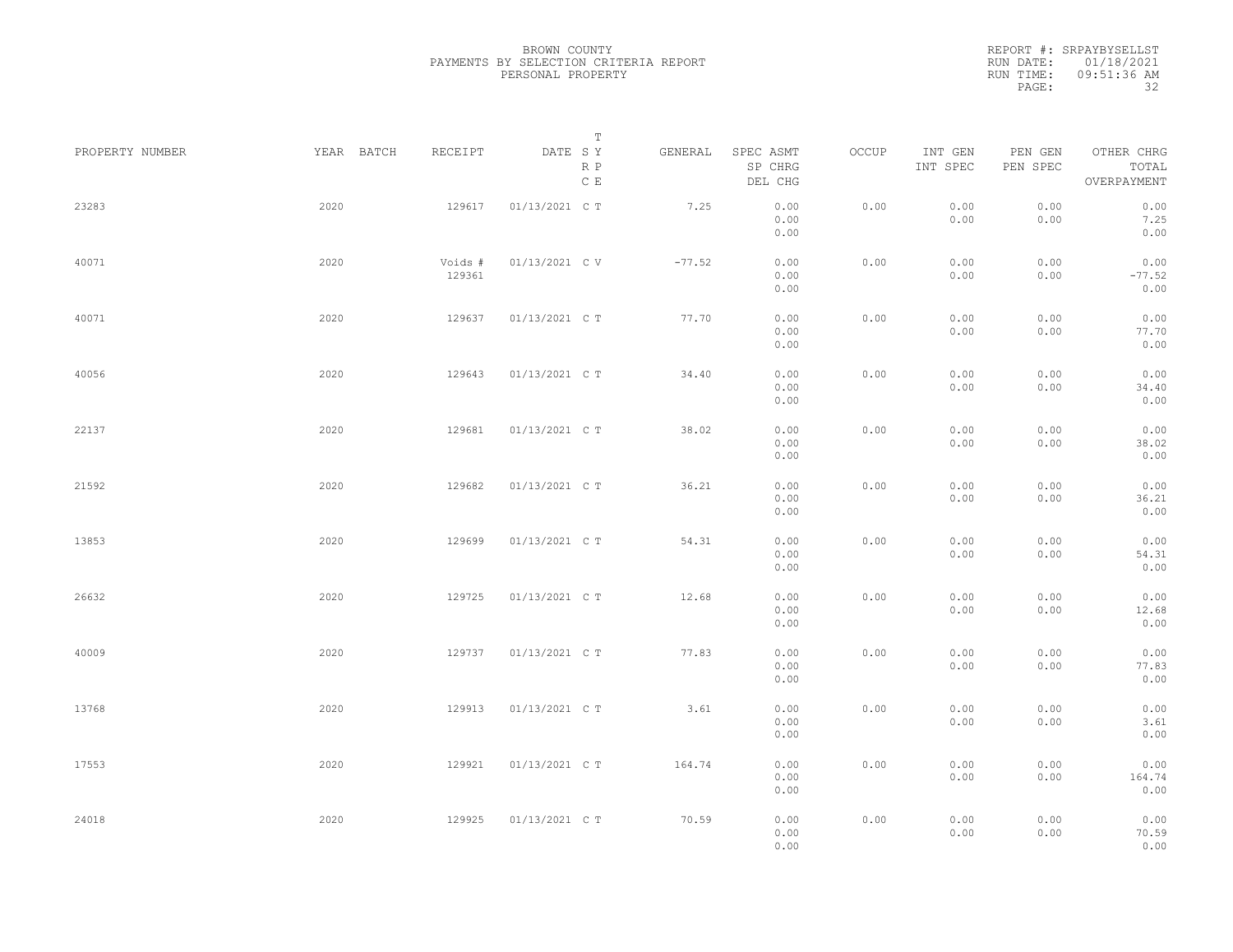| PROPERTY NUMBER |      | YEAR BATCH  | RECEIPT | DATE SY        | T<br>R P<br>$\mathbb C$ E | GENERAL  | SPEC ASMT<br>SP CHRG<br>DEL CHG | OCCUP | INT GEN<br>INT SPEC | PEN GEN<br>PEN SPEC | OTHER CHRG<br>TOTAL<br>OVERPAYMENT |  |
|-----------------|------|-------------|---------|----------------|---------------------------|----------|---------------------------------|-------|---------------------|---------------------|------------------------------------|--|
| 26621           | 2020 |             | 129953  | 01/13/2021 C T |                           | 2,056.44 | 0.00<br>0.00<br>0.00            | 0.00  | 0.00<br>0.00        | 0.00<br>0.00        | 0.00<br>2,056.44<br>0.00           |  |
| 22610           |      | 2020 210113 | 8794    | 01/13/2021 C T |                           | 3,546.26 | 0.00<br>0.00<br>0.00            | 0.00  | 0.00<br>0.00        | 0.00<br>0.00        | 0.00<br>3,546.26<br>0.00           |  |
| 25338           |      | 2020 210113 | 8798    | 01/13/2021 C T |                           | 522.26   | 0.00<br>0.00<br>0.00            | 0.00  | 0.00<br>0.00        | 0.00<br>0.00        | 0.00<br>522.26<br>0.00             |  |
| 24700           | 2020 |             | 130174  | 01/14/2021 C T |                           | 9,087.43 | 0.00<br>0.00<br>0.00            | 0.00  | 0.00<br>0.00        | 0.00<br>0.00        | 0.00<br>9,087.43<br>0.00           |  |
| 12851           | 2020 |             | 130200  | 01/14/2021 C T |                           | 6,243.53 | 0.00<br>0.00<br>0.00            | 0.00  | 0.00<br>0.00        | 0.00<br>0.00        | 0.00<br>6,243.53<br>0.00           |  |
| 18287           | 2020 |             | 130224  | 01/14/2021 C T |                           | 890.63   | 0.00<br>0.00<br>0.00            | 0.00  | 0.00<br>0.00        | 0.00<br>0.00        | 0.00<br>890.63<br>0.00             |  |
| 14064           | 2020 |             | 130232  | 01/14/2021 C T |                           | 18.10    | 0.00<br>0.00<br>0.00            | 0.00  | 0.00<br>0.00        | 0.00<br>0.00        | 0.00<br>18.10<br>0.00              |  |
| 23340           | 2020 |             | 130288  | 01/14/2021 C T |                           | 296.88   | 0.00<br>0.00<br>0.00            | 0.00  | 0.00<br>0.00        | 0.00<br>0.00        | 0.00<br>296.88<br>0.00             |  |
| 40093           | 2020 |             | 130297  | 01/14/2021 C T |                           | 25.33    | 0.00<br>0.00<br>0.00            | 0.00  | 0.00<br>0.00        | 0.00<br>0.00        | 0.00<br>25.33<br>0.00              |  |
| 40041           | 2020 |             | 130352  | 01/14/2021 C T |                           | 383.77   | 0.00<br>0.00<br>0.00            | 0.00  | 0.00<br>0.00        | 0.00<br>0.00        | 0.00<br>383.77<br>0.00             |  |
| 25852           | 2020 |             | 130361  | 01/14/2021 C T |                           | 5.43     | 0.00<br>0.00<br>0.00            | 0.00  | 0.00<br>0.00        | 0.00<br>0.00        | 0.00<br>5.43<br>0.00               |  |
| 03575           | 2020 |             | 130363  | 01/14/2021 C T |                           | 3.61     | 0.00<br>0.00<br>0.00            | 0.00  | 0.00<br>0.00        | 0.00<br>0.00        | 0.00<br>3.61<br>0.00               |  |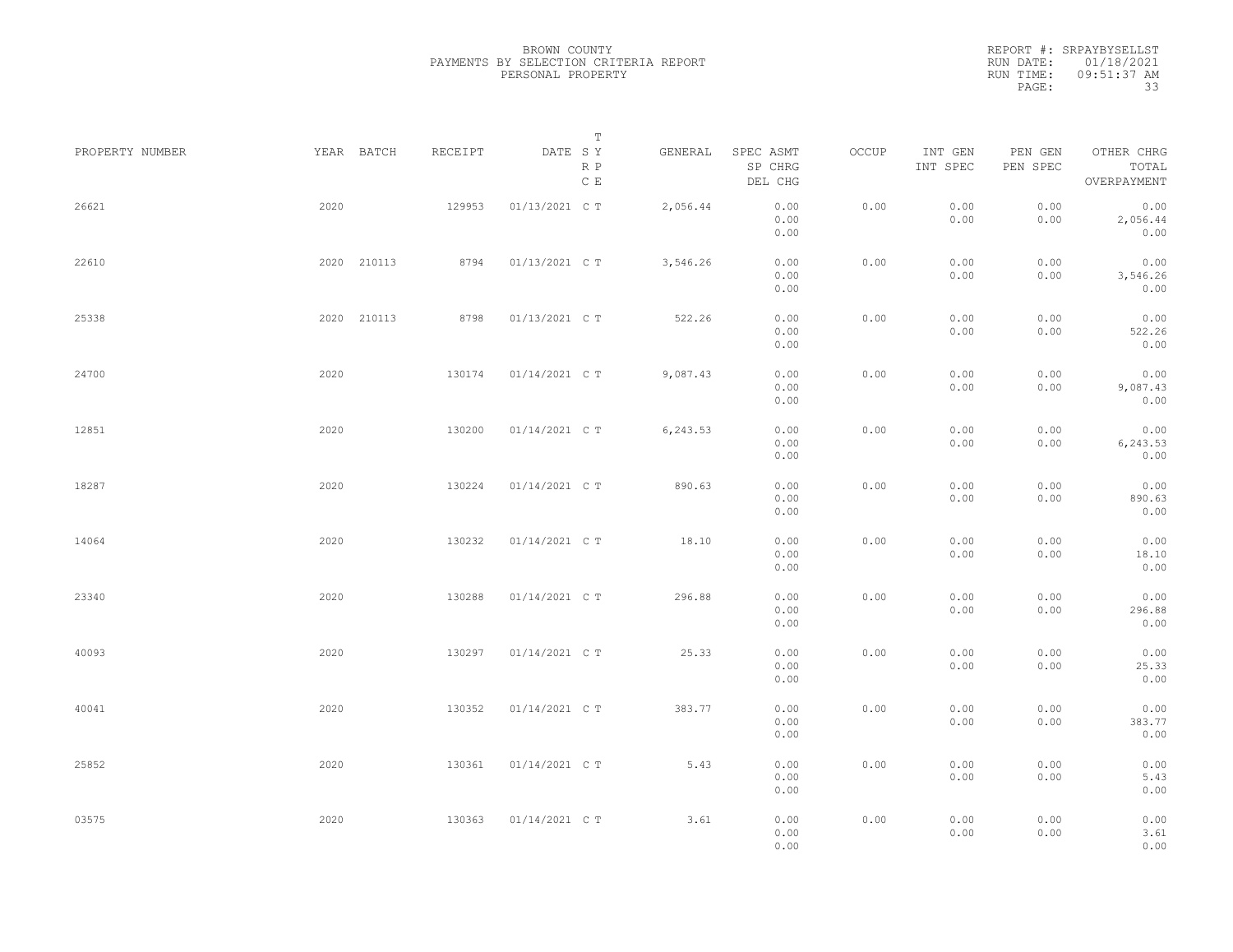| PROPERTY NUMBER |      | YEAR BATCH  | RECEIPT | DATE SY        | $\mathbb T$<br>GENERAL | SPEC ASMT            | OCCUP | INT GEN      | PEN GEN      | OTHER CHRG                |  |
|-----------------|------|-------------|---------|----------------|------------------------|----------------------|-------|--------------|--------------|---------------------------|--|
|                 |      |             |         |                | R P<br>C E             | SP CHRG<br>DEL CHG   |       | INT SPEC     | PEN SPEC     | TOTAL<br>OVERPAYMENT      |  |
| 25247           | 2020 |             | 130387  | 01/14/2021 C T | 812.80                 | 0.00<br>0.00<br>0.00 | 0.00  | 0.00<br>0.00 | 0.00<br>0.00 | 0.00<br>812.80<br>0.00    |  |
| 24692           | 2020 |             | 130470  | 01/14/2021 C T | 993.82                 | 0.00<br>0.00<br>0.00 | 0.00  | 0.00<br>0.00 | 0.00<br>0.00 | 0.00<br>993.82<br>0.00    |  |
| 08140           | 2020 |             | 130475  | 01/14/2021 C T | 9.05                   | 0.00<br>0.00<br>0.00 | 0.00  | 0.00<br>0.00 | 0.00<br>0.00 | 0.00<br>9.05<br>0.00      |  |
| 07301           |      | 2020 210114 | 8819    | 01/14/2021 C T | 61.55                  | 0.00<br>0.00<br>0.00 | 0.00  | 0.00<br>0.00 | 0.00<br>0.00 | 0.00<br>61.55<br>0.00     |  |
| 16891           | 2020 |             | 130538  | 01/14/2021 C T | 2,840.27               | 0.00<br>0.00<br>0.00 | 0.00  | 0.00<br>0.00 | 0.00<br>0.00 | 0.00<br>2,840.27<br>0.00  |  |
| 06601           | 2020 |             | 130595  | 01/14/2021 C T | 448.94                 | 0.00<br>0.00<br>0.00 | 0.00  | 0.00<br>0.00 | 0.00<br>0.00 | 0.00<br>448.94<br>0.00    |  |
| 03150           | 2020 |             | 130601  | 01/14/2021 C T | 95.95                  | 0.00<br>0.00<br>0.00 | 0.00  | 0.00<br>0.00 | 0.00<br>0.00 | 0.00<br>95.95<br>0.00     |  |
| 25235           | 2020 |             | 130604  | 01/14/2021 C T | 12.05                  | 0.00<br>0.00<br>0.00 | 0.00  | 0.00<br>0.00 | 0.00<br>0.00 | 0.00<br>12.05<br>0.00     |  |
| 21494           | 2020 |             | 130613  | 01/14/2021 C T | 85.09                  | 0.00<br>0.00<br>0.00 | 0.00  | 0.00<br>0.00 | 0.00<br>0.00 | 0.00<br>85.09<br>0.00     |  |
| 27403           | 2020 |             | 130644  | 01/14/2021 C T | 47.06                  | 0.00<br>0.00<br>0.00 | 0.00  | 0.00<br>0.00 | 0.00<br>0.00 | 0.00<br>47.06<br>0.00     |  |
| 21362           |      | 2020 210114 | 8825    | 01/14/2021 C T | 12,785.74              | 0.00<br>0.00<br>0.00 | 0.00  | 0.00<br>0.00 | 0.00<br>0.00 | 0.00<br>12,785.74<br>0.00 |  |
| 24650           | 2020 |             | 130659  | 01/14/2021 C T | 742.21                 | 0.00<br>0.00<br>0.00 | 0.00  | 0.00<br>0.00 | 0.00<br>0.00 | 0.00<br>742.21<br>0.00    |  |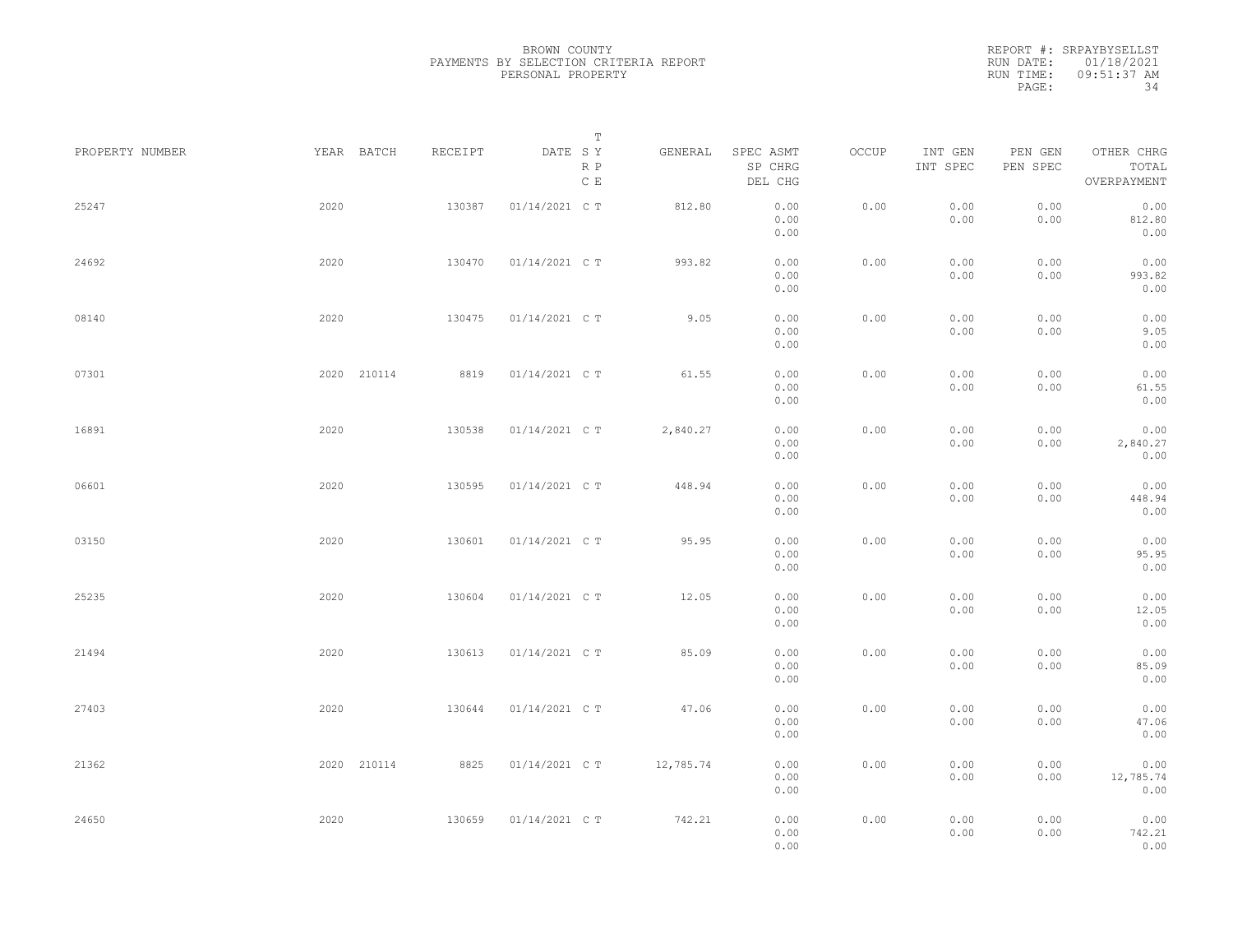| PROPERTY NUMBER |      | YEAR BATCH  | RECEIPT | DATE SY        | T<br>R P<br>$\mathbb C\,$ E | GENERAL    | SPEC ASMT<br>SP CHRG<br>DEL CHG | OCCUP | INT GEN<br>INT SPEC | PEN GEN<br>PEN SPEC | OTHER CHRG<br>TOTAL<br>OVERPAYMENT |  |
|-----------------|------|-------------|---------|----------------|-----------------------------|------------|---------------------------------|-------|---------------------|---------------------|------------------------------------|--|
| 40051           | 2020 |             | 130669  | 01/14/2021 C T |                             | 191.90     | 0.00<br>0.00<br>0.00            | 0.00  | 0.00<br>0.00        | 0.00<br>0.00        | 0.00<br>191.90<br>0.00             |  |
| 23992           |      | 2020 210114 | 8831    | 01/14/2021 C T |                             | 1,223.73   | 0.00<br>0.00<br>0.00            | 0.00  | 0.00<br>0.00        | 0.00<br>0.00        | 0.00<br>1,223.73<br>0.00           |  |
| 03560           | 2020 |             | 130797  | 01/14/2021 C T |                             | 749.45     | 0.00<br>0.00<br>0.00            | 0.00  | 0.00<br>0.00        | 0.00<br>0.00        | 0.00<br>749.45<br>0.00             |  |
| 27452           | 2020 |             | 130843  | 01/14/2021 C T |                             | 23.53      | 0.00<br>0.00<br>0.00            | 0.00  | 0.00<br>0.00        | 0.00<br>0.00        | 0.00<br>23.53<br>0.00              |  |
| 24966           |      | 2020 210114 | 8844    | 01/14/2021 C T |                             | 10, 137.37 | 0.00<br>0.00<br>0.00            | 0.00  | 0.00<br>0.00        | 0.00<br>0.00        | 0.00<br>10,137.37<br>0.00          |  |
| 25282           | 2020 |             | 130962  | 01/15/2021 C T |                             | 1,936.95   | 0.00<br>0.00<br>0.00            | 0.00  | 0.00<br>0.00        | 0.00<br>0.00        | 0.00<br>1,936.95<br>0.00           |  |
| 11886           | 2020 |             | 130999  | 01/15/2021 C T |                             | 21.72      | 0.00<br>0.00<br>0.00            | 0.00  | 0.00<br>0.00        | 0.00<br>0.00        | 0.00<br>21.72<br>0.00              |  |
| 19789           | 2020 |             | 131099  | 01/15/2021 C T |                             | 200.93     | 0.00<br>0.00<br>0.00            | 0.00  | 0.00<br>0.00        | 0.00<br>0.00        | 0.00<br>200.93<br>0.00             |  |
| 03074           | 2020 |             | 131112  | 01/15/2021 C T |                             | 814.60     | 0.00<br>0.00<br>0.00            | 0.00  | 0.00<br>0.00        | 0.00<br>0.00        | 0.00<br>814.60<br>0.00             |  |
| 03578           | 2020 |             | 131113  | 01/15/2021 C T |                             | 1,936.95   | 0.00<br>0.00<br>0.00            | 0.00  | 0.00<br>0.00        | 0.00<br>0.00        | 0.00<br>1,936.95<br>0.00           |  |
| 23316           | 2020 |             | 131118  | 01/15/2021 C T |                             | 1,294.33   | 0.00<br>0.00<br>0.00            | 0.00  | 0.00<br>0.00        | 0.00<br>0.00        | 0.00<br>1,294.33<br>0.00           |  |
| 22652           | 2020 |             | 131122  | 01/15/2021 C T |                             | 2,845.70   | 0.00<br>0.00<br>0.00            | 0.00  | 0.00<br>0.00        | 0.00<br>0.00        | 0.00<br>2,845.70<br>0.00           |  |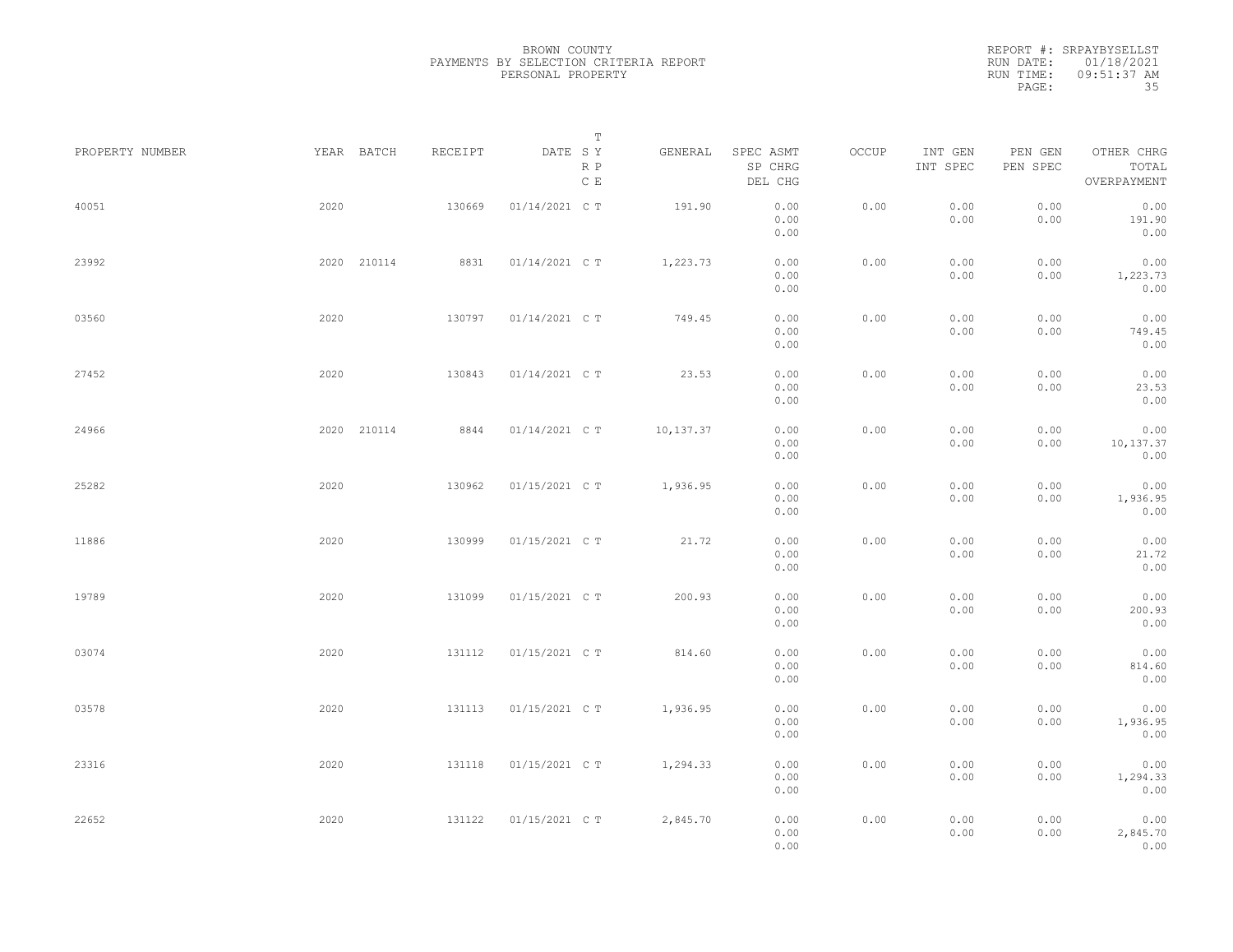| PROPERTY NUMBER | YEAR BATCH | RECEIPT                      | Т<br>DATE SY<br>R P | GENERAL    | SPEC ASMT<br>SP CHRG         | OCCUP | INT GEN<br>INT SPEC | PEN GEN<br>PEN SPEC | OTHER CHRG<br>TOTAL                |  |
|-----------------|------------|------------------------------|---------------------|------------|------------------------------|-------|---------------------|---------------------|------------------------------------|--|
|                 |            |                              | $\,$ C $\,$ E       |            | DEL CHG                      |       |                     |                     | OVERPAYMENT                        |  |
| 03158           | 2020       | 131182                       | 01/15/2021 C T      | 85.09      | 0.00<br>0.00<br>0.00         | 0.00  | 0.00<br>0.00        | 0.00<br>0.00        | 0.00<br>85.09<br>0.00              |  |
| 17510           | 2020       | 131194                       | 01/15/2021 C T      | 19.91      | 0.00<br>0.00                 | 0.00  | 0.00<br>0.00        | 0.00<br>0.00        | 0.00<br>19.91                      |  |
| 26795           | 2020       | 131227                       | 01/15/2021 C T      | 7.25       | 0.00<br>0.00                 | 0.00  | 0.00                | 0.00                | 0.00<br>0.00<br>7.25               |  |
|                 |            |                              |                     |            | 0.00<br>0.00                 |       | 0.00                | 0.00                | 0.00                               |  |
| 27450           | 2020       | 131238                       | 01/15/2021 C T      | 27.15      | 0.00<br>0.00<br>0.00         | 0.00  | 0.00<br>0.00        | 0.00<br>0.00        | 0.00<br>27.15<br>0.00              |  |
| 24039           | 2020       | 131241                       | 01/15/2021 C T      | 106.81     | 0.00<br>0.00<br>0.00         | 0.00  | 0.00<br>0.00        | 0.00<br>0.00        | 0.00<br>106.81<br>0.00             |  |
| 17269           | 2020       | 131252                       | 01/15/2021 C T      | 977.53     | 0.00<br>0.00<br>0.00         | 0.00  | 0.00<br>0.00        | 0.00<br>0.00        | 0.00<br>977.53<br>0.00             |  |
| 21364           | 2020       | 131261                       | 01/15/2021 C T      | 2,721.81   | 0.00<br>0.00                 | 0.00  | 0.00<br>0.00        | 0.00<br>0.00        | 0.00<br>2,721.81                   |  |
| 20557           | 2020       | 131313                       | 01/15/2021 C T      | 1,614.73   | 0.00<br>0.00<br>0.00         | 0.00  | 0.00<br>0.00        | 0.00<br>0.00        | 0.00<br>0.00<br>1,614.73           |  |
| 19097           | 2020       | 131353                       | 01/15/2021 C T      | 1,774.04   | 0.00<br>0.00<br>0.00         | 0.00  | 0.00<br>0.00        | 0.00<br>0.00        | 0.00<br>0.00<br>1,774.04           |  |
| 22619           | 2020       | 131379                       | 01/15/2021 C T      | 796.52     | 0.00<br>0.00<br>0.00         | 0.00  | 0.00<br>0.00        | 0.00<br>0.00        | 0.00<br>0.00<br>796.52             |  |
| 21122           | 2020       | 131385                       | 01/15/2021 C T      | 7.25       | 0.00<br>0.00<br>0.00         | 0.00  | 0.00<br>0.00        | 0.00<br>0.00        | 0.00<br>0.00<br>7.25               |  |
|                 |            | VILLAGE OF ASHWAUBENON TOTAL |                     | 377,278.99 | 0.00<br>0.00<br>0.00<br>0.00 | 0.00  | 0.00<br>0.00        | 0.00<br>0.00        | 0.00<br>0.00<br>377,278.99<br>0.00 |  |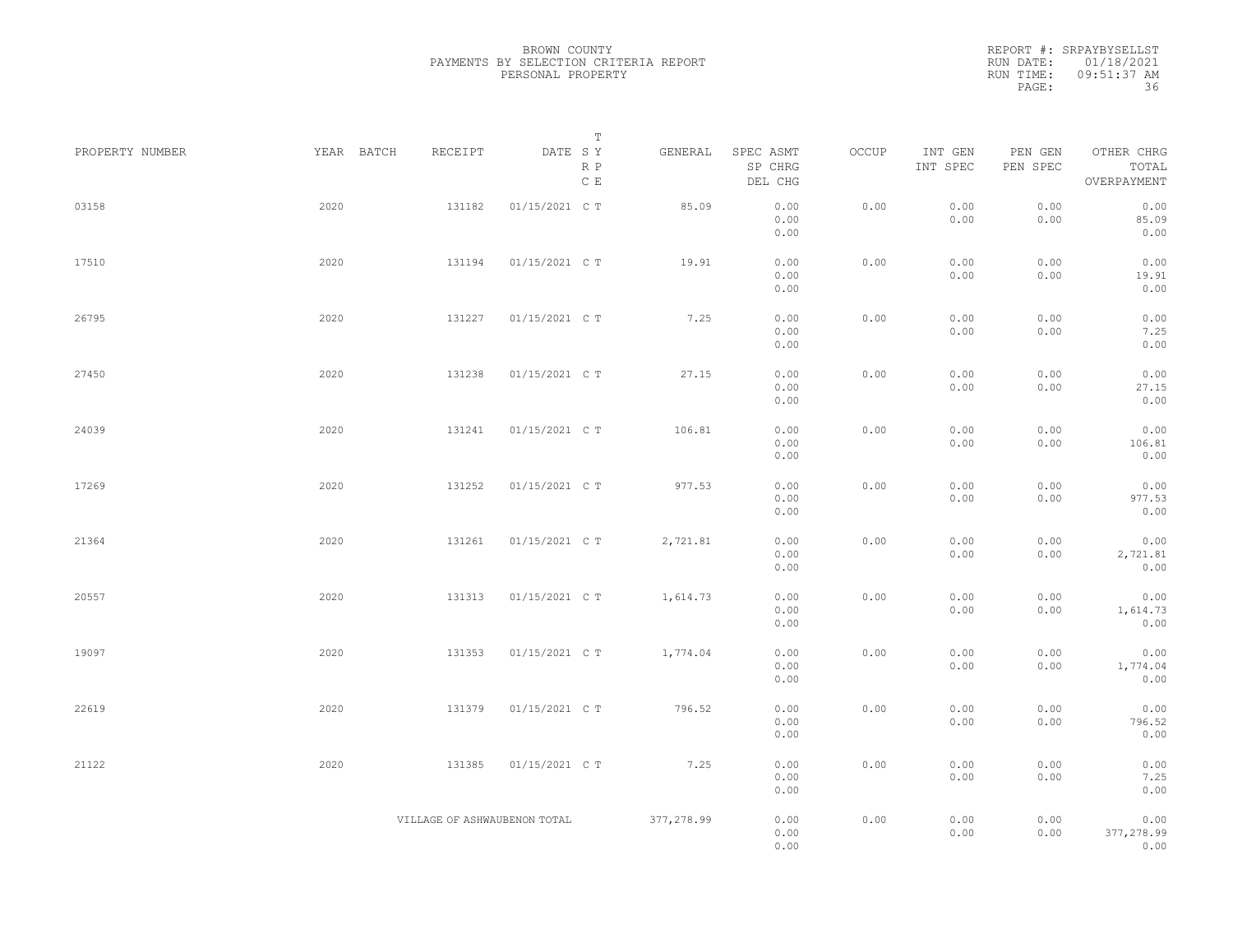|                 |             |         | Т                               |          |                                 |       |                     |                     |                                    |  |
|-----------------|-------------|---------|---------------------------------|----------|---------------------------------|-------|---------------------|---------------------|------------------------------------|--|
| PROPERTY NUMBER | YEAR BATCH  | RECEIPT | DATE SY<br>R P<br>$\,$ C $\,$ E | GENERAL  | SPEC ASMT<br>SP CHRG<br>DEL CHG | OCCUP | INT GEN<br>INT SPEC | PEN GEN<br>PEN SPEC | OTHER CHRG<br>TOTAL<br>OVERPAYMENT |  |
| 23958           | 2020        | 121868  | 01/04/2021 C T                  | 194.52   | 0.00<br>0.00<br>0.00            | 0.00  | 0.00<br>0.00        | 0.00<br>0.00        | 0.00<br>194.52<br>0.00             |  |
| 12621           | 2020        | 121871  | 01/04/2021 C T                  | 341.18   | 0.00<br>0.00<br>0.00            | 0.00  | 0.00<br>0.00        | 0.00<br>0.00        | 0.00<br>341.18<br>0.00             |  |
| 03713           | 2020        | 121875  | 01/04/2021 C T                  | 49.41    | 0.00<br>0.00<br>0.00            | 0.00  | 0.00<br>0.00        | 0.00<br>0.00        | 0.00<br>49.41<br>0.00              |  |
| 27529           | 2020        | 122023  | 01/04/2021 C T                  | 299.50   | 0.00<br>0.00<br>0.00            | 0.00  | 0.00<br>0.00        | 0.00<br>0.00        | 0.00<br>299.50<br>0.00             |  |
| 22575           | 2020        | 122054  | 01/04/2021 C T                  | 4,761.17 | 0.00<br>0.00<br>0.00            | 0.00  | 0.00<br>0.00        | 0.00<br>0.00        | 0.00<br>4,761.17<br>0.00           |  |
| 18512           | 2020        | 122136  | 01/04/2021 C T                  | 2,035.05 | 0.00<br>0.00<br>0.00            | 0.00  | 0.00<br>0.00        | 0.00<br>0.00        | 0.00<br>2,035.05<br>0.00           |  |
| 22362           | 2020 210105 | 8531    | 01/05/2021 C T                  | 78.74    | 0.00<br>0.00<br>0.00            | 0.00  | 0.00<br>0.00        | 0.00<br>0.00        | 0.00<br>78.74<br>0.00              |  |
| 24493           | 2020        | 122619  | 01/05/2021 C T                  | 2,232.38 | 0.00<br>0.00<br>0.00            | 0.00  | 0.00<br>0.00        | 0.00<br>0.00        | 0.00<br>2,232.38<br>0.00           |  |
| 21441           | 2020        | 122727  | 01/05/2021 C T                  | 3,033.63 | 0.00<br>0.00<br>0.00            | 0.00  | 0.00<br>0.00        | 0.00<br>0.00        | 0.00<br>3,033.63<br>0.00           |  |
| 12627           | 2020 210105 | 8552    | 01/05/2021 C T                  | 347.36   | 0.00<br>0.00<br>0.00            | 0.00  | 0.00<br>0.00        | 0.00<br>0.00        | 0.00<br>347.36<br>0.00             |  |
| 26747           | 2020        | 123866  | 01/06/2021 C T                  | 54.03    | 0.00<br>0.00<br>0.00            | 0.00  | 0.00<br>0.00        | 0.00<br>0.00        | 0.00<br>54.03<br>0.00              |  |
| 03691           | 2020        | 125410  | 01/06/2021 C T                  | 1,604.04 | 0.00<br>0.00<br>0.00            | 0.00  | 0.00<br>0.00        | 0.00<br>0.00        | 0.00<br>1,604.04<br>0.00           |  |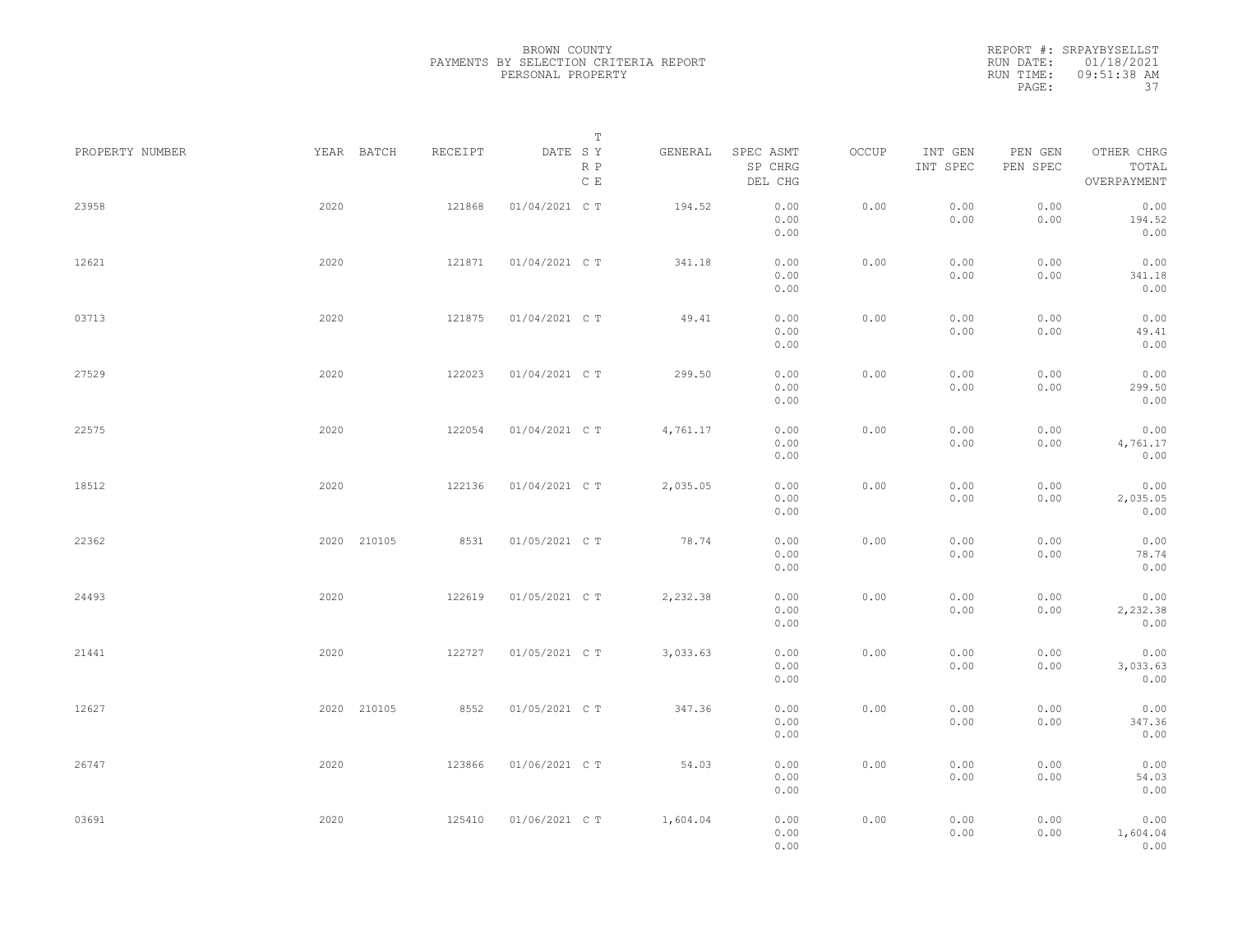| PROPERTY NUMBER | YEAR BATCH | RECEIPT | $\mathbb T$<br>DATE SY<br>R P | GENERAL  | SPEC ASMT<br>SP CHRG | OCCUP | INT GEN<br>INT SPEC | PEN GEN<br>PEN SPEC | OTHER CHRG<br>TOTAL |  |
|-----------------|------------|---------|-------------------------------|----------|----------------------|-------|---------------------|---------------------|---------------------|--|
|                 |            |         | $\mathbb C$ E                 |          | DEL CHG              |       |                     |                     | OVERPAYMENT         |  |
| 03689           | 2020       | 125457  | 01/06/2021 C T                | 80.28    | 0.00<br>0.00         | 0.00  | 0.00<br>0.00        | 0.00<br>0.00        | 0.00<br>80.28       |  |
|                 |            |         |                               |          | 0.00                 |       |                     |                     | 0.00                |  |
| 07192           | 2020       | 125694  | 01/07/2021 C T                | 60.20    | 0.00                 | 0.00  | 0.00                | 0.00                | 0.00                |  |
|                 |            |         |                               |          | 0.00<br>0.00         |       | 0.00                | 0.00                | 60.20<br>0.00       |  |
|                 |            |         |                               |          |                      |       |                     |                     |                     |  |
| 11934           | 2020       | 125696  | 01/07/2021 C T                | 15.44    | 0.00<br>0.00         | 0.00  | 0.00<br>0.00        | 0.00<br>0.00        | 0.00<br>15.44       |  |
|                 |            |         |                               |          | 0.00                 |       |                     |                     | 0.00                |  |
| 21395           | 2020       | 125843  | 01/07/2021 C T                | 512.55   | 0.00                 | 0.00  | 0.00                | 0.00                | 0.00                |  |
|                 |            |         |                               |          | 0.00                 |       | 0.00                | 0.00                | 512.55              |  |
|                 |            |         |                               |          | 0.00                 |       |                     |                     | 0.00                |  |
| 07125           | 2020       | 125858  | 01/07/2021 C T                | 816.69   | 0.00                 | 0.00  | 0.00                | 0.00                | 0.00                |  |
|                 |            |         |                               |          | 0.00<br>0.00         |       | 0.00                | 0.00                | 816.69<br>0.00      |  |
|                 |            |         |                               |          |                      |       |                     |                     |                     |  |
| 14579           | 2020       | 126236  | 01/07/2021 C T                | 172.91   | 0.00                 | 0.00  | 0.00                | 0.00                | 0.00                |  |
|                 |            |         |                               |          | 0.00<br>0.00         |       | 0.00                | 0.00                | 172.91<br>0.00      |  |
|                 |            |         |                               |          |                      |       |                     |                     |                     |  |
| 23750           | 2020       | 126566  | 01/08/2021 C T                | 2,863.81 | 0.00                 | 0.00  | 0.00                | 0.00                | 0.00                |  |
|                 |            |         |                               |          | 0.00<br>0.00         |       | 0.00                | 0.00                | 2,863.81<br>0.00    |  |
|                 |            |         |                               |          |                      |       |                     |                     |                     |  |
| 19766           | 2020       | 126708  | 01/08/2021 C T                | 9.26     | 0.00<br>0.00         | 0.00  | 0.00<br>0.00        | 0.00<br>0.00        | 0.00<br>9.26        |  |
|                 |            |         |                               |          | 0.00                 |       |                     |                     | 0.00                |  |
| 23783           | 2020       | 126733  | 01/08/2021 C T                | 477.05   | 0.00                 | 0.00  | 0.00                | 0.00                | 0.00                |  |
|                 |            |         |                               |          | 0.00                 |       | 0.00                | 0.00                | 477.05              |  |
|                 |            |         |                               |          | 0.00                 |       |                     |                     | 0.00                |  |
| 21412           | 2020       | 126922  | 01/08/2021 C T                | 5,293.79 | 0.00                 | 0.00  | 0.00                | 0.00                | 0.00                |  |
|                 |            |         |                               |          | 0.00                 |       | 0.00                | 0.00                | 5,293.79            |  |
|                 |            |         |                               |          | 0.00                 |       |                     |                     | 0.00                |  |
| 04961           | 2020       | 127104  | 01/08/2021 C T                | 7.72     | 0.00                 | 0.00  | 0.00                | 0.00                | 0.00                |  |
|                 |            |         |                               |          | 0.00                 |       | 0.00                | 0.00                | 7.72                |  |
|                 |            |         |                               |          | 0.00                 |       |                     |                     | 0.00                |  |
| 18488           | 2020       | 127332  | 01/11/2021 C T                | 29.33    | 0.00                 | 0.00  | 0.00                | 0.00                | 0.00                |  |
|                 |            |         |                               |          | 0.00<br>0.00         |       | 0.00                | 0.00                | 29.33<br>0.00       |  |
|                 |            |         |                               |          |                      |       |                     |                     |                     |  |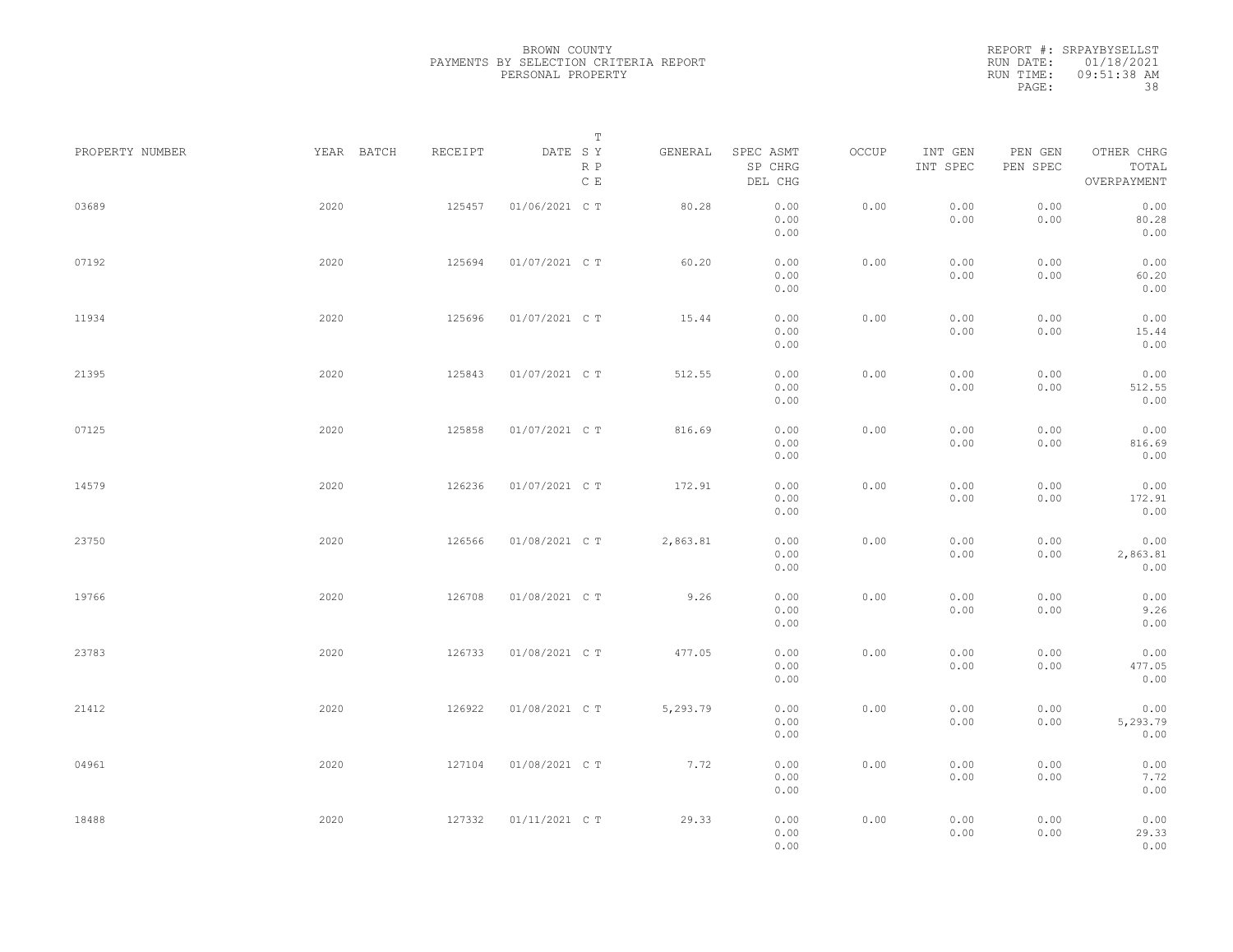| PROPERTY NUMBER | YEAR BATCH | RECEIPT | T<br>DATE SY         | GENERAL | SPEC ASMT            | OCCUP | INT GEN      | PEN GEN      | OTHER CHRG             |  |
|-----------------|------------|---------|----------------------|---------|----------------------|-------|--------------|--------------|------------------------|--|
|                 |            |         | R P<br>$\mathbb C$ E |         | SP CHRG<br>DEL CHG   |       | INT SPEC     | PEN SPEC     | TOTAL<br>OVERPAYMENT   |  |
| 19757           | 2020       | 127468  | 01/11/2021 C T       | 759.56  | 0.00<br>0.00<br>0.00 | 0.00  | 0.00<br>0.00 | 0.00<br>0.00 | 0.00<br>759.56<br>0.00 |  |
| 03702           | 2020       | 127495  | 01/11/2021 C T       | 21.62   | 0.00<br>0.00<br>0.00 | 0.00  | 0.00<br>0.00 | 0.00<br>0.00 | 0.00<br>21.62<br>0.00  |  |
| 24477           | 2020       | 127701  | 01/11/2021 C T       | 154.39  | 0.00<br>0.00<br>0.00 | 0.00  | 0.00<br>0.00 | 0.00<br>0.00 | 0.00<br>154.39<br>0.00 |  |
| 29868           | 2020       | 128039  | 01/12/2021 C T       | 52.48   | 0.00<br>0.00<br>0.00 | 0.00  | 0.00<br>0.00 | 0.00<br>0.00 | 0.00<br>52.48<br>0.00  |  |
| 26445           | 2020       | 128142  | 01/12/2021 C T       | 441.53  | 0.00<br>0.00<br>0.00 | 0.00  | 0.00<br>0.00 | 0.00<br>0.00 | 0.00<br>441.53<br>0.00 |  |
| 19591           | 2020       | 128147  | 01/12/2021 C T       | 827.92  | 0.00<br>0.00         | 0.00  | 0.00<br>0.00 | 0.00<br>0.00 | 0.00<br>827.92         |  |
| 25697           | 2020       | 128151  | 01/12/2021 C T       | 57.11   | 0.00<br>0.00<br>0.00 | 0.00  | 0.00<br>0.00 | 0.00<br>0.00 | 0.00<br>0.00<br>57.11  |  |
| 25632           | 2020       | 128376  | 01/12/2021 C T       | 629.88  | 0.00<br>0.00<br>0.00 | 0.00  | 0.00<br>0.00 | 0.00<br>0.00 | 0.00<br>0.00<br>629.88 |  |
| 29859           | 2020       | 128377  | 01/12/2021 C T       | 816.69  | 0.00<br>0.00<br>0.00 | 0.00  | 0.00<br>0.00 | 0.00<br>0.00 | 0.00<br>0.00<br>816.69 |  |
| 13547           | 2020       | 128391  | 01/12/2021 C T       | 223.87  | 0.00<br>0.00<br>0.00 | 0.00  | 0.00<br>0.00 | 0.00<br>0.00 | 0.00<br>0.00<br>223.87 |  |
| 12629           | 2020       | 128510  | 01/12/2021 C T       | 393.68  | 0.00<br>0.00         | 0.00  | 0.00         | 0.00         | 0.00<br>0.00           |  |
|                 |            |         |                      |         | 0.00<br>0.00         |       | 0.00         | 0.00         | 393.68<br>0.00         |  |
| 20413           | 2020       | 128590  | 01/12/2021 C T       | 52.48   | 0.00<br>0.00<br>0.00 | 0.00  | 0.00<br>0.00 | 0.00<br>0.00 | 0.00<br>52.48<br>0.00  |  |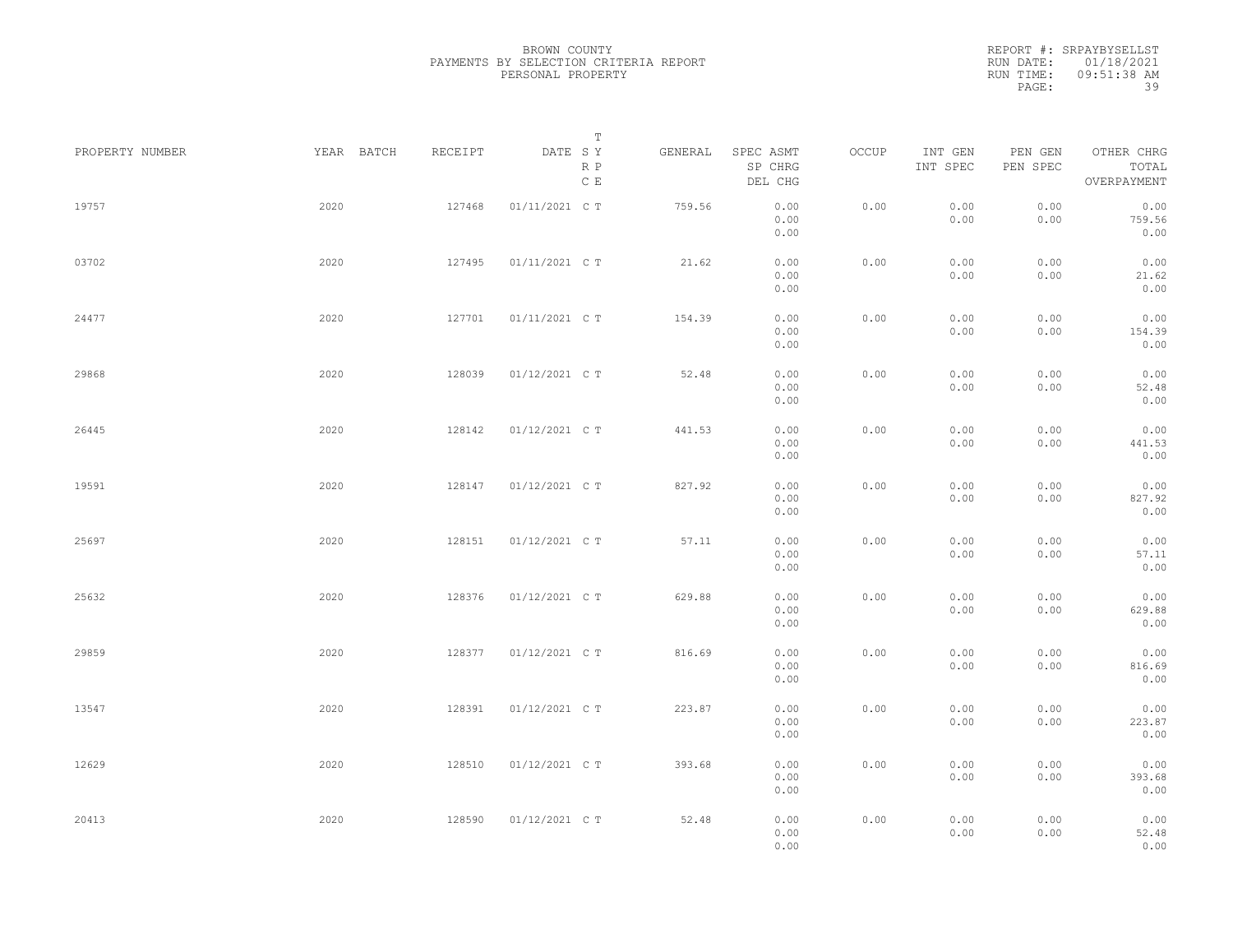| PROPERTY NUMBER |      | YEAR BATCH | RECEIPT           | DATE SY        | $\mathbb T$            | GENERAL  | SPEC ASMT            | OCCUP | INT GEN      | PEN GEN      | OTHER CHRG               |  |
|-----------------|------|------------|-------------------|----------------|------------------------|----------|----------------------|-------|--------------|--------------|--------------------------|--|
|                 |      |            |                   |                | R P<br>$\mathbb C\;$ E |          | SP CHRG<br>DEL CHG   |       | INT SPEC     | PEN SPEC     | TOTAL<br>OVERPAYMENT     |  |
| 16373           | 2020 |            | 128627            | 01/12/2021 C T |                        | 196.07   | 0.00<br>0.00<br>0.00 | 0.00  | 0.00<br>0.00 | 0.00<br>0.00 | 0.00<br>196.07<br>0.00   |  |
| 27146           | 2020 |            | 128811            | 01/12/2021 C T |                        | 861.45   | 0.00<br>0.00<br>0.00 | 0.00  | 0.00<br>0.00 | 0.00<br>0.00 | 0.00<br>861.45<br>0.00   |  |
| 19557           | 2020 |            | 128880            | 01/12/2021 C T |                        | 10.80    | 0.00<br>0.00<br>0.00 | 0.00  | 0.00<br>0.00 | 0.00<br>0.00 | 0.00<br>10.80<br>0.00    |  |
| 16352           | 2020 |            | 129149            | 01/13/2021 C T |                        | 100.35   | 0.00<br>0.00<br>0.00 | 0.00  | 0.00<br>0.00 | 0.00<br>0.00 | 0.00<br>100.35<br>0.00   |  |
| 27129           | 2020 |            | 129203            | 01/13/2021 C T |                        | 4.64     | 0.00<br>0.00<br>0.00 | 0.00  | 0.00<br>0.00 | 0.00<br>0.00 | 0.00<br>4.64<br>0.00     |  |
| 29876           | 2020 |            | 129254            | 01/13/2021 C T |                        | 27.78    | 0.00<br>0.00<br>0.00 | 0.00  | 0.00<br>0.00 | 0.00<br>0.00 | 0.00<br>27.78<br>0.00    |  |
| 19983           | 2020 |            | 129360            | 01/13/2021 C T |                        | 26.24    | 0.00<br>0.00<br>0.00 | 0.00  | 0.00<br>0.00 | 0.00<br>0.00 | 0.00<br>26.24<br>0.00    |  |
| 26474           | 2020 |            | 129370            | 01/13/2021 C T |                        | 192.98   | 0.00<br>0.00<br>0.00 | 0.00  | 0.00<br>0.00 | 0.00<br>0.00 | 0.00<br>192.98<br>0.00   |  |
| 09825           | 2020 |            | 129438            | 01/13/2021 C T |                        | 4,023.23 | 0.00<br>0.00<br>0.00 | 0.00  | 0.00<br>0.00 | 0.00<br>0.00 | 0.00<br>4,023.23<br>0.00 |  |
| 19983           | 2020 |            | Voids #<br>129360 | 01/13/2021 C V |                        | $-26.24$ | 0.00<br>0.00<br>0.00 | 0.00  | 0.00<br>0.00 | 0.00<br>0.00 | 0.00<br>$-26.24$<br>0.00 |  |
| 19983           | 2020 |            | 129636            | 01/13/2021 C T |                        | 26.24    | 0.00<br>0.00<br>0.00 | 0.00  | 0.00<br>0.00 | 0.00<br>0.00 | 0.00<br>26.24<br>0.00    |  |
| 17371           | 2020 |            | 129651            | 01/13/2021 C T |                        | 1,076.93 | 0.00<br>0.00<br>0.00 | 0.00  | 0.00<br>0.00 | 0.00<br>0.00 | 0.00<br>1,076.93<br>0.00 |  |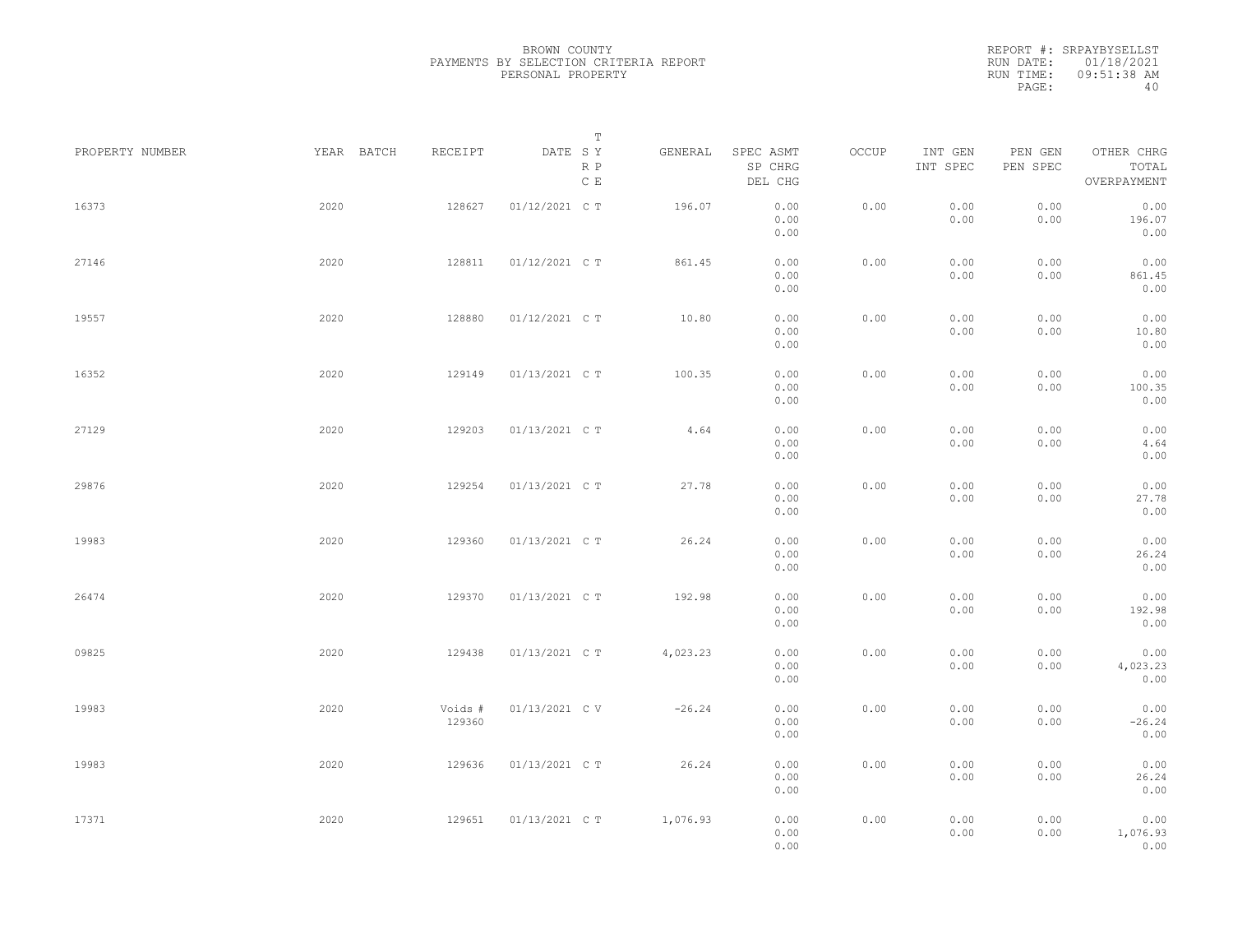| PROPERTY NUMBER |      | YEAR BATCH  | RECEIPT | DATE SY        | T<br>R P<br>$\,$ C $\,$ E | GENERAL  | SPEC ASMT<br>SP CHRG<br>DEL CHG | OCCUP | INT GEN<br>INT SPEC | PEN GEN<br>PEN SPEC | OTHER CHRG<br>TOTAL<br>OVERPAYMENT |  |
|-----------------|------|-------------|---------|----------------|---------------------------|----------|---------------------------------|-------|---------------------|---------------------|------------------------------------|--|
| 20841           | 2020 |             | 129677  | 01/13/2021 C T |                           | 43.22    | 0.00<br>0.00<br>0.00            | 0.00  | 0.00<br>0.00        | 0.00<br>0.00        | 0.00<br>43.22<br>0.00              |  |
| 29869           | 2020 |             | 129767  | 01/13/2021 C T |                           | 532.63   | 0.00<br>0.00<br>0.00            | 0.00  | 0.00<br>0.00        | 0.00<br>0.00        | 0.00<br>532.63<br>0.00             |  |
| 20434           | 2020 |             | 130203  | 01/14/2021 C T |                           | 4.64     | 0.00<br>0.00<br>0.00            | 0.00  | 0.00<br>0.00        | 0.00<br>0.00        | 0.00<br>4.64<br>0.00               |  |
| 25964           | 2020 |             | 130214  | 01/14/2021 C T |                           | 1,296.81 | 0.00<br>0.00<br>0.00            | 0.00  | 0.00<br>0.00        | 0.00<br>0.00        | 0.00<br>1,296.81<br>0.00           |  |
| 29865           | 2020 |             | 130296  | 01/14/2021 C T |                           | 29.33    | 0.00<br>0.00<br>0.00            | 0.00  | 0.00<br>0.00        | 0.00<br>0.00        | 0.00<br>29.33<br>0.00              |  |
| 24475           | 2020 |             | 130364  | 01/14/2021 C T |                           | 202.24   | 0.00<br>0.00<br>0.00            | 0.00  | 0.00<br>0.00        | 0.00<br>0.00        | 0.00<br>202.24<br>0.00             |  |
| 16910           | 2020 |             | 130539  | 01/14/2021 C T |                           | 4,625.31 | 0.00<br>0.00<br>0.00            | 0.00  | 0.00<br>0.00        | 0.00<br>0.00        | 0.00<br>4,625.31<br>0.00           |  |
| 27696           | 2020 |             | 130840  | 01/14/2021 C T |                           | 16.99    | 0.00<br>0.00<br>0.00            | 0.00  | 0.00<br>0.00        | 0.00<br>0.00        | 0.00<br>16.99<br>0.00              |  |
| 27964           |      | 2020 210114 | 8836    | 01/14/2021 C T |                           | 16.99    | 0.00<br>0.00<br>0.00            | 0.00  | 0.00<br>0.00        | 0.00<br>0.00        | 0.00<br>16.99<br>0.00              |  |
| 23307           | 2020 |             | 131037  | 01/15/2021 C T |                           | 92.63    | 0.00<br>0.00<br>0.00            | 0.00  | 0.00<br>0.00        | 0.00<br>0.00        | 0.00<br>92.63<br>0.00              |  |
| 25633           |      | 2020 210115 | 8870    | 01/15/2021 C T |                           | 174.45   | 0.00<br>0.00<br>0.00            | 0.00  | 0.00<br>0.00        | 0.00<br>0.00        | 0.00<br>174.45<br>0.00             |  |
| 23786           | 2020 |             | 131201  | 01/15/2021 C T |                           | 135.86   | 0.00<br>0.00<br>0.00            | 0.00  | 0.00<br>0.00        | 0.00<br>0.00        | 0.00<br>135.86<br>0.00             |  |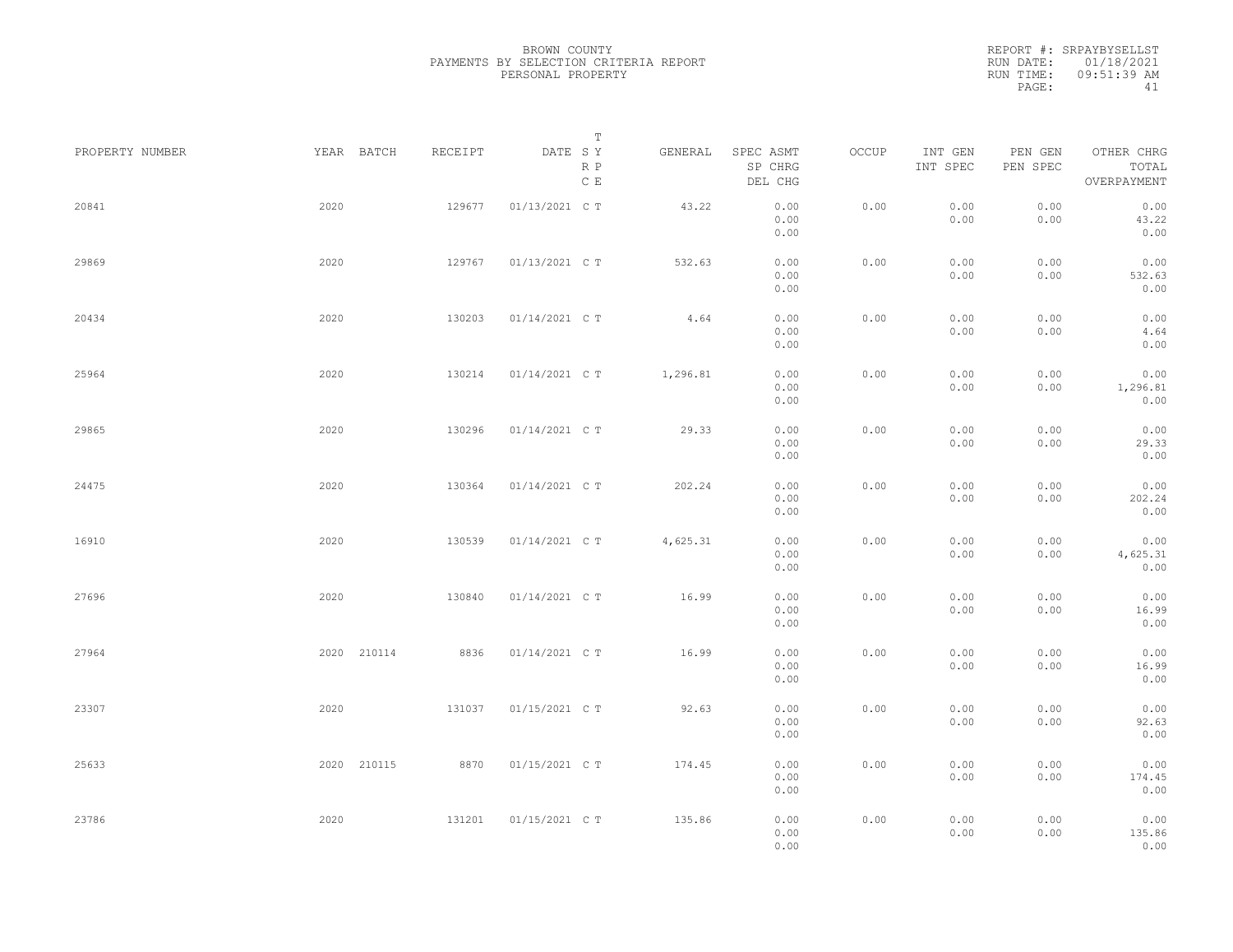|                 |      |        |         |                           | $\blacksquare$ |           |           |       |          |            |             |
|-----------------|------|--------|---------|---------------------------|----------------|-----------|-----------|-------|----------|------------|-------------|
| PROPERTY NUMBER | YEAR | BATCH  | RECEIPT | DATE SY                   |                | GENERAL   | SPEC ASMT | OCCUP | INT GEN  | PEN<br>GEN | OTHER CHRG  |
|                 |      |        |         |                           | R P            |           | SP CHRG   |       | INT SPEC | PEN SPEC   | TOTAL       |
|                 |      |        |         |                           | C E            |           | DEL CHG   |       |          |            | OVERPAYMENT |
| 25965           | 2020 |        | 131354  | 01/15/2021 C T            |                | 2,315.74  | 0.00      | 0.00  | 0.00     | 0.00       | 0.00        |
|                 |      |        |         |                           |                |           | 0.00      |       | 0.00     | 0.00       | 2,315.74    |
|                 |      |        |         |                           |                |           | 0.00      |       |          |            | 0.00        |
| 27119           | 2020 | 210116 | 8906    | 01/16/2021 C T            |                | 15.44     | 0.00      | 0.00  | 0.00     | 0.00       | 0.00        |
|                 |      |        |         |                           |                |           | 0.00      |       | 0.00     | 0.00       | 15.44       |
|                 |      |        |         |                           |                |           | 0.00      |       |          |            | 0.00        |
|                 |      |        |         | VILLAGE OF BELLEVUE TOTAL |                | 45,824.00 | 0.00      | 0.00  | 0.00     | 0.00       | 0.00        |
|                 |      |        |         |                           |                |           | 0.00      |       | 0.00     | 0.00       | 45,824.00   |
|                 |      |        |         |                           |                |           | 0.00      |       |          |            | 0.00        |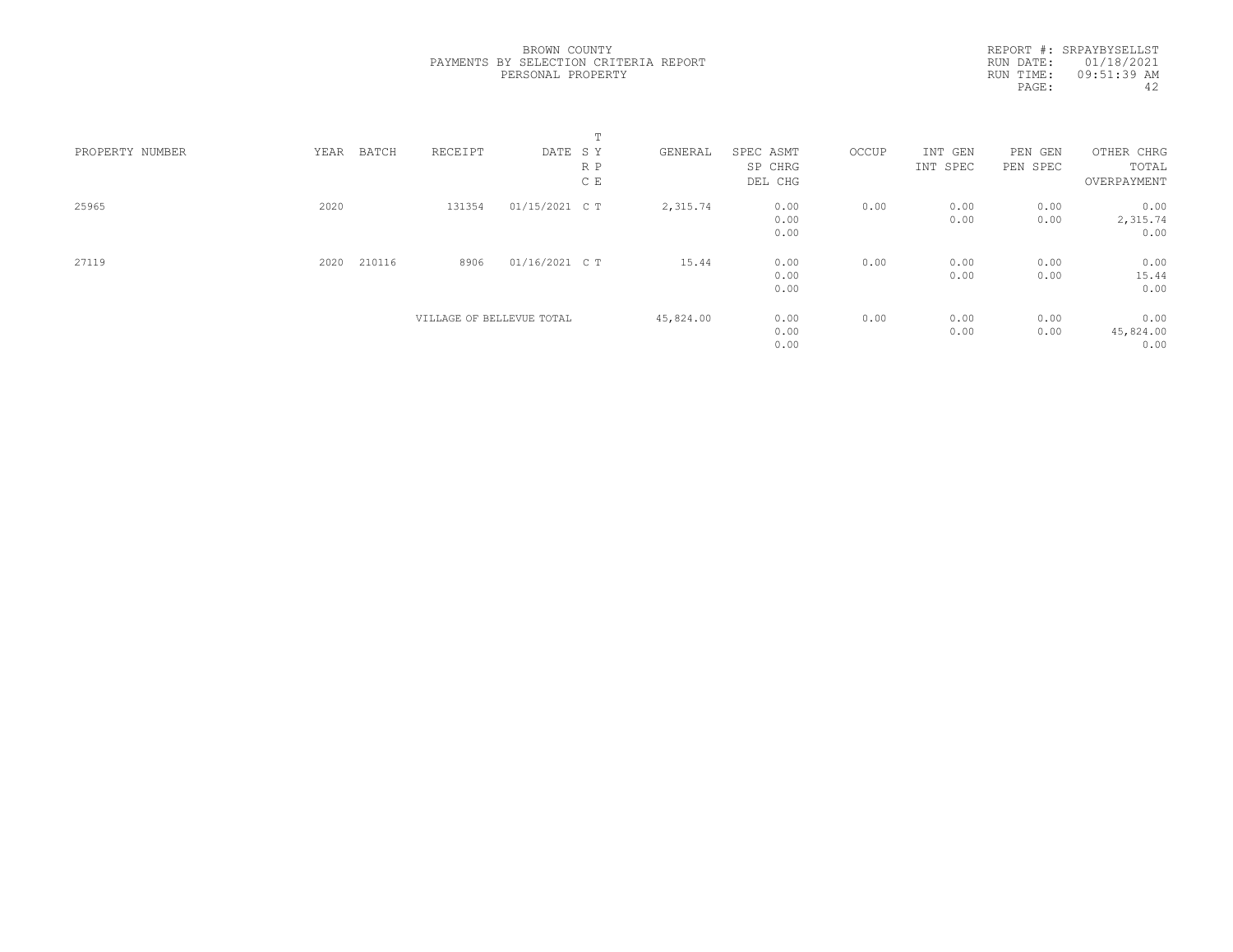|                 |            |                   | $\mathbb T$                                           |          |                                 |       |                     |                                     |                                    |
|-----------------|------------|-------------------|-------------------------------------------------------|----------|---------------------------------|-------|---------------------|-------------------------------------|------------------------------------|
| PROPERTY NUMBER | YEAR BATCH | RECEIPT           | DATE SY<br>$\mathbb R$ $\mathbb P$<br>$\mathbb C\;$ E | GENERAL  | SPEC ASMT<br>SP CHRG<br>DEL CHG | OCCUP | INT GEN<br>INT SPEC | PEN GEN<br>${\tt PEN}$ ${\tt SPEC}$ | OTHER CHRG<br>TOTAL<br>OVERPAYMENT |
| 22941           | 2020       | 121695            | 01/04/2021 C T                                        | 343.09   | 0.00<br>0.00<br>0.00            | 0.00  | 0.00<br>0.00        | 0.00<br>0.00                        | 0.00<br>343.09<br>0.00             |
| 11219           | 2020       | 125403            | 01/06/2021 C T                                        | 651.59   | 0.00<br>0.00<br>0.00            | 0.00  | 0.00<br>0.00        | 0.00<br>0.00                        | 0.00<br>651.59<br>0.00             |
| 17113           | 2020       | 125798            | 01/07/2021 C T                                        | 849.03   | 0.00<br>0.00<br>0.00            | 0.00  | 0.00<br>0.00        | 0.00<br>0.00                        | 0.00<br>849.03<br>0.00             |
| 07918           | 2020       | 127049            | 01/08/2021 C T                                        | 402.81   | 0.00<br>0.00<br>0.00            | 0.00  | 0.00<br>0.00        | 0.00<br>0.00                        | 0.00<br>402.81<br>0.00             |
| 10058           | 2020       | 128309            | 01/12/2021 C T                                        | 72.79    | 0.00<br>0.00<br>0.00            | 0.00  | 0.00<br>0.00        | 0.00<br>0.00                        | 0.00<br>72.79<br>0.00              |
| 10135           | 2020       | 128396            | 01/12/2021 C T                                        | 596.30   | 0.00<br>0.00<br>0.00            | 0.00  | 0.00<br>0.00        | 0.00<br>0.00                        | 0.00<br>596.30<br>0.00             |
| 10477           | 2020       | 128438            | 01/12/2021 C T                                        | 403.75   | 0.00<br>0.00<br>0.00            | 0.00  | 0.00<br>0.00        | 0.00<br>0.00                        | 0.00<br>403.75<br>0.00             |
| 26172           | 2020       | 128791            | 01/12/2021 C T                                        | 371.21   | 0.00<br>0.00<br>0.00            | 0.00  | 0.00<br>0.00        | 0.00<br>0.00                        | 0.00<br>371.21<br>0.00             |
| 23624           | 2020       | 128794            | 01/12/2021 C T                                        | 5,350.97 | 0.00<br>0.00<br>0.00            | 0.00  | 0.00<br>0.00        | 0.00<br>0.00                        | 0.00<br>5,350.97<br>0.00           |
| 17111           | 2020       | 129359            | 01/13/2021 C T                                        | 10.40    | 0.00<br>0.00<br>0.00            | 0.00  | 0.00<br>0.00        | 0.00<br>0.00                        | 0.00<br>10.40<br>0.00              |
| 17111           | 2020       | Voids #<br>129359 | 01/13/2021 C V                                        | $-10.40$ | 0.00<br>0.00<br>0.00            | 0.00  | 0.00<br>0.00        | 0.00<br>0.00                        | 0.00<br>$-10.40$<br>0.00           |
| 17111           | 2020       | 129635            | 01/13/2021 C T                                        | 10.40    | 0.00<br>0.00<br>0.00            | 0.00  | 0.00<br>0.00        | 0.00<br>0.00                        | 0.00<br>10.40<br>0.00              |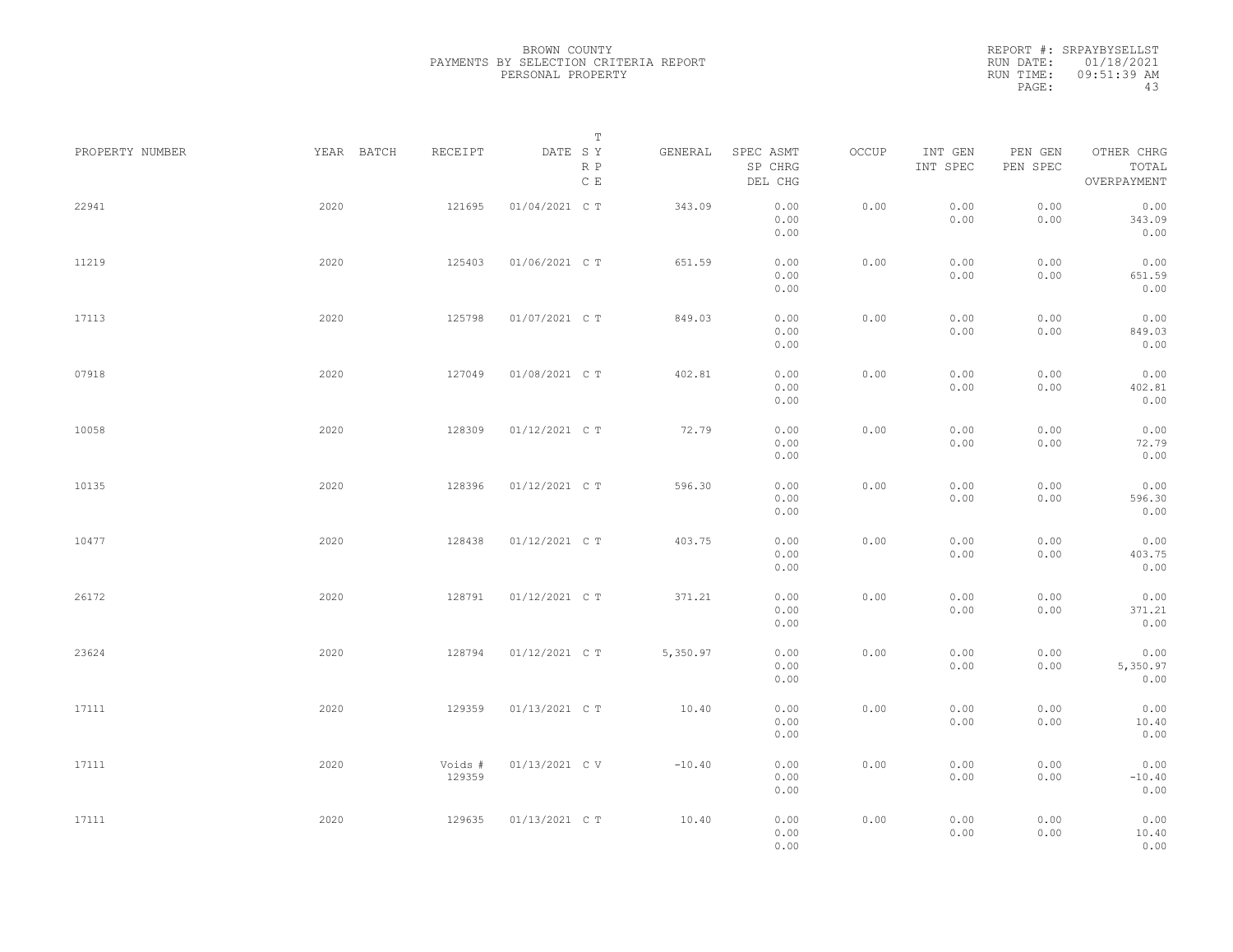|                 |               |         |                         | Т   |           |           |       |          |          |             |  |
|-----------------|---------------|---------|-------------------------|-----|-----------|-----------|-------|----------|----------|-------------|--|
| PROPERTY NUMBER | YEAR<br>BATCH | RECEIPT | DATE SY                 |     | GENERAL   | SPEC ASMT | OCCUP | INT GEN  | PEN GEN  | OTHER CHRG  |  |
|                 |               |         |                         | R P |           | SP CHRG   |       | INT SPEC | PEN SPEC | TOTAL       |  |
|                 |               |         |                         | C E |           | DEL CHG   |       |          |          | OVERPAYMENT |  |
| 27111           | 2020          | 129648  | 01/13/2021 C T          |     | 720.68    | 0.00      | 0.00  | 0.00     | 0.00     | 0.00        |  |
|                 |               |         |                         |     |           | 0.00      |       | 0.00     | 0.00     | 720.68      |  |
|                 |               |         |                         |     |           | 0.00      |       |          |          | 0.00        |  |
| 11220           | 2020          | 131248  | 01/15/2021 C T          |     | 592.35    | 0.00      | 0.00  | 0.00     | 0.00     | 0.00        |  |
|                 |               |         |                         |     |           | 0.00      |       | 0.00     | 0.00     | 592.35      |  |
|                 |               |         |                         |     |           | 0.00      |       |          |          | 0.00        |  |
| 10060           | 2020          | 131356  | 01/15/2021 C T          |     | 203.38    | 0.00      | 0.00  | 0.00     | 0.00     | 0.00        |  |
|                 |               |         |                         |     |           | 0.00      |       | 0.00     | 0.00     | 203.38      |  |
|                 |               |         |                         |     |           | 0.00      |       |          |          | 0.00        |  |
|                 |               |         | VILLAGE OF HOBART TOTAL |     | 10,568.35 | 0.00      | 0.00  | 0.00     | 0.00     | 0.00        |  |
|                 |               |         |                         |     |           | 0.00      |       | 0.00     | 0.00     | 10,568.35   |  |
|                 |               |         |                         |     |           | 0.00      |       |          |          | 0.00        |  |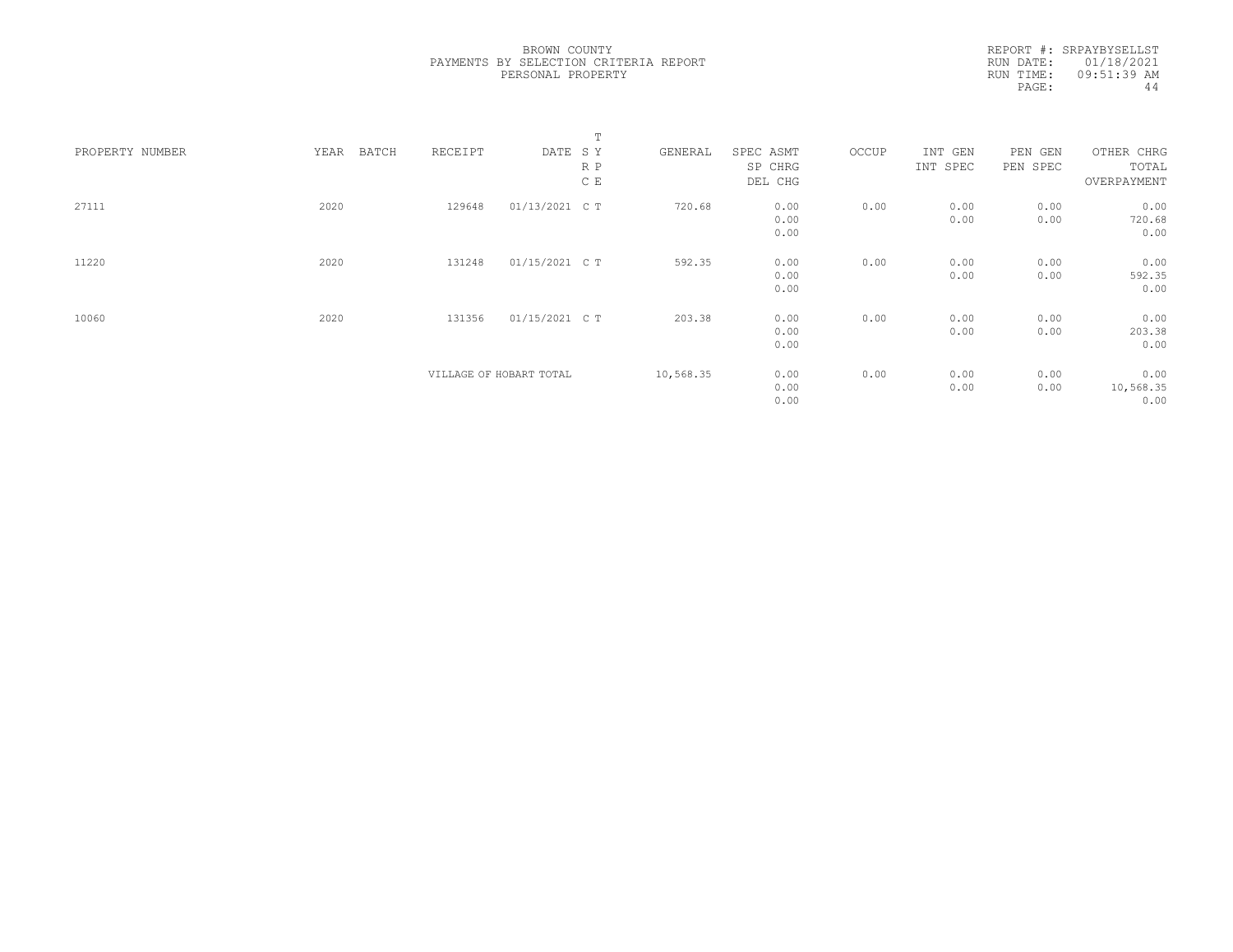| PROPERTY NUMBER | YEAR BATCH | RECEIPT | Т<br>DATE SY<br>R P<br>$\,$ C $\,$ E | GENERAL   | SPEC ASMT<br>SP CHRG<br>DEL CHG | OCCUP | INT GEN<br>INT SPEC | PEN GEN<br>PEN SPEC | OTHER CHRG<br>TOTAL<br>OVERPAYMENT |  |
|-----------------|------------|---------|--------------------------------------|-----------|---------------------------------|-------|---------------------|---------------------|------------------------------------|--|
| 26967           | 2020       | 121697  | 01/04/2021 C T                       | 98.06     | 0.00<br>0.00<br>0.00            | 0.00  | 0.00<br>0.00        | 0.00<br>0.00        | 0.00<br>98.06<br>0.00              |  |
| 26692           | 2020       | 123198  | 01/05/2021 C T                       | 1,435.50  | 0.00<br>0.00<br>0.00            | 0.00  | 0.00<br>0.00        | 0.00<br>0.00        | 0.00<br>1,435.50<br>0.00           |  |
| 24445           | 2020       | 125481  | 01/06/2021 C T                       | 171.09    | 0.00<br>0.00<br>0.00            | 0.00  | 0.00<br>0.00        | 0.00<br>0.00        | 0.00<br>171.09<br>0.00             |  |
| 23777           | 2020       | 127319  | 01/11/2021 C T                       | 166.92    | 0.00<br>0.00<br>0.00            | 0.00  | 0.00<br>0.00        | 0.00<br>0.00        | 0.00<br>166.92<br>0.00             |  |
| 22991           | 2020       | 127382  | 01/11/2021 C T                       | 98.06     | 0.00<br>0.00<br>0.00            | 0.00  | 0.00<br>0.00        | 0.00<br>0.00        | 0.00<br>98.06<br>0.00              |  |
| 15883           | 2020       | 127605  | 01/11/2021 C T                       | 133.54    | 0.00<br>0.00<br>0.00            | 0.00  | 0.00<br>0.00        | 0.00<br>0.00        | 0.00<br>133.54<br>0.00             |  |
| 12564           | 2020       | 128130  | 01/12/2021 C T                       | 12.53     | 0.00<br>0.00<br>0.00            | 0.00  | 0.00<br>0.00        | 0.00<br>0.00        | 0.00<br>12.53<br>0.00              |  |
| 13680           | 2020       | 128189  | 01/12/2021 C T                       | 6, 516.11 | 0.00<br>0.00<br>0.00            | 0.00  | 0.00<br>0.00        | 0.00<br>0.00        | 0.00<br>6, 516.11<br>0.00          |  |
| 25046           | 2020       | 128318  | 01/12/2021 C T                       | 6.26      | 0.00<br>0.00<br>0.00            | 0.00  | 0.00<br>0.00        | 0.00<br>0.00        | 0.00<br>6.26<br>0.00               |  |
| 29704           | 2020       | 128329  | 01/12/2021 C T                       | 2,833.45  | 0.00<br>0.00<br>0.00            | 0.00  | 0.00<br>0.00        | 0.00<br>0.00        | 0.00<br>2,833.45<br>0.00           |  |
| 24443           | 2020       | 128592  | 01/12/2021 C T                       | 41.72     | 0.00<br>0.00<br>0.00            | 0.00  | 0.00<br>0.00        | 0.00<br>0.00        | 0.00<br>41.72<br>0.00              |  |
| 26447           | 2020       | 129078  | 01/13/2021 C T                       | 164.83    | 0.00<br>0.00<br>0.00            | 0.00  | 0.00<br>0.00        | 0.00<br>0.00        | 0.00<br>164.83<br>0.00             |  |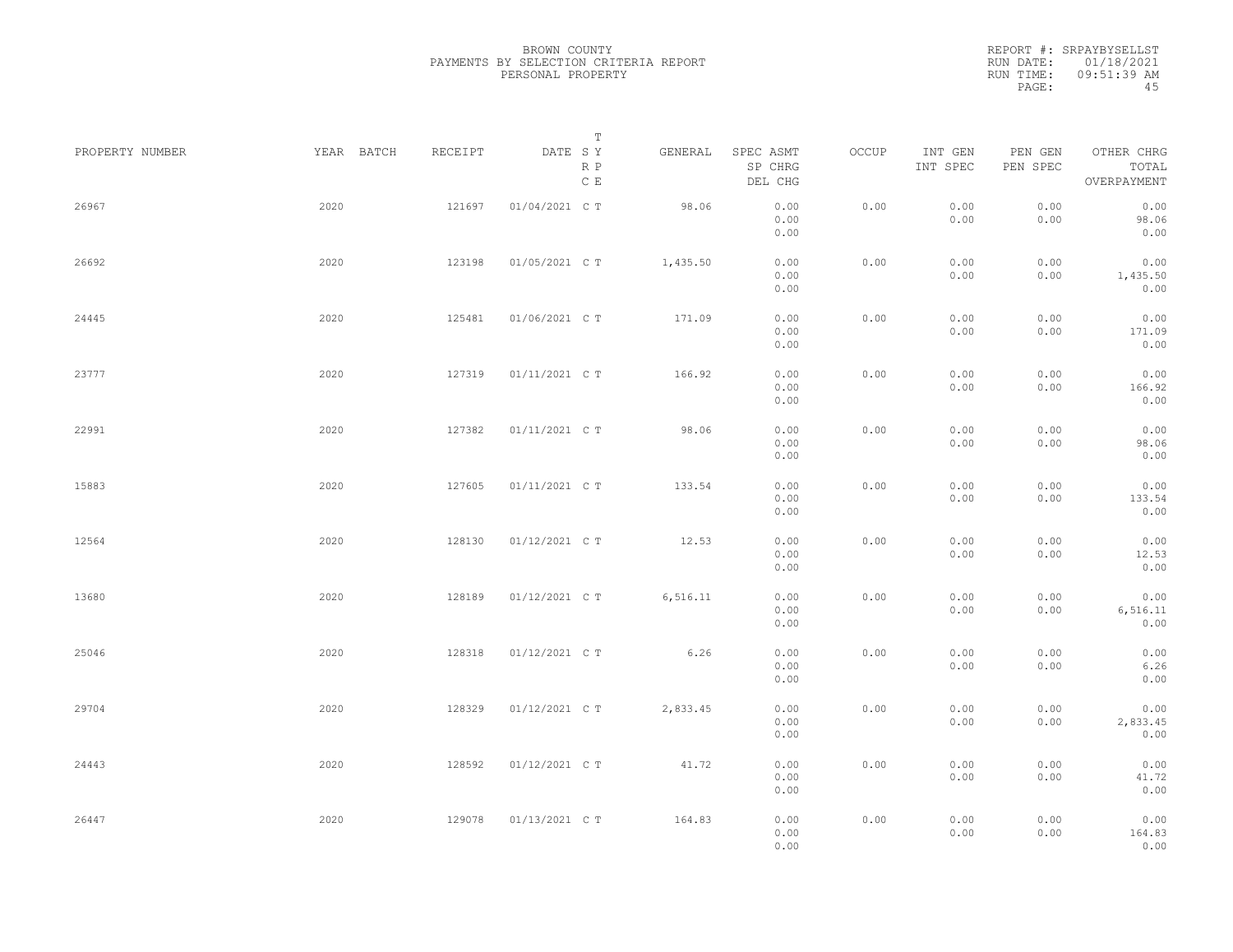|                 |            |                          | $\mathbb T$               |           |                                 |       |                     |                     |                                    |  |
|-----------------|------------|--------------------------|---------------------------|-----------|---------------------------------|-------|---------------------|---------------------|------------------------------------|--|
| PROPERTY NUMBER | YEAR BATCH | RECEIPT                  | DATE SY<br>$R$ $P$<br>C E | GENERAL   | SPEC ASMT<br>SP CHRG<br>DEL CHG | OCCUP | INT GEN<br>INT SPEC | PEN GEN<br>PEN SPEC | OTHER CHRG<br>TOTAL<br>OVERPAYMENT |  |
| 23771           | 2020       | 129675                   | 01/13/2021 C T            | 12.53     | 0.00<br>0.00<br>0.00            | 0.00  | 0.00<br>0.00        | 0.00<br>0.00        | 0.00<br>12.53<br>0.00              |  |
| 11164           | 2020       | 129756                   | 01/13/2021 C T            | 14.60     | 0.00<br>0.00<br>0.00            | 0.00  | 0.00<br>0.00        | 0.00<br>0.00        | 0.00<br>14.60<br>0.00              |  |
| 24447           | 2020       | 129825                   | 01/13/2021 C T            | 66.76     | 0.00<br>0.00<br>0.00            | 0.00  | 0.00<br>0.00        | 0.00<br>0.00        | 0.00<br>66.76<br>0.00              |  |
| 15170           | 2020       | 130537                   | 01/14/2021 C T            | 214.91    | 0.00<br>0.00<br>0.00            | 0.00  | 0.00<br>0.00        | 0.00<br>0.00        | 0.00<br>214.91<br>0.00             |  |
| 02854           | 2020       | 130969                   | 01/15/2021 C T            | 25.04     | 0.00<br>0.00<br>0.00            | 0.00  | 0.00<br>0.00        | 0.00<br>0.00        | 0.00<br>25.04<br>0.00              |  |
| 22636           | 2020       | 130973                   | 01/15/2021 C T            | 6.26      | 0.00<br>0.00<br>0.00            | 0.00  | 0.00<br>0.00        | 0.00<br>0.00        | 0.00<br>6.26<br>0.00               |  |
| 02814           | 2020       | 130975                   | 01/15/2021 C T            | 12.53     | 0.00<br>0.00<br>0.00            | 0.00  | 0.00<br>0.00        | 0.00<br>0.00        | 0.00<br>12.53<br>0.00              |  |
| 08077           | 2020       | 131316                   | 01/15/2021 C T            | 8.35      | 0.00<br>0.00<br>0.00            | 0.00  | 0.00<br>0.00        | 0.00<br>0.00        | 0.00<br>8.35<br>0.00               |  |
| 22515           | 2020       | 131317                   | 01/15/2021 C T            | 68.86     | 0.00<br>0.00<br>0.00            | 0.00  | 0.00<br>0.00        | 0.00<br>0.00        | 0.00<br>68.86<br>0.00              |  |
| 08789           | 2020       | 131318                   | 01/15/2021 C T            | 25,586.67 | 0.00<br>0.00<br>0.00            | 0.00  | 0.00<br>0.00        | 0.00<br>0.00        | 0.00<br>25,586.67<br>0.00          |  |
|                 |            | VILLAGE OF PULASKI TOTAL |                           | 37,694.58 | 0.00<br>0.00<br>0.00            | 0.00  | 0.00<br>0.00        | 0.00<br>0.00        | 0.00<br>37,694.58<br>0.00          |  |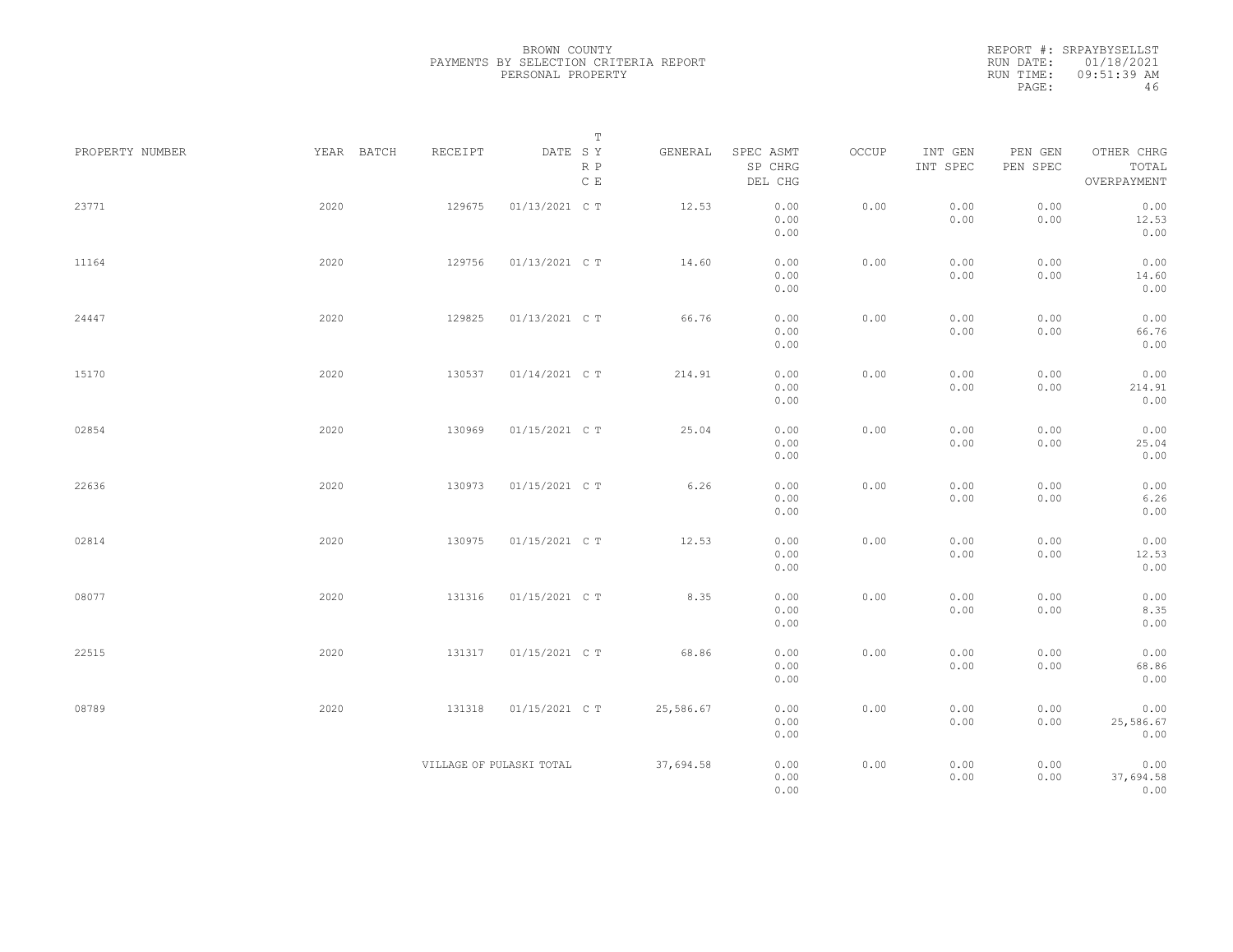| PROPERTY NUMBER | YEAR BATCH  | RECEIPT | DATE SY        | T<br>GENERAL         | SPEC ASMT                    | OCCUP | INT GEN      | PEN GEN      | OTHER CHRG                     |  |
|-----------------|-------------|---------|----------------|----------------------|------------------------------|-------|--------------|--------------|--------------------------------|--|
|                 |             |         |                | R P<br>$\mathbb C$ E | SP CHRG<br>DEL CHG           |       | INT SPEC     | PEN SPEC     | TOTAL<br>OVERPAYMENT           |  |
| 10096           | 2020 210104 | 8487    | 01/04/2021 C T | 401.33               | 0.00<br>0.00<br>0.00         | 0.00  | 0.00<br>0.00 | 0.00<br>0.00 | 0.00<br>401.33<br>0.00         |  |
| 25329           | 2020 210105 | 8534    | 01/05/2021 C T | 13.04                | 0.00<br>0.00<br>0.00         | 0.00  | 0.00<br>0.00 | 0.00<br>0.00 | 0.00<br>13.04<br>0.00          |  |
| 11180           | 2020        | 123669  | 01/05/2021 C T | 1,396.51             | 0.00<br>0.00<br>0.00         | 0.00  | 0.00<br>0.00 | 0.00<br>0.00 | 0.00<br>1,396.51<br>0.00       |  |
| 13274           | 2020        | 125745  | 01/07/2021 C T | 21.20                | 0.00<br>0.00<br>0.00         | 0.00  | 0.00<br>0.00 | 0.00<br>0.00 | 0.00<br>21.20<br>0.00          |  |
| 05036           | 2020        | 126155  | 01/07/2021 C T | 34.26                | 0.00<br>0.00<br>0.00         | 0.00  | 0.00<br>0.00 | 0.00<br>0.00 | 0.00<br>34.26<br>0.00          |  |
| 21198           | 2020        | 126559  | 01/08/2021 C T | 169.67               | 0.00<br>0.00<br>0.00         | 0.00  | 0.00<br>0.00 | 0.00<br>0.00 | 0.00<br>169.67<br>0.00         |  |
| 05035           | 2020        | 126983  | 01/08/2021 C T | 181.08               | 0.00<br>0.00<br>0.00         | 0.00  | 0.00<br>0.00 | 0.00<br>0.00 | 0.00<br>181.08<br>0.00         |  |
| 11361           | 2020        | 127621  | 01/11/2021 C T | 543.27               | 0.00<br>0.00<br>0.00         | 0.00  | 0.00<br>0.00 | 0.00<br>0.00 | 0.00<br>543.27<br>0.00         |  |
| 10110           | 2020        | 127704  | 01/11/2021 C T | 81.56                | 0.00<br>0.00                 | 0.00  | 0.00<br>0.00 | 0.00<br>0.00 | 0.00<br>81.56                  |  |
| 23729           | 2020        | 128119  | 01/12/2021 C T | 233.30               | 0.00<br>0.00<br>0.00<br>0.00 | 0.00  | 0.00<br>0.00 | 0.00<br>0.00 | 0.00<br>0.00<br>233.30<br>0.00 |  |
| 25031           | 2020        | 128140  | 01/12/2021 C T | 52.21                | 0.00<br>0.00<br>0.00         | 0.00  | 0.00<br>0.00 | 0.00<br>0.00 | 0.00<br>52.21<br>0.00          |  |
| 26167           | 2020        | 128148  | 01/12/2021 C T | 1,336.15             | 0.00<br>0.00<br>0.00         | 0.00  | 0.00<br>0.00 | 0.00<br>0.00 | 0.00<br>1,336.15<br>0.00       |  |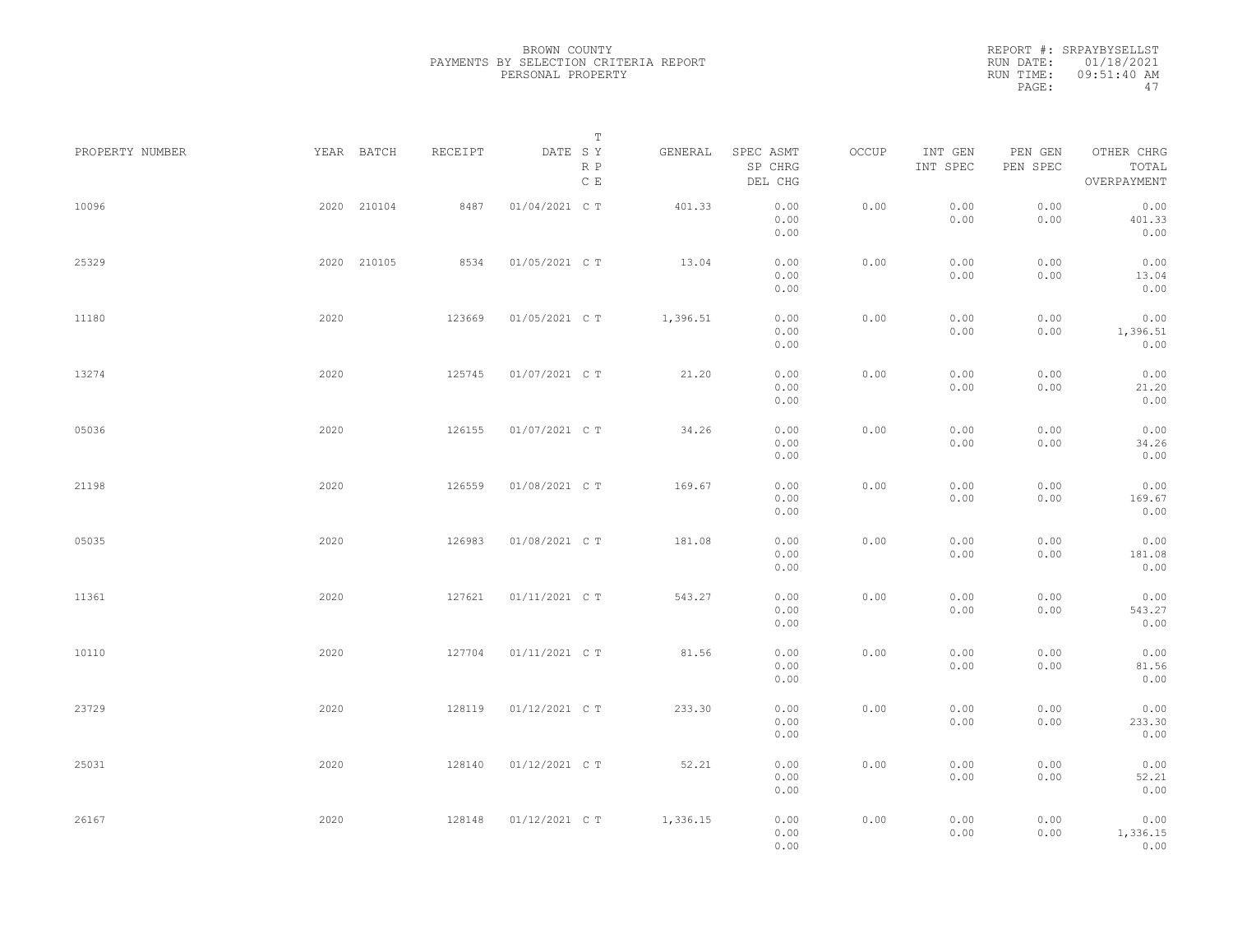|                 |            |                   | Т                               |          |                                 |       |                     |                     |                                    |  |
|-----------------|------------|-------------------|---------------------------------|----------|---------------------------------|-------|---------------------|---------------------|------------------------------------|--|
| PROPERTY NUMBER | YEAR BATCH | RECEIPT           | DATE SY<br>R P<br>$\,$ C $\,$ E | GENERAL  | SPEC ASMT<br>SP CHRG<br>DEL CHG | OCCUP | INT GEN<br>INT SPEC | PEN GEN<br>PEN SPEC | OTHER CHRG<br>TOTAL<br>OVERPAYMENT |  |
| 10102           | 2020       | 128507            | 01/12/2021 C T                  | 2,063.78 | 0.00<br>0.00<br>0.00            | 0.00  | 0.00<br>0.00        | 0.00<br>0.00        | 0.00<br>2,063.78<br>0.00           |  |
| 22391           | 2020       | 128512            | 01/12/2021 C T                  | 743.94   | 0.00<br>0.00<br>0.00            | 0.00  | 0.00<br>0.00        | 0.00<br>0.00        | 0.00<br>743.94<br>0.00             |  |
| 27518           | 2020       | 128814            | 01/12/2021 C T                  | 332.81   | 0.00<br>0.00<br>0.00            | 0.00  | 0.00<br>0.00        | 0.00<br>0.00        | 0.00<br>332.81<br>0.00             |  |
| 21870           | 2020       | 129362            | 01/13/2021 C T                  | 17.94    | 0.00<br>0.00<br>0.00            | 0.00  | 0.00<br>0.00        | 0.00<br>0.00        | 0.00<br>17.94<br>0.00              |  |
| 16782           | 2020       | 129604            | 01/13/2021 C T                  | 3.27     | 0.00<br>0.00<br>0.00            | 0.00  | 0.00<br>0.00        | 0.00<br>0.00        | 0.00<br>3.27<br>0.00               |  |
| 21870           | 2020       | Voids #<br>129362 | 01/13/2021 C V                  | $-17.94$ | 0.00<br>0.00<br>0.00            | 0.00  | 0.00<br>0.00        | 0.00<br>0.00        | 0.00<br>$-17.94$<br>0.00           |  |
| 21870           | 2020       | 129638            | 01/13/2021 C T                  | 17.94    | 0.00<br>0.00<br>0.00            | 0.00  | 0.00<br>0.00        | 0.00<br>0.00        | 0.00<br>17.94<br>0.00              |  |
| 22408           | 2020       | 129679            | 01/13/2021 C T                  | 32.63    | 0.00<br>0.00<br>0.00            | 0.00  | 0.00<br>0.00        | 0.00<br>0.00        | 0.00<br>32.63<br>0.00              |  |
| 10095           | 2020       | 129935            | 01/13/2021 C T                  | 1,432.41 | 0.00<br>0.00<br>0.00            | 0.00  | 0.00<br>0.00        | 0.00<br>0.00        | 0.00<br>1,432.41<br>0.00           |  |
| 22392           | 2020       | 130466            | 01/14/2021 C T                  | 86.47    | 0.00<br>0.00<br>0.00            | 0.00  | 0.00<br>0.00        | 0.00<br>0.00        | 0.00<br>86.47<br>0.00              |  |
| 05459           | 2020       | 130535            | 01/14/2021 C T                  | 1,313.32 | 0.00<br>0.00<br>0.00            | 0.00  | 0.00<br>0.00        | 0.00<br>0.00        | 0.00<br>1,313.32<br>0.00           |  |
| 26434           | 2020       | 130977            | 01/15/2021 C T                  | 66.89    | 0.00<br>0.00<br>0.00            | 0.00  | 0.00<br>0.00        | 0.00<br>0.00        | 0.00<br>66.89<br>0.00              |  |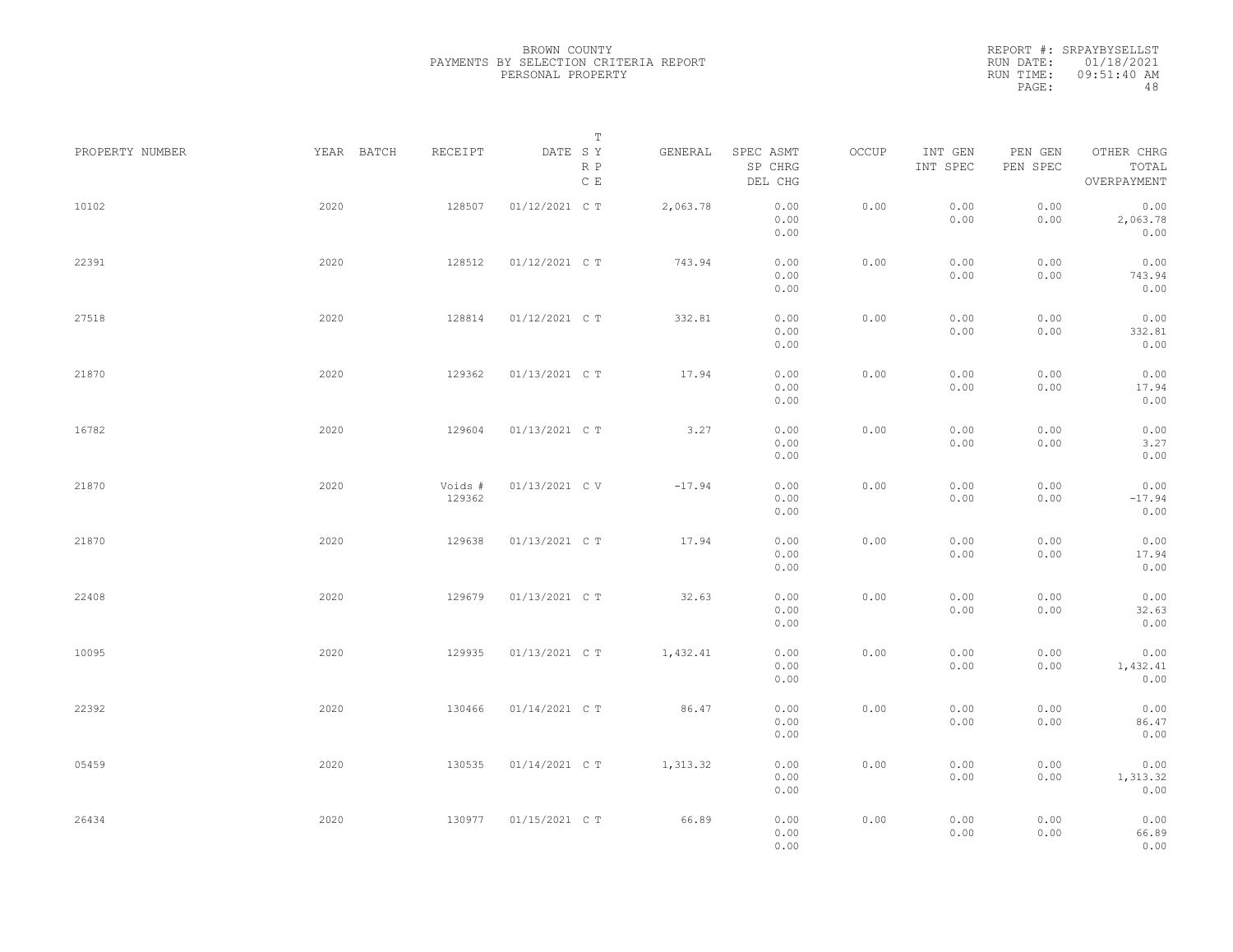|                 |      |        |                          |                | $\mathbb T$ |           |           |       |          |          |             |  |
|-----------------|------|--------|--------------------------|----------------|-------------|-----------|-----------|-------|----------|----------|-------------|--|
| PROPERTY NUMBER | YEAR | BATCH  | RECEIPT                  | DATE SY        |             | GENERAL   | SPEC ASMT | OCCUP | INT GEN  | PEN GEN  | OTHER CHRG  |  |
|                 |      |        |                          |                | R P         |           | SP CHRG   |       | INT SPEC | PEN SPEC | TOTAL       |  |
|                 |      |        |                          |                | C E         |           | DEL CHG   |       |          |          | OVERPAYMENT |  |
|                 |      |        |                          |                |             |           |           |       |          |          |             |  |
| 26430           | 2020 |        | 131192                   | 01/15/2021 C T |             | 40.79     | 0.00      | 0.00  | 0.00     | 0.00     | 0.00        |  |
|                 |      |        |                          |                |             |           | 0.00      |       | 0.00     | 0.00     | 40.79       |  |
|                 |      |        |                          |                |             |           | 0.00      |       |          |          | 0.00        |  |
|                 |      |        |                          |                |             |           |           |       |          |          |             |  |
| 25602           | 2020 |        | 131286                   | 01/15/2021 C T |             | 148.46    | 0.00      | 0.00  | 0.00     | 0.00     | 0.00        |  |
|                 |      |        |                          |                |             |           | 0.00      |       | 0.00     | 0.00     | 148.46      |  |
|                 |      |        |                          |                |             |           | 0.00      |       |          |          | 0.00        |  |
|                 |      |        |                          |                |             |           |           |       |          |          |             |  |
| 25276           | 2020 |        | 131288                   | 01/15/2021 C T |             | 474.75    | 0.00      | 0.00  | 0.00     | 0.00     | 0.00        |  |
|                 |      |        |                          |                |             |           | 0.00      |       | 0.00     | 0.00     | 474.75      |  |
|                 |      |        |                          |                |             |           | 0.00      |       |          |          | 0.00        |  |
|                 |      |        |                          |                |             |           |           |       |          |          |             |  |
| 27708           | 2020 | 210116 | 8908                     | 01/16/2021 C T |             | 16.31     | 0.00      | 0.00  | 0.00     | 0.00     | 0.00        |  |
|                 |      |        |                          |                |             |           | 0.00      |       | 0.00     | 0.00     | 16.31       |  |
|                 |      |        |                          |                |             |           | 0.00      |       |          |          | 0.00        |  |
|                 |      |        |                          |                |             |           |           |       |          |          |             |  |
|                 |      |        | VILLAGE OF SUAMICO TOTAL |                |             | 11,237.35 | 0.00      | 0.00  | 0.00     | 0.00     | 0.00        |  |
|                 |      |        |                          |                |             |           | 0.00      |       | 0.00     | 0.00     | 11,237.35   |  |
|                 |      |        |                          |                |             |           | 0.00      |       |          |          | 0.00        |  |
|                 |      |        |                          |                |             |           |           |       |          |          |             |  |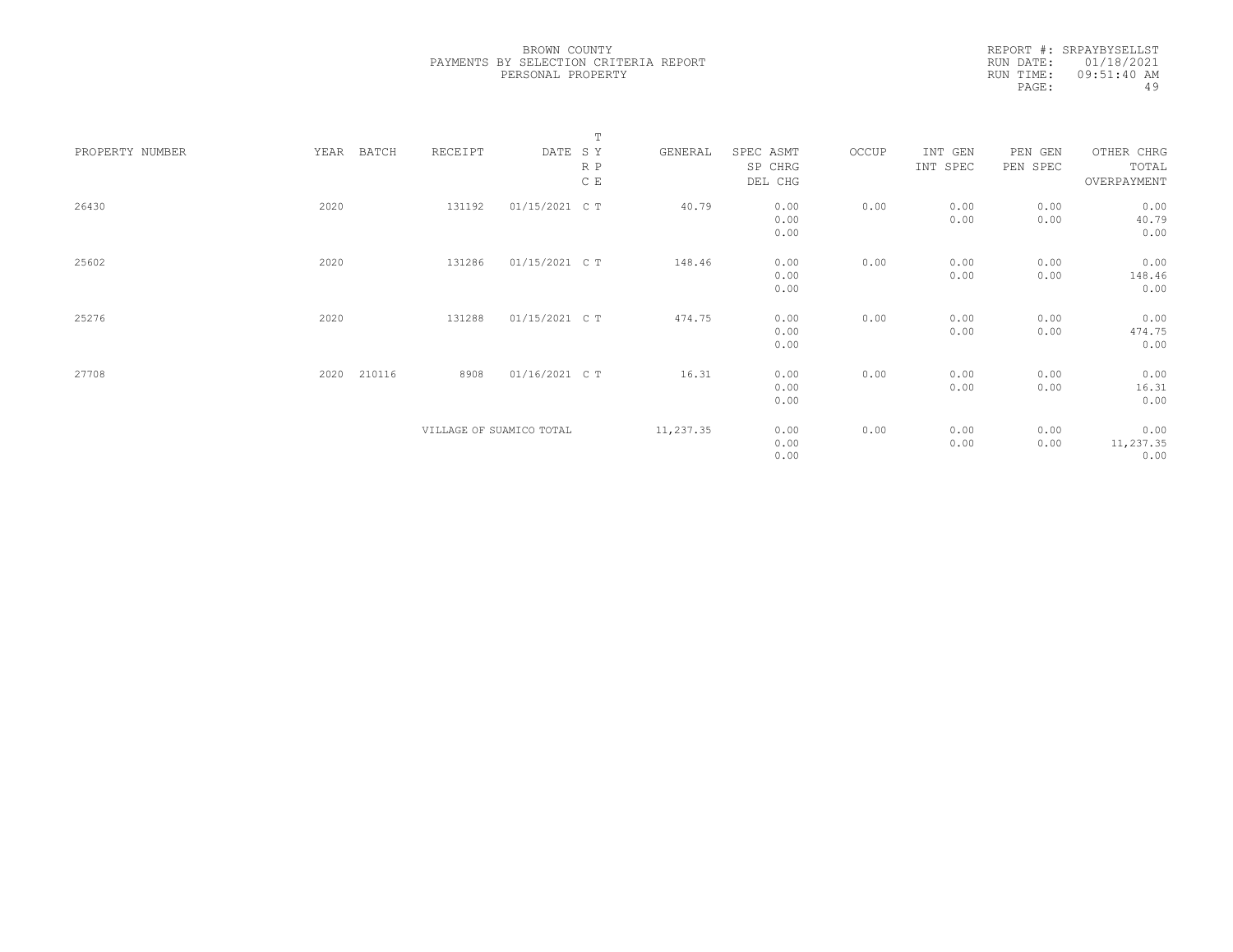| PROPERTY NUMBER | YEAR BATCH | RECEIPT                      | T<br>DATE SY                             | GENERAL  | SPEC ASMT            | OCCUP | INT GEN      | PEN GEN      | OTHER CHRG               |  |
|-----------------|------------|------------------------------|------------------------------------------|----------|----------------------|-------|--------------|--------------|--------------------------|--|
|                 |            |                              | $\mathbb R$ $\mathbb P$<br>$\mathbb C$ E |          | SP CHRG<br>DEL CHG   |       | INT SPEC     | PEN SPEC     | TOTAL<br>OVERPAYMENT     |  |
| 16006           | 2020       | 122272                       | 01/04/2021 C T                           | 11.54    | 0.00<br>0.00<br>0.00 | 0.00  | 0.00<br>0.00 | 0.00<br>0.00 | 0.00<br>11.54<br>0.00    |  |
| 26690           | 2020       | 123948                       | 01/06/2021 C T                           | 749.57   | 0.00<br>0.00<br>0.00 | 0.00  | 0.00<br>0.00 | 0.00<br>0.00 | 0.00<br>749.57<br>0.00   |  |
| 10000           | 2020       | 125673                       | 01/07/2021 C T                           | 53.04    | 0.00<br>0.00<br>0.00 | 0.00  | 0.00<br>0.00 | 0.00<br>0.00 | 0.00<br>53.04<br>0.00    |  |
| 10001           | 2020       | 125674                       | 01/07/2021 C T                           | 3,590.98 | 0.00<br>0.00<br>0.00 | 0.00  | 0.00<br>0.00 | 0.00<br>0.00 | 0.00<br>3,590.98<br>0.00 |  |
| 29650           | 2020       | 126461                       | 01/08/2021 C T                           | 59.96    | 0.00<br>0.00<br>0.00 | 0.00  | 0.00<br>0.00 | 0.00<br>0.00 | 0.00<br>59.96<br>0.00    |  |
| 04425           | 2020       | 126828                       | 01/08/2021 C T                           | 20.75    | 0.00<br>0.00<br>0.00 | 0.00  | 0.00<br>0.00 | 0.00<br>0.00 | 0.00<br>20.75<br>0.00    |  |
| 4462            | 2020       | 127547                       | 01/11/2021 C T                           | 380.54   | 0.00<br>0.00<br>0.00 | 0.00  | 0.00<br>0.00 | 0.00<br>0.00 | 0.00<br>380.54<br>0.00   |  |
| 22960           | 2020       | 129684                       | 01/13/2021 C T                           | 48.44    | 0.00<br>0.00<br>0.00 | 0.00  | 0.00<br>0.00 | 0.00<br>0.00 | 0.00<br>48.44<br>0.00    |  |
| 29651           | 2020       | 130530                       | 01/14/2021 C T                           | 585.81   | 0.00<br>0.00<br>0.00 | 0.00  | 0.00<br>0.00 | 0.00<br>0.00 | 0.00<br>585.81<br>0.00   |  |
| 17355           | 2020       | 131271                       | 01/15/2021 C T                           | 64.58    | 0.00<br>0.00<br>0.00 | 0.00  | 0.00<br>0.00 | 0.00<br>0.00 | 0.00<br>64.58<br>0.00    |  |
| 20646           | 2020       | 131298                       | 01/15/2021 C T                           | 96.87    | 0.00<br>0.00<br>0.00 | 0.00  | 0.00<br>0.00 | 0.00<br>0.00 | 0.00<br>96.87<br>0.00    |  |
|                 |            | VILLAGE OF WRIGHTSTOWN TOTAL |                                          | 5,662.08 | 0.00<br>0.00<br>0.00 | 0.00  | 0.00<br>0.00 | 0.00<br>0.00 | 0.00<br>5,662.08<br>0.00 |  |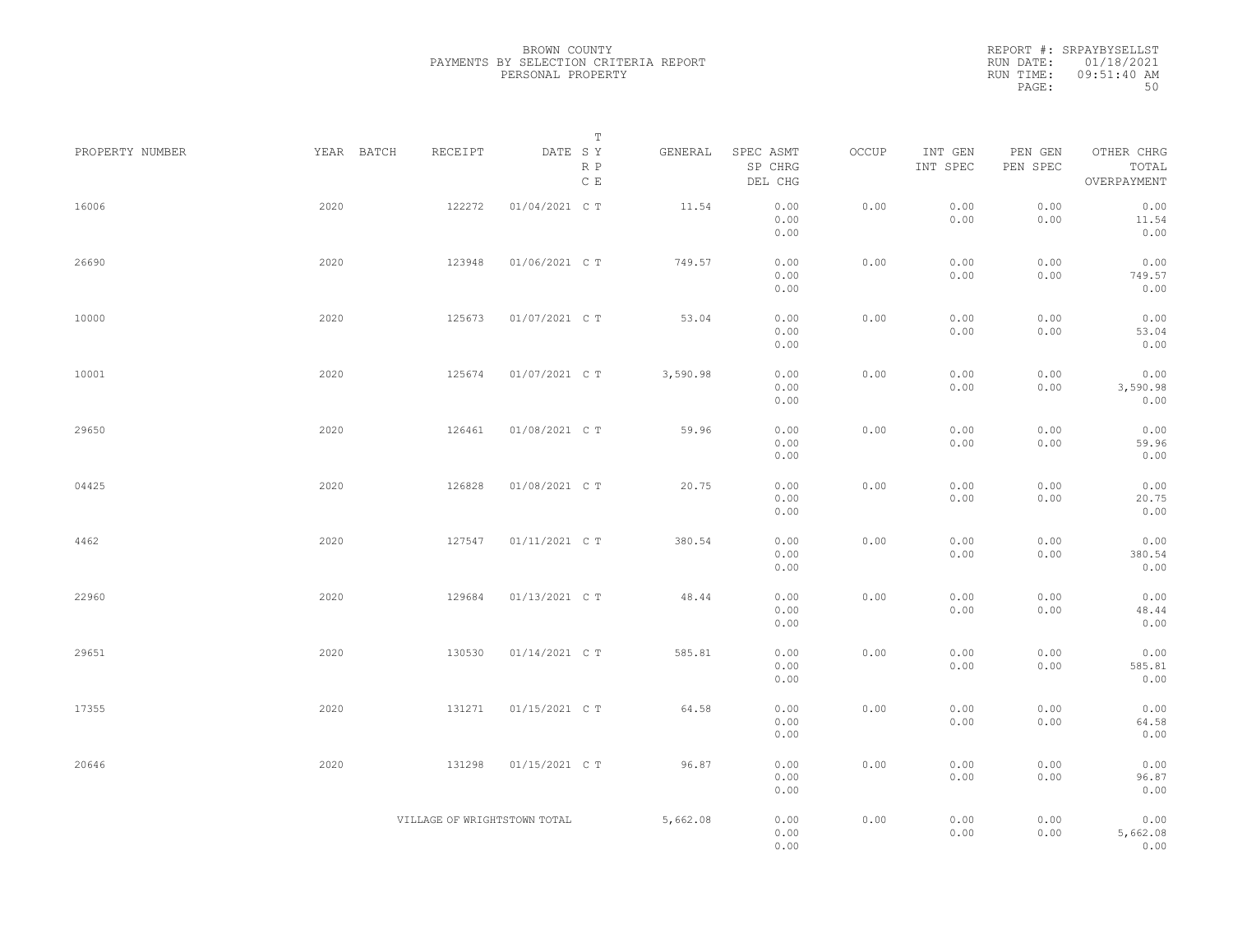| PROPERTY NUMBER |      | YEAR BATCH  | RECEIPT | DATE SY        | $\mathbb T$          | GENERAL | SPEC ASMT            | OCCUP | INT GEN      | PEN GEN      | OTHER CHRG             |  |
|-----------------|------|-------------|---------|----------------|----------------------|---------|----------------------|-------|--------------|--------------|------------------------|--|
|                 |      |             |         |                | R P<br>$\mathbb C$ E |         | SP CHRG<br>DEL CHG   |       | INT SPEC     | PEN SPEC     | TOTAL<br>OVERPAYMENT   |  |
| 35021           | 2020 |             | 121861  | 01/04/2021 C T |                      | 47.98   | 0.00<br>0.00<br>0.00 | 0.00  | 0.00<br>0.00 | 0.00<br>0.00 | 0.00<br>47.98<br>0.00  |  |
| 11610           | 2020 |             | 121878  | 01/04/2021 C T |                      | 563.76  | 0.00<br>0.00<br>0.00 | 0.00  | 0.00<br>0.00 | 0.00<br>0.00 | 0.00<br>563.76<br>0.00 |  |
| 9118            | 2020 |             | 121947  | 01/04/2021 C T |                      | 21.79   | 0.00<br>0.00<br>0.00 | 0.00  | 0.00<br>0.00 | 0.00<br>0.00 | 0.00<br>21.79<br>0.00  |  |
| 35049           | 2020 |             | 122013  | 01/04/2021 C T |                      | 50.29   | 0.00<br>0.00<br>0.00 | 0.00  | 0.00<br>0.00 | 0.00<br>0.00 | 0.00<br>50.29<br>0.00  |  |
| 23848           | 2020 |             | 122541  | 01/05/2021 C T |                      | 23.47   | 0.00<br>0.00<br>0.00 | 0.00  | 0.00<br>0.00 | 0.00<br>0.00 | 0.00<br>23.47<br>0.00  |  |
| 23865           | 2020 |             | 122555  | 01/05/2021 C T |                      | 26.83   | 0.00<br>0.00<br>0.00 | 0.00  | 0.00<br>0.00 | 0.00<br>0.00 | 0.00<br>26.83<br>0.00  |  |
| 25776           |      | 2020 210105 | 8533    | 01/05/2021 C T |                      | 3.36    | 0.00<br>0.00<br>0.00 | 0.00  | 0.00<br>0.00 | 0.00<br>0.00 | 0.00<br>3.36<br>0.00   |  |
| 09918           |      | 2020 210105 | 8535    | 01/05/2021 C T |                      | 23.98   | 0.00<br>0.00<br>0.00 | 0.00  | 0.00<br>0.00 | 0.00<br>0.00 | 0.00<br>23.98<br>0.00  |  |
| 23919           | 2020 |             | 122813  | 01/05/2021 C T |                      | 21.98   | 0.00<br>0.00<br>0.00 | 0.00  | 0.00<br>0.00 | 0.00<br>0.00 | 0.00<br>21.98<br>0.00  |  |
| 09042           | 2020 |             | 122937  | 01/05/2021 C T |                      | 253.90  | 0.00<br>0.00<br>0.00 | 0.00  | 0.00<br>0.00 | 0.00<br>0.00 | 0.00<br>253.90<br>0.00 |  |
| 23873           | 2020 |             | 123046  | 01/05/2021 C T |                      | 90.53   | 0.00<br>0.00<br>0.00 | 0.00  | 0.00<br>0.00 | 0.00<br>0.00 | 0.00<br>90.53<br>0.00  |  |
| 9928            | 2020 |             | 123187  | 01/05/2021 C T |                      | 23.98   | 0.00<br>0.00<br>0.00 | 0.00  | 0.00<br>0.00 | 0.00<br>0.00 | 0.00<br>23.98<br>0.00  |  |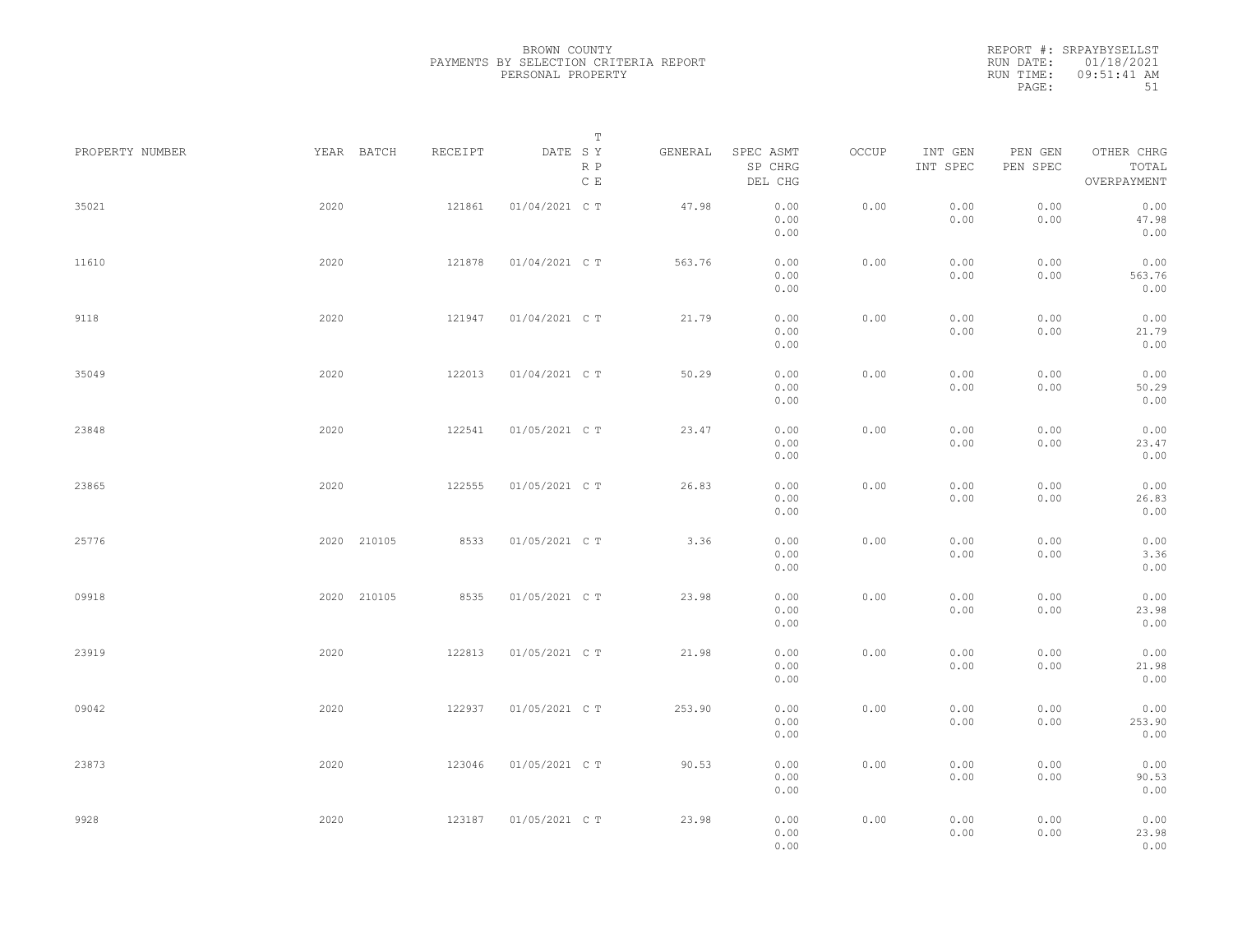| PROPERTY NUMBER | YEAR BATCH | RECEIPT | T<br>DATE SY<br>R P | GENERAL  | SPEC ASMT<br>SP CHRG | OCCUP | INT GEN<br>INT SPEC | PEN GEN<br>PEN SPEC | OTHER CHRG<br>TOTAL      |  |
|-----------------|------------|---------|---------------------|----------|----------------------|-------|---------------------|---------------------|--------------------------|--|
|                 |            |         | C E                 |          | DEL CHG              |       |                     |                     | OVERPAYMENT              |  |
| 09040           | 2020       | 125376  | 01/06/2021 C T      | 20.00    | 0.00<br>0.00<br>0.00 | 0.00  | 0.00<br>0.00        | 0.00<br>0.00        | 0.00<br>20.00<br>0.00    |  |
| 35058           | 2020       | 125866  | 01/07/2021 C T      | 4,620.01 | 0.00<br>0.00<br>0.00 | 0.00  | 0.00<br>0.00        | 0.00<br>0.00        | 0.00<br>4,620.01<br>0.00 |  |
| 21325           | 2020       | 125991  | 01/07/2021 C T      | 655.72   | 0.00<br>0.00<br>0.00 | 0.00  | 0.00<br>0.00        | 0.00<br>0.00        | 0.00<br>655.72<br>0.00   |  |
| 26512           | 2020       | 125995  | 01/07/2021 C T      | 868.46   | 0.00<br>0.00         | 0.00  | 0.00<br>0.00        | 0.00<br>0.00        | 0.00<br>868.46           |  |
| 35002           | 2020       | 125996  | 01/07/2021 C T      | 1,448.54 | 0.00<br>0.00<br>0.00 | 0.00  | 0.00<br>0.00        | 0.00<br>0.00        | 0.00<br>0.00<br>1,448.54 |  |
| 25821           | 2020       | 126178  | 01/07/2021 C T      | 326.93   | 0.00<br>0.00<br>0.00 | 0.00  | 0.00<br>0.00        | 0.00<br>0.00        | 0.00<br>0.00<br>326.93   |  |
| 26588           | 2020       | 126181  | 01/07/2021 C T      | 247.90   | 0.00<br>0.00<br>0.00 | 0.00  | 0.00<br>0.00        | 0.00<br>0.00        | 0.00<br>0.00<br>247.90   |  |
| 08794           | 2020       | 126255  | 01/07/2021 C T      | 169.33   | 0.00<br>0.00         | 0.00  | 0.00                | 0.00                | 0.00<br>0.00             |  |
|                 |            |         |                     |          | 0.00<br>0.00         |       | 0.00                | 0.00                | 169.33<br>0.00           |  |
| 24546           | 2020       | 126372  | 01/07/2021 C T      | 8,304.42 | 0.00<br>0.00<br>0.00 | 0.00  | 0.00<br>0.00        | 0.00<br>0.00        | 0.00<br>8,304.42<br>0.00 |  |
| 24547           | 2020       | 126373  | 01/07/2021 C T      | 5,587.60 | 0.00<br>0.00<br>0.00 | 0.00  | 0.00<br>0.00        | 0.00<br>0.00        | 0.00<br>5,587.60<br>0.00 |  |
| 24548           | 2020       | 126375  | 01/07/2021 C T      | 6,583.16 | 0.00<br>0.00<br>0.00 | 0.00  | 0.00<br>0.00        | 0.00<br>0.00        | 0.00<br>6,583.16<br>0.00 |  |
| 25756           | 2020       | 126544  | 01/08/2021 C T      | 1.67     | 0.00<br>0.00<br>0.00 | 0.00  | 0.00<br>0.00        | 0.00<br>0.00        | 0.00<br>1.67<br>0.00     |  |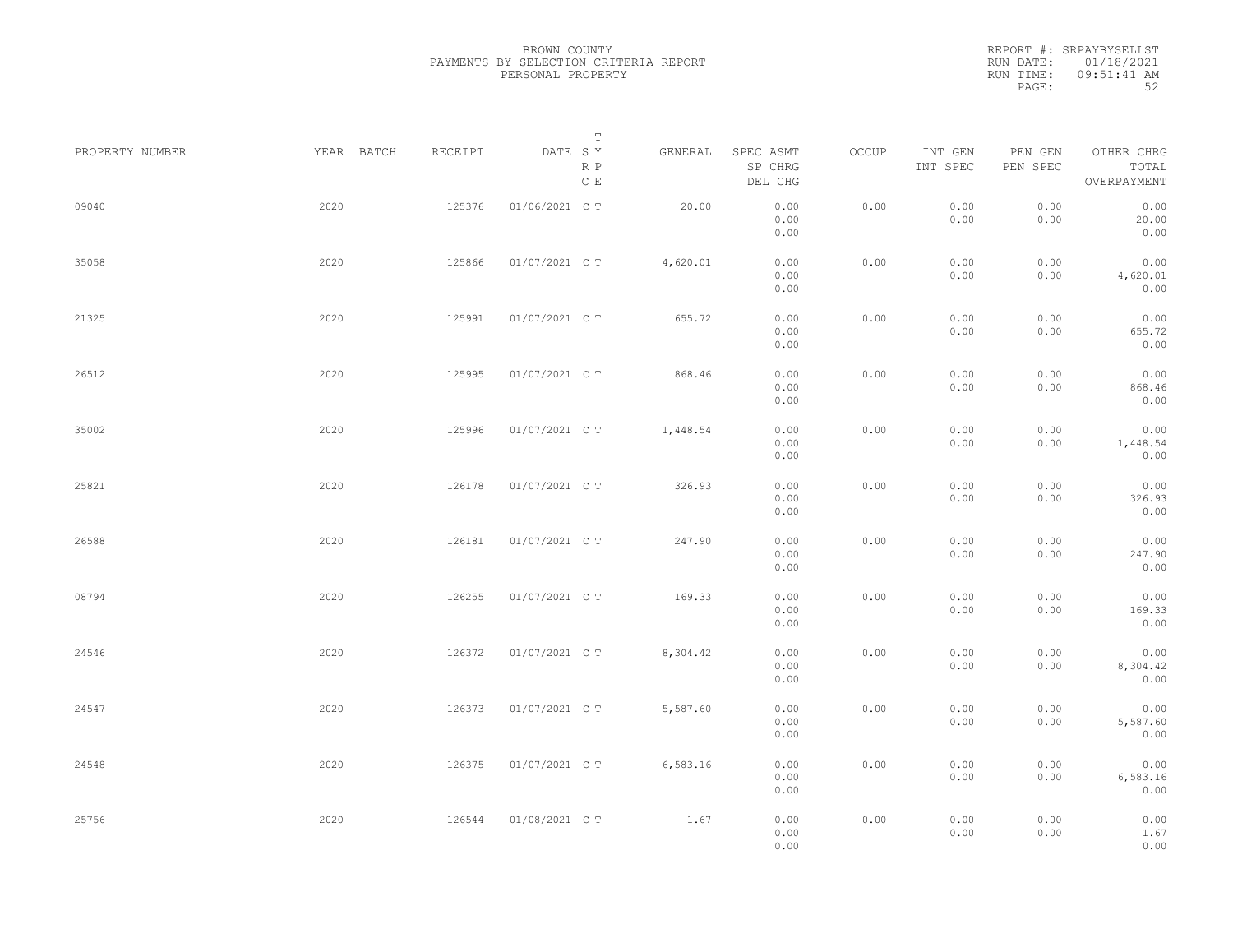| PROPERTY NUMBER |      | YEAR BATCH  | RECEIPT | DATE SY        | $\mathbb T$          | GENERAL | SPEC ASMT            | OCCUP | INT GEN      | PEN GEN      | OTHER CHRG             |  |
|-----------------|------|-------------|---------|----------------|----------------------|---------|----------------------|-------|--------------|--------------|------------------------|--|
|                 |      |             |         |                | R P<br>$\mathbb C$ E |         | SP CHRG<br>DEL CHG   |       | INT SPEC     | PEN SPEC     | TOTAL<br>OVERPAYMENT   |  |
| 08816           | 2020 |             | 126829  | 01/08/2021 C T |                      | 813.12  | 0.00<br>0.00<br>0.00 | 0.00  | 0.00<br>0.00 | 0.00<br>0.00 | 0.00<br>813.12<br>0.00 |  |
| 25161           | 2020 |             | 126830  | 01/08/2021 C T |                      | 102.27  | 0.00<br>0.00<br>0.00 | 0.00  | 0.00<br>0.00 | 0.00<br>0.00 | 0.00<br>102.27<br>0.00 |  |
| 12604           | 2020 |             | 126952  | 01/08/2021 C T |                      | 103.96  | 0.00<br>0.00<br>0.00 | 0.00  | 0.00<br>0.00 | 0.00<br>0.00 | 0.00<br>103.96<br>0.00 |  |
| 35017           | 2020 |             | 126995  | 01/08/2021 C T |                      | 307.86  | 0.00<br>0.00<br>0.00 | 0.00  | 0.00<br>0.00 | 0.00<br>0.00 | 0.00<br>307.86<br>0.00 |  |
| 18135           | 2020 |             | 126996  | 01/08/2021 C T |                      | 267.90  | 0.00<br>0.00<br>0.00 | 0.00  | 0.00<br>0.00 | 0.00<br>0.00 | 0.00<br>267.90<br>0.00 |  |
| 17214           | 2020 |             | 127072  | 01/08/2021 C T |                      | 499.79  | 0.00<br>0.00<br>0.00 | 0.00  | 0.00<br>0.00 | 0.00<br>0.00 | 0.00<br>499.79<br>0.00 |  |
| 25771           | 2020 |             | 127073  | 01/08/2021 C T |                      | 77.12   | 0.00<br>0.00<br>0.00 | 0.00  | 0.00<br>0.00 | 0.00<br>0.00 | 0.00<br>77.12<br>0.00  |  |
| 35038           | 2020 |             | 127074  | 01/08/2021 C T |                      | 129.95  | 0.00<br>0.00<br>0.00 | 0.00  | 0.00<br>0.00 | 0.00<br>0.00 | 0.00<br>129.95<br>0.00 |  |
| 17216           | 2020 |             | 127080  | 01/08/2021 C T |                      | 83.96   | 0.00<br>0.00<br>0.00 | 0.00  | 0.00<br>0.00 | 0.00<br>0.00 | 0.00<br>83.96<br>0.00  |  |
| 23863           |      | 2020 210111 | 8706    | 01/11/2021 C T |                      | 261.55  | 0.00<br>0.00<br>0.00 | 0.00  | 0.00<br>0.00 | 0.00<br>0.00 | 0.00<br>261.55<br>0.00 |  |
| 23174           | 2020 |             | 127470  | 01/11/2021 C T |                      | 207.91  | 0.00<br>0.00<br>0.00 | 0.00  | 0.00<br>0.00 | 0.00<br>0.00 | 0.00<br>207.91<br>0.00 |  |
| 23872           | 2020 |             | 127678  | 01/11/2021 C T |                      | 8.37    | 0.00<br>0.00<br>0.00 | 0.00  | 0.00<br>0.00 | 0.00<br>0.00 | 0.00<br>8.37<br>0.00   |  |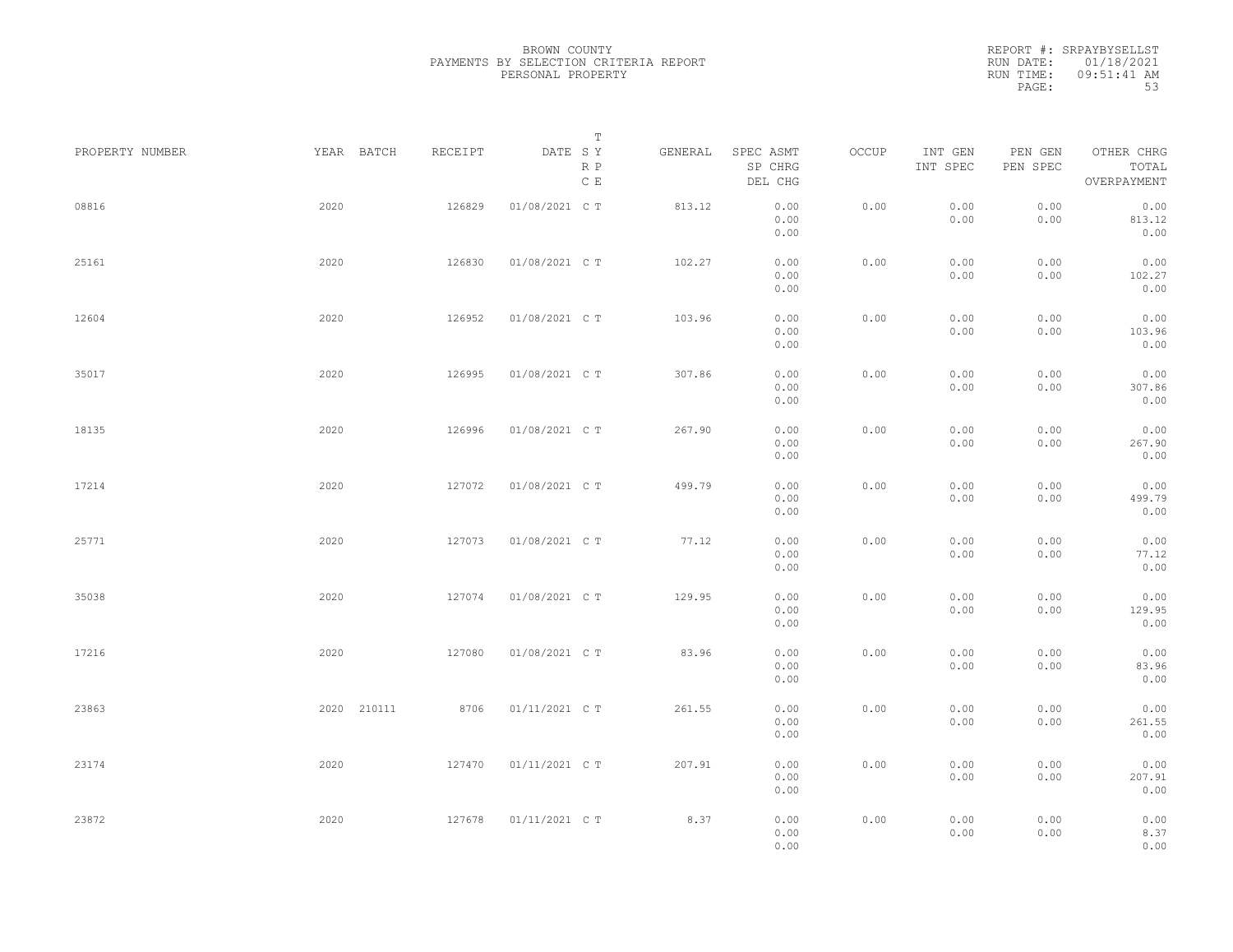| PROPERTY NUMBER | YEAR BATCH | RECEIPT | Т<br>DATE SY<br>R P | GENERAL  | SPEC ASMT<br>SP CHRG | OCCUP | INT GEN<br>INT SPEC | PEN GEN<br>PEN SPEC | OTHER CHRG<br>TOTAL |  |
|-----------------|------------|---------|---------------------|----------|----------------------|-------|---------------------|---------------------|---------------------|--|
|                 |            |         | $\mathbb C$ E       |          | DEL CHG              |       |                     |                     | OVERPAYMENT         |  |
| 35092           | 2020       | 127703  | 01/11/2021 C T      | 99.96    | 0.00                 | 0.00  | 0.00                | 0.00                | 0.00                |  |
|                 |            |         |                     |          | 0.00<br>0.00         |       | 0.00                | 0.00                | 99.96<br>0.00       |  |
|                 |            |         |                     |          |                      |       |                     |                     |                     |  |
| 35086           | 2020       | 128038  | 01/12/2021 C T      | 73.96    | 0.00                 | 0.00  | 0.00                | 0.00                | 0.00                |  |
|                 |            |         |                     |          | 0.00<br>0.00         |       | 0.00                | 0.00                | 73.96<br>0.00       |  |
|                 |            |         |                     |          |                      |       |                     |                     |                     |  |
| 25801           | 2020       | 128075  | 01/12/2021 C T      | 239.91   | 0.00                 | 0.00  | 0.00                | 0.00                | 0.00                |  |
|                 |            |         |                     |          | 0.00<br>0.00         |       | 0.00                | 0.00                | 239.91<br>0.00      |  |
|                 |            |         |                     |          |                      |       |                     |                     |                     |  |
| 25184           | 2020       | 128152  | 01/12/2021 C T      | 81.96    | 0.00                 | 0.00  | 0.00                | 0.00                | 0.00                |  |
|                 |            |         |                     |          | 0.00                 |       | 0.00                | 0.00                | 81.96               |  |
|                 |            |         |                     |          | 0.00                 |       |                     |                     | 0.00                |  |
| 09019           | 2020       | 128193  | 01/12/2021 C T      | 111.95   | 0.00                 | 0.00  | 0.00                | 0.00                | 0.00                |  |
|                 |            |         |                     |          | 0.00                 |       | 0.00                | 0.00                | 111.95              |  |
|                 |            |         |                     |          | 0.00                 |       |                     |                     | 0.00                |  |
| 23147           | 2020       | 128320  | 01/12/2021 C T      | 149.22   | 0.00                 | 0.00  | 0.00                | 0.00                | 0.00                |  |
|                 |            |         |                     |          | 0.00                 |       | 0.00                | 0.00                | 149.22              |  |
|                 |            |         |                     |          | 0.00                 |       |                     |                     | 0.00                |  |
| 35022           | 2020       | 128392  | 01/12/2021 C T      | 29.98    | 0.00                 | 0.00  | 0.00                | 0.00                | 0.00                |  |
|                 |            |         |                     |          | 0.00                 |       | 0.00                | 0.00                | 29.98               |  |
|                 |            |         |                     |          | 0.00                 |       |                     |                     | 0.00                |  |
| 25158           | 2020       | 128395  | 01/12/2021 C T      | 28.51    | 0.00                 | 0.00  | 0.00                | 0.00                | 0.00                |  |
|                 |            |         |                     |          | 0.00                 |       | 0.00                | 0.00                | 28.51               |  |
|                 |            |         |                     |          | 0.00                 |       |                     |                     | 0.00                |  |
| 08797           | 2020       | 128505  | 01/12/2021 C T      | 2,789.76 | 0.00                 | 0.00  | 0.00                | 0.00                | 0.00                |  |
|                 |            |         |                     |          | 0.00                 |       | 0.00                | 0.00                | 2,789.76            |  |
|                 |            |         |                     |          | 0.00                 |       |                     |                     | 0.00                |  |
| 15434           | 2020       | 128511  | 01/12/2021 C T      | 4,324.13 | 0.00                 | 0.00  | 0.00                | 0.00                | 0.00                |  |
|                 |            |         |                     |          | 0.00                 |       | 0.00                | 0.00                | 4,324.13            |  |
|                 |            |         |                     |          | 0.00                 |       |                     |                     | 0.00                |  |
| 26558           | 2020       | 128629  | 01/12/2021 C T      | 327.87   | 0.00                 | 0.00  | 0.00                | 0.00                | 0.00                |  |
|                 |            |         |                     |          | 0.00                 |       | 0.00                | 0.00                | 327.87              |  |
|                 |            |         |                     |          | 0.00                 |       |                     |                     | 0.00                |  |
| 11552           | 2020       | 129176  | 01/13/2021 C T      | 35.21    | 0.00                 | 0.00  | 0.00                | 0.00                | 0.00                |  |
|                 |            |         |                     |          | 0.00                 |       | 0.00                | 0.00                | 35.21               |  |
|                 |            |         |                     |          | 0.00                 |       |                     |                     | 0.00                |  |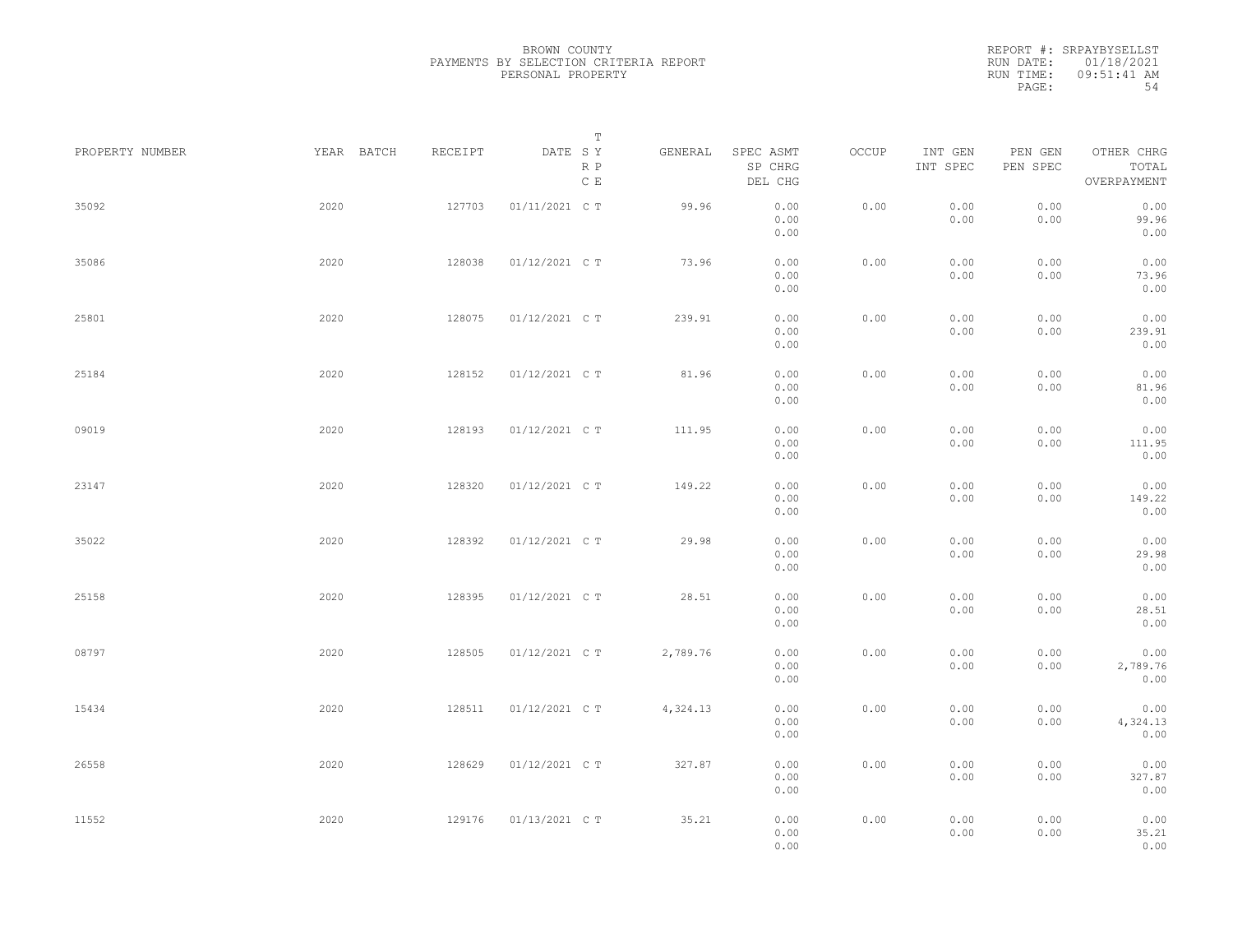|                 |            |                   | Т                               |          |                                 |       |                     |                     |                                    |  |
|-----------------|------------|-------------------|---------------------------------|----------|---------------------------------|-------|---------------------|---------------------|------------------------------------|--|
| PROPERTY NUMBER | YEAR BATCH | RECEIPT           | DATE SY<br>R P<br>$\,$ C $\,$ E | GENERAL  | SPEC ASMT<br>SP CHRG<br>DEL CHG | OCCUP | INT GEN<br>INT SPEC | PEN GEN<br>PEN SPEC | OTHER CHRG<br>TOTAL<br>OVERPAYMENT |  |
| 26533           | 2020       | 129204            | 01/13/2021 C T                  | 73.76    | 0.00<br>0.00<br>0.00            | 0.00  | 0.00<br>0.00        | 0.00<br>0.00        | 0.00<br>73.76<br>0.00              |  |
| 9091            | 2020       | 129229            | 01/13/2021 C T                  | 4,600.02 | 0.00<br>0.00<br>0.00            | 0.00  | 0.00<br>0.00        | 0.00<br>0.00        | 0.00<br>4,600.02<br>0.00           |  |
| 08979           | 2020       | 129266            | 01/13/2021 C T                  | 2,704.83 | 0.00<br>0.00<br>0.00            | 0.00  | 0.00<br>0.00        | 0.00<br>0.00        | 0.00<br>2,704.83<br>0.00           |  |
| 09912           | 2020       | 129355            | 01/13/2021 C T                  | 41.98    | 0.00<br>0.00<br>0.00            | 0.00  | 0.00<br>0.00        | 0.00<br>0.00        | 0.00<br>41.98<br>0.00              |  |
| 18106           | 2020       | 129356            | 01/13/2021 C T                  | 26.83    | 0.00<br>0.00<br>0.00            | 0.00  | 0.00<br>0.00        | 0.00<br>0.00        | 0.00<br>26.83<br>0.00              |  |
| 08808           | 2020       | 129401            | 01/13/2021 C T                  | 112.33   | 0.00<br>0.00<br>0.00            | 0.00  | 0.00<br>0.00        | 0.00<br>0.00        | 0.00<br>112.33<br>0.00             |  |
| 09912           | 2020       | Voids #<br>129355 | 01/13/2021 C V                  | $-41.98$ | 0.00<br>0.00<br>0.00            | 0.00  | 0.00<br>0.00        | 0.00<br>0.00        | 0.00<br>$-41.98$<br>0.00           |  |
| 18106           | 2020       | Voids #<br>129356 | 01/13/2021 C V                  | $-26.83$ | 0.00<br>0.00<br>0.00            | 0.00  | 0.00<br>0.00        | 0.00<br>0.00        | 0.00<br>$-26.83$<br>0.00           |  |
| 09912           | 2020       | 129631            | 01/13/2021 C T                  | 41.98    | 0.00<br>0.00<br>0.00            | 0.00  | 0.00<br>0.00        | 0.00<br>0.00        | 0.00<br>41.98<br>0.00              |  |
| 18106           | 2020       | 129632            | 01/13/2021 C T                  | 26.83    | 0.00<br>0.00<br>0.00            | 0.00  | 0.00<br>0.00        | 0.00<br>0.00        | 0.00<br>26.83<br>0.00              |  |
| 21337           | 2020       | 129676            | 01/13/2021 C T                  | 9.98     | 0.00<br>0.00<br>0.00            | 0.00  | 0.00<br>0.00        | 0.00<br>0.00        | 0.00<br>9.98<br>0.00               |  |
| 21335           | 2020       | 129678            | 01/13/2021 C T                  | 23.98    | 0.00<br>0.00<br>0.00            | 0.00  | 0.00<br>0.00        | 0.00<br>0.00        | 0.00<br>23.98<br>0.00              |  |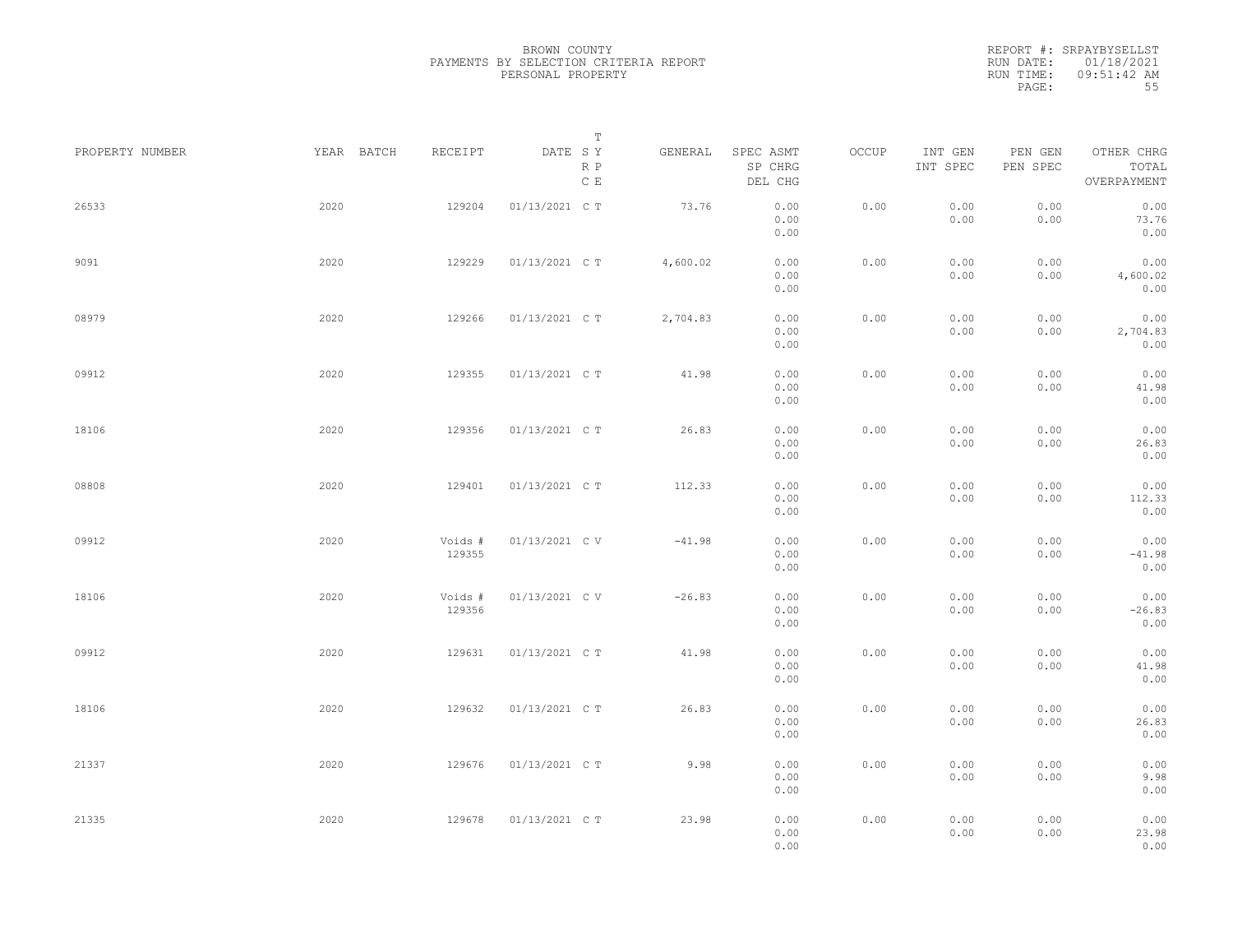|                 |             |         | Т                               |           |                                 |       |                     |                     |                                    |  |
|-----------------|-------------|---------|---------------------------------|-----------|---------------------------------|-------|---------------------|---------------------|------------------------------------|--|
| PROPERTY NUMBER | YEAR BATCH  | RECEIPT | DATE SY<br>R P<br>$\,$ C $\,$ E | GENERAL   | SPEC ASMT<br>SP CHRG<br>DEL CHG | OCCUP | INT GEN<br>INT SPEC | PEN GEN<br>PEN SPEC | OTHER CHRG<br>TOTAL<br>OVERPAYMENT |  |
| 21336           | 2020        | 129683  | 01/13/2021 C T                  | 11.99     | 0.00<br>0.00<br>0.00            | 0.00  | 0.00<br>0.00        | 0.00<br>0.00        | 0.00<br>11.99<br>0.00              |  |
| 23892           | 2020        | 129738  | 01/13/2021 C T                  | 6.01      | 0.00<br>0.00<br>0.00            | 0.00  | 0.00<br>0.00        | 0.00<br>0.00        | 0.00<br>6.01<br>0.00               |  |
| 14674           | 2020        | 129929  | 01/13/2021 C T                  | 63.71     | 0.00<br>0.00<br>0.00            | 0.00  | 0.00<br>0.00        | 0.00<br>0.00        | 0.00<br>63.71<br>0.00              |  |
| 24563           | 2020        | 130205  | 01/14/2021 C T                  | 21.98     | 0.00<br>0.00<br>0.00            | 0.00  | 0.00<br>0.00        | 0.00<br>0.00        | 0.00<br>21.98<br>0.00              |  |
| 23906           | 2020        | 130264  | 01/14/2021 C T                  | 133.94    | 0.00<br>0.00<br>0.00            | 0.00  | 0.00<br>0.00        | 0.00<br>0.00        | 0.00<br>133.94<br>0.00             |  |
| 25806           | 2020        | 130268  | 01/14/2021 C T                  | 1,019.57  | 0.00<br>0.00<br>0.00            | 0.00  | 0.00<br>0.00        | 0.00<br>0.00        | 0.00<br>1,019.57<br>0.00           |  |
| 20523           | 2020        | 130276  | 01/14/2021 C T                  | 8,496.34  | 0.00<br>0.00                    | 0.00  | 0.00<br>0.00        | 0.00<br>0.00        | 0.00<br>8,496.34                   |  |
| 25797           | 2020        | 130285  | 01/14/2021 C T                  | 99.96     | 0.00<br>0.00<br>0.00            | 0.00  | 0.00<br>0.00        | 0.00<br>0.00        | 0.00<br>0.00<br>99.96              |  |
| 25765           | 2020        | 130385  | 01/14/2021 C T                  | 11.74     | 0.00<br>0.00<br>0.00            | 0.00  | 0.00<br>0.00        | 0.00<br>0.00        | 0.00<br>0.00<br>11.74              |  |
| 25760           | 2020        | 130386  | 01/14/2021 C T                  | 25.14     | 0.00<br>0.00<br>0.00            | 0.00  | 0.00<br>0.00        | 0.00<br>0.00        | 0.00<br>0.00<br>25.14              |  |
| 23827           | 2020        | 130558  | 01/14/2021 C T                  | 3.36      | 0.00<br>0.00<br>0.00            | 0.00  | 0.00<br>0.00        | 0.00<br>0.00        | 0.00<br>0.00<br>3.36               |  |
| 26597           | 2020 210114 | 8827    | 01/14/2021 C T                  | 12,282.71 | 0.00<br>0.00<br>0.00<br>0.00    | 0.00  | 0.00<br>0.00        | 0.00<br>0.00        | 0.00<br>0.00<br>12,282.71<br>0.00  |  |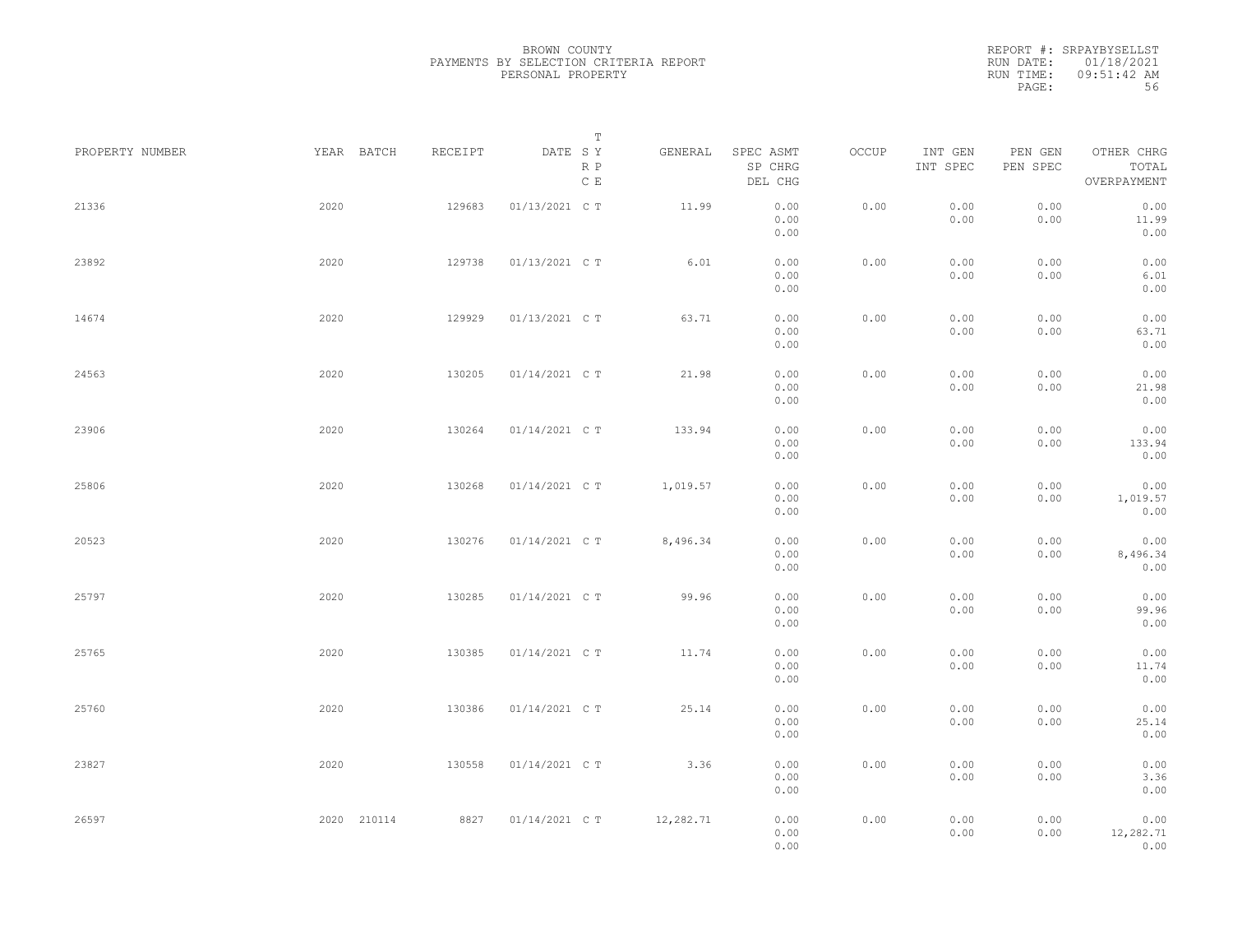|                 |             |         | $\mathbb T$                                         |          |                                 |       |                     |                     |                                    |  |
|-----------------|-------------|---------|-----------------------------------------------------|----------|---------------------------------|-------|---------------------|---------------------|------------------------------------|--|
| PROPERTY NUMBER | YEAR BATCH  | RECEIPT | DATE SY<br>$\mathbb R$ $\mathbb P$<br>$\,$ C $\,$ E | GENERAL  | SPEC ASMT<br>SP CHRG<br>DEL CHG | OCCUP | INT GEN<br>INT SPEC | PEN GEN<br>PEN SPEC | OTHER CHRG<br>TOTAL<br>OVERPAYMENT |  |
| 35081           | 2020        | 130839  | 01/14/2021 C T                                      | 313.86   | 0.00<br>0.00<br>0.00            | 0.00  | 0.00<br>0.00        | 0.00<br>0.00        | 0.00<br>313.86<br>0.00             |  |
| 26541           | 2020        | 130841  | 01/14/2021 C T                                      | 50.29    | 0.00<br>0.00<br>0.00            | 0.00  | 0.00<br>0.00        | 0.00<br>0.00        | 0.00<br>50.29<br>0.00              |  |
| 35047           | 2020        | 130984  | 01/15/2021 C T                                      | 181.93   | 0.00<br>0.00<br>0.00            | 0.00  | 0.00<br>0.00        | 0.00<br>0.00        | 0.00<br>181.93<br>0.00             |  |
| 35069           | 2020        | 131007  | 01/15/2021 C T                                      | 50.29    | 0.00<br>0.00<br>0.00            | 0.00  | 0.00<br>0.00        | 0.00<br>0.00        | 0.00<br>50.29<br>0.00              |  |
| 23823           | 2020        | 131048  | 01/15/2021 C T                                      | 3.36     | 0.00<br>0.00<br>0.00            | 0.00  | 0.00<br>0.00        | 0.00<br>0.00        | 0.00<br>3.36<br>0.00               |  |
| 18159           | 2020        | 131090  | 01/15/2021 C T                                      | 507.78   | 0.00<br>0.00<br>0.00            | 0.00  | 0.00<br>0.00        | 0.00<br>0.00        | 0.00<br>507.78<br>0.00             |  |
| 35088           | 2020        | 131262  | 01/15/2021 C T                                      | 7.99     | 0.00<br>0.00<br>0.00            | 0.00  | 0.00<br>0.00        | 0.00<br>0.00        | 0.00<br>7.99<br>0.00               |  |
| 25763           | 2020 210115 | 8880    | 01/15/2021 C T                                      | 293.40   | 0.00<br>0.00<br>0.00            | 0.00  | 0.00<br>0.00        | 0.00<br>0.00        | 0.00<br>293.40<br>0.00             |  |
| 20496           | 2020        | 131355  | 01/15/2021 C T                                      | 2,051.12 | 0.00<br>0.00<br>0.00            | 0.00  | 0.00<br>0.00        | 0.00<br>0.00        | 0.00<br>2,051.12<br>0.00           |  |
| 17221           | 2020        | 131357  | 01/15/2021 C T                                      | 159.93   | 0.00<br>0.00<br>0.00            | 0.00  | 0.00<br>0.00        | 0.00<br>0.00        | 0.00<br>159.93<br>0.00             |  |
| 21945           | 2020        | 131358  | 01/15/2021 C T                                      | 588.46   | 0.00<br>0.00<br>0.00            | 0.00  | 0.00<br>0.00        | 0.00<br>0.00        | 0.00<br>588.46<br>0.00             |  |
| 35065           | 2020        | 131359  | 01/15/2021 C T                                      | 5,479.64 | 0.00<br>0.00<br>0.00            | 0.00  | 0.00<br>0.00        | 0.00<br>0.00        | 0.00<br>5,479.64<br>0.00           |  |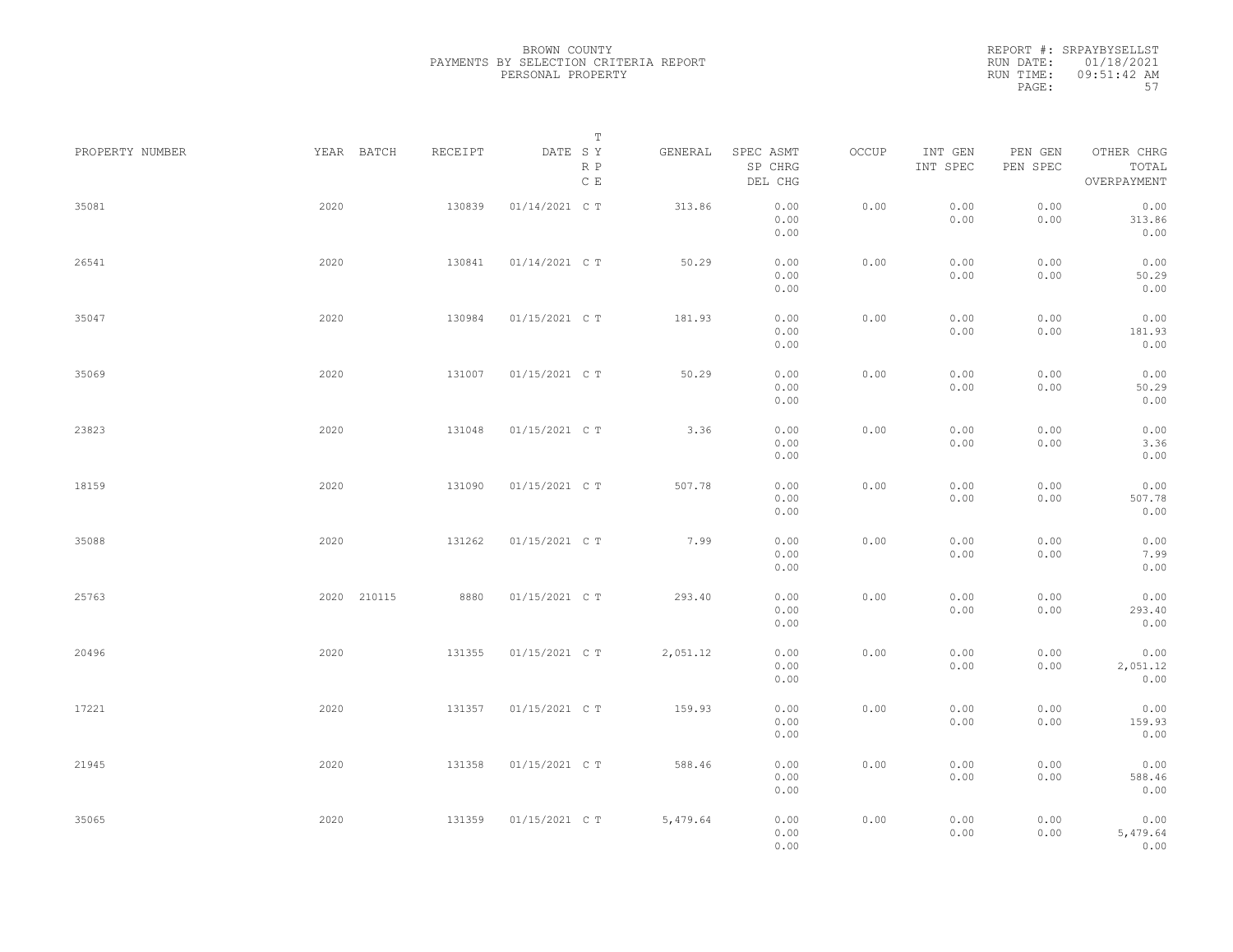| PROPERTY NUMBER | YEAR | BATCH  | RECEIPT | DATE SY               |     | GENERAL   | SPEC ASMT | OCCUP | INT GEN  | PEN GEN  | OTHER CHRG  |  |
|-----------------|------|--------|---------|-----------------------|-----|-----------|-----------|-------|----------|----------|-------------|--|
|                 |      |        |         |                       | R P |           | SP CHRG   |       | INT SPEC | PEN SPEC | TOTAL       |  |
|                 |      |        |         |                       | C E |           | DEL CHG   |       |          |          | OVERPAYMENT |  |
| 35023           | 2020 | 210116 | 8907    | 01/16/2021 C T        |     | 20.00     | 0.00      | 0.00  | 0.00     | 0.00     | 0.00        |  |
|                 |      |        |         |                       |     |           | 0.00      |       | 0.00     | 0.00     | 20.00       |  |
|                 |      |        |         |                       |     |           | 0.00      |       |          |          | 0.00        |  |
|                 |      |        |         | CITY OF DE PERE TOTAL |     | 80,619.98 | 0.00      | 0.00  | 0.00     | 0.00     | 0.00        |  |
|                 |      |        |         |                       |     |           | 0.00      |       | 0.00     | 0.00     | 80,619.98   |  |
|                 |      |        |         |                       |     |           | 0.00      |       |          |          | 0.00        |  |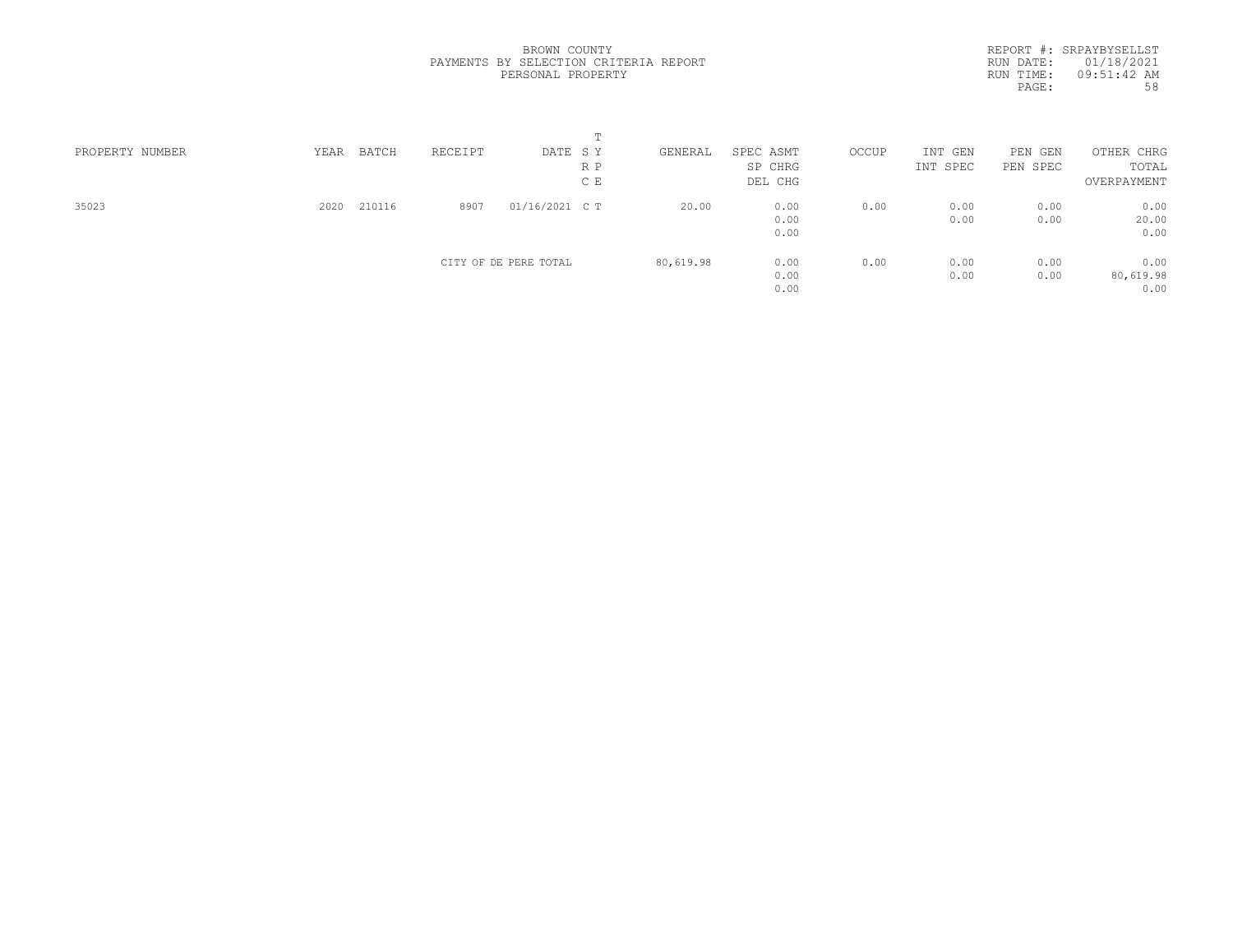|                 |      |       |                        | $\blacksquare$ |             |           |       |          |          |             |  |
|-----------------|------|-------|------------------------|----------------|-------------|-----------|-------|----------|----------|-------------|--|
| PROPERTY NUMBER | YEAR | BATCH | RECEIPT                | DATE SY        | GENERAL     | SPEC ASMT | OCCUP | INT GEN  | PEN GEN  | OTHER CHRG  |  |
|                 |      |       |                        | R P            |             | SP CHRG   |       | INT SPEC | PEN SPEC | TOTAL       |  |
|                 |      |       |                        | C E            |             | DEL CHG   |       |          |          | OVERPAYMENT |  |
|                 |      |       |                        | GRAND TOTAL    | 630, 419.92 | 0.00      | 0.00  | 0.00     | 0.00     | 0.00        |  |
|                 |      |       |                        |                |             | 0.00      |       | 0.00     | 0.00     | 630,419.92  |  |
|                 |      |       |                        |                |             | 0.00      |       |          |          | 0.00        |  |
|                 |      |       | LOTTERY PAYMENTS TOTAL |                | 0.00        | 0.00      | 0.00  | 0.00     | 0.00     | 0.00        |  |
|                 |      |       |                        |                |             | 0.00      |       | 0.00     | 0.00     | 0.00        |  |
|                 |      |       |                        |                |             | 0.00      |       |          |          | 0.00        |  |